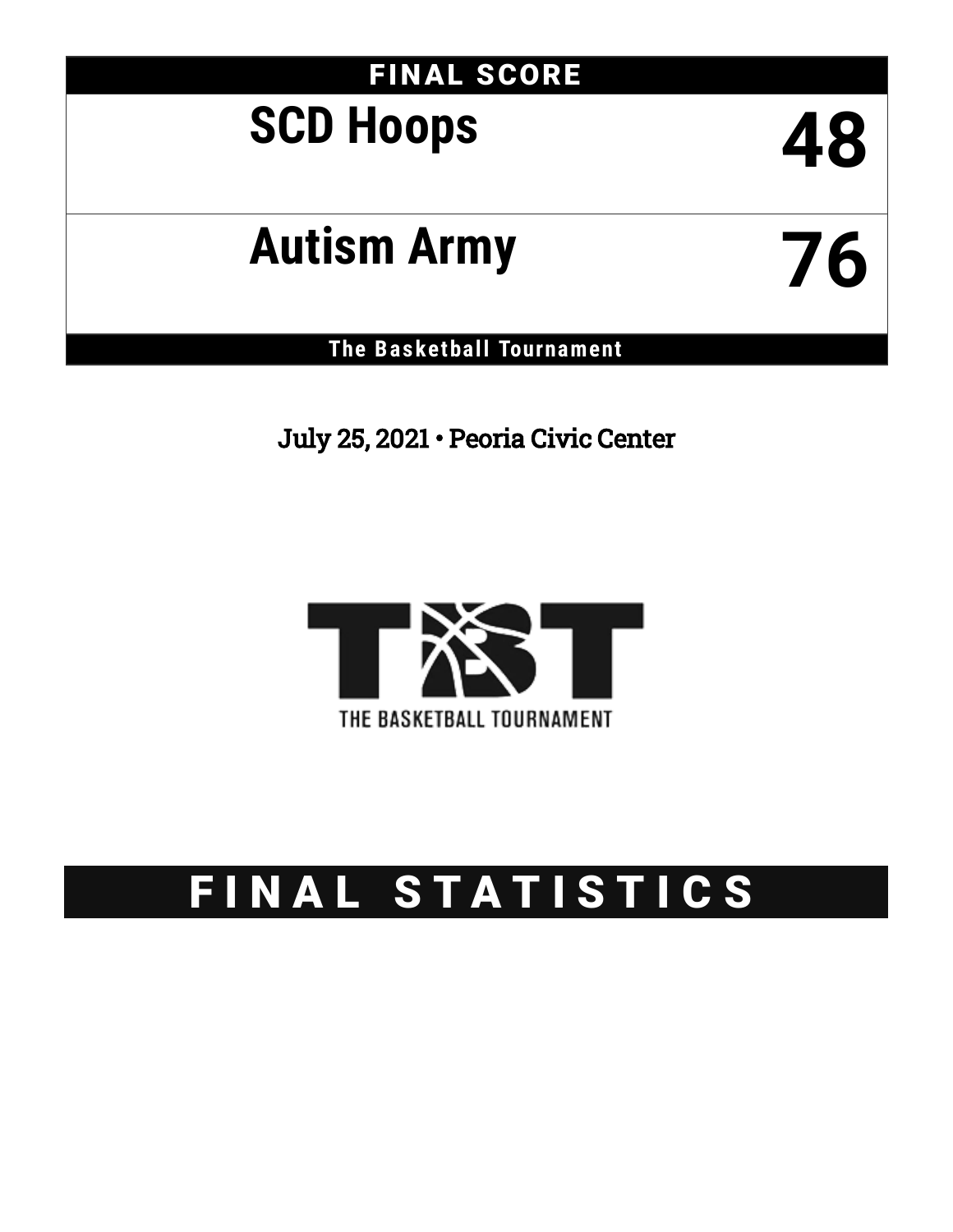### **Official Box Score SCD Hoops vs Autism Army Game Totals -- Final Statistics July 25, 2021 at Peoria Civic Center**



# **SCD Hoops 48**

| No. | Player                    | S  | Pts             | FG       | 3FG      | FT.     | ΟR | DR | TR       | PF       | A              | TO            | <b>BIK</b> | Stl      | Min | $+/-$ |
|-----|---------------------------|----|-----------------|----------|----------|---------|----|----|----------|----------|----------------|---------------|------------|----------|-----|-------|
| 03  | <b>GARRETT JR., BILLY</b> | PG | 8               | $3 - 11$ | 1-6      | $1 - 1$ |    | 2  | 3        | 5        | 0              | 5             | $\Omega$   | 4        | 29  | $-19$ |
| 15  | <b>HENRY, MYKE</b>        | SG | 12 <sup>°</sup> | $5 - 11$ | $1 - 5$  | $1 - 2$ | 3  | 3  | 6        | 3        | $\mathbf{0}$   | 8             |            |          | 23  | $-19$ |
| 22  | OLEKA, OBINNA             | РF | 2               | $1 - 2$  | $0 - 0$  | $0 - 0$ |    | 0  | 1        | 1        | 0              | 2             | $\Omega$   | 0        | 17  | $-10$ |
| 23  | ROSS, LAQUINTON           | SF | 9               | $3-9$    | $1 - 2$  | $2 - 2$ | 3  | 8  | 11       | 0        |                | 3             | $\Omega$   |          | 23  | $-15$ |
| 35  | <b>BAULKMAN, DEVON</b>    | SG | 5               | $1 - 5$  | $1 - 5$  | $2 - 2$ |    |    | 2        | 0        | 3              | 0             | $\Omega$   | 0        | 24  | $-18$ |
| 06  | CAIN, ELI                 | PG | 6               | $3 - 8$  | $0 - 3$  | $0 - 0$ | 0  |    | 2        |          | $\overline{2}$ | $\mathcal{P}$ | $\Omega$   |          | 25  | $-25$ |
| 08  | KASIBABU, JONATHAN        | PF | 0               | $0 - 3$  | $0 - 1$  | $0-0$   |    | 0  |          |          | 0              |               |            | 0        | 13  | $-12$ |
| 33  | OLUJOBI, OLUFEMI          | PF | 6               | $3 - 4$  | $0 - 1$  | $0 - 1$ | 0  | 2  | 2        | 0        |                | 0             | $\Omega$   | 0        | 14  | $-10$ |
| 34  | COHN, DAVID               | PG | $\Omega$        | $0 - 1$  | $0 - 1$  | $0-0$   | 2  |    | 3        |          | 0              |               | 0          | $\Omega$ | 12  | $-12$ |
|     | TEAM                      |    |                 |          |          |         | 0  | 0  | $\Omega$ | $\Omega$ |                | 0             |            |          |     |       |
|     | <b>TOTALS</b>             |    | 48.             | 19-54    | $4 - 24$ | $6 - 8$ | 12 | 19 | 31       | $12 \,$  |                | 22            |            |          | 180 |       |

| <b>Shooting By Period</b> |           |       |          |       |         |       |
|---------------------------|-----------|-------|----------|-------|---------|-------|
| Period                    | FG        | FG%   | 3FG      | 3FG%  | FT      | FT%   |
| 1st Qtr                   | $5 - 13$  | 38%   | $1-6$    | 17%   | $1 - 2$ | 50%   |
| 2nd Qtr                   | $3 - 13$  | 23%   | $0 - 3$  | 00%   | $5 - 5$ | 100%  |
| 3rd Qtr                   | $5 - 12$  | 42%   | $2-6$    | 33%   | $0 - 1$ | 00%   |
| 4th Qtr                   | $6 - 16$  | 38%   | $1 - 9$  | 11%   | $0 - 0$ | $0\%$ |
| 1st Half                  | $8-26$    | 31%   | $1 - 9$  | 11%   | $6 - 7$ | 86%   |
| 2nd Half                  | $11 - 28$ | 39%   | $3 - 15$ | 20%   | $0 - 1$ | 00%   |
| Game                      | 19-54     | 35.2% | 4-24     | 16.7% | 6-8     | 75.0% |

*Deadball Rebounds:* 1,0 *Last FG:* 4th-03:55 *Biggest Run:* 7-0 *Largest lead:* By 5 at 1st-04:46 *Technical Fouls:* None.

# **Autism Army 76**

| No.              | Player                    | S.        | Pts      | FG.      | 3FG      | FT.       | OR            | DR       | TR              | PF            | A               | TO          | <b>Blk</b>   | Stl | Min    | $+/-$ |
|------------------|---------------------------|-----------|----------|----------|----------|-----------|---------------|----------|-----------------|---------------|-----------------|-------------|--------------|-----|--------|-------|
| 00               | JAMES, DELROY             |           | 12       | $4 - 7$  | 1-3      | $3 - 4$   |               | 6        |                 | 2             | 0               |             | 0            |     | 19     | 22    |
| 01               | AGBELESE, DANNY           | C.        | $\Omega$ | $0 - 1$  | $0 - 0$  | $0 - 0$   |               | 2        | 3               | 4             |                 | 2           | $\Omega$     |     | 11     | 2     |
| 07               | <b>HARRISON, D'ANGELO</b> | SG.       | -29      | 10-12    | $4-6$    | $5 - 7$   |               | 2        | 3               | 4             | 1               | $\Omega$    | $\Omega$     | 5   | 34     | 26    |
| 69               | <b>BROWN, J'COVAN</b>     | <b>SG</b> | 9        | $4 - 10$ | $1 - 7$  | $0 - 0$   | 0             | 2        | 2               | 3             | 3               | 1           | $\Omega$     |     | 31     | 25    |
| 86.              | <b>MONROE, DARRYL</b>     |           | 10       | $5-10$   | $0 - 0$  | $0 - 0$   | $\mathcal{P}$ | 5        |                 | 1.            | 4               | 1           | $\Omega$     | 3   | 33     | 28    |
| 08               | SWANN, ISAIAH             | PG.       | 6        | $1 - 2$  | $1 - 2$  | $3 - 3$   | 0             | 4        | 4               | 3             | $\Omega$        | 2           | $\Omega$     |     | 18     | 9     |
| 12 <sup>12</sup> | NIXON, ZAMAL              | PG        | $\Omega$ | $0 - 3$  | $0 - 2$  | $0 - 0$   | 0             | 0        | $\Omega$        | 2             |                 |             | $\Omega$     | 5.  | -21    | -11   |
| 24               | PEARSON, RYAN             | РF        | 10       | $5 - 8$  | $0 - 0$  | $0 - 1$   | 0             | $\Omega$ | $\Omega$        | $\mathcal{P}$ | $\Omega$        |             | $\Omega$     | 1   | 14     | 19    |
|                  | <b>TEAM</b>               |           |          |          |          |           | 3             | 3        | 6               | 0             |                 | $\mathbf 0$ |              |     |        |       |
|                  | <b>TOTALS</b>             |           |          | 76 29-53 | $7 - 20$ | $11 - 15$ | 8             | 24       | $32\phantom{a}$ | 21            | 10 <sup>1</sup> | 15          | $\mathbf{0}$ |     | 18 180 |       |

| <b>Shooting By Period</b> |           |       |          |       |           |       |
|---------------------------|-----------|-------|----------|-------|-----------|-------|
| Period                    | FG        | FG%   | 3FG      | 3FG%  | FT        | FT%   |
| 1st Qtr                   | $4 - 9$   | 44%   | $2 - 5$  | 40%   | $1 - 2$   | 50%   |
| 2nd Qtr                   | $5 - 12$  | 42%   | $2 - 6$  | 33%   | $4 - 4$   | 100%  |
| 3rd Qtr                   | $11 - 17$ | 65%   | $2 - 5$  | 40%   | $5-6$     | 83%   |
| 4th Qtr                   | $9 - 15$  | 60%   | $1 - 4$  | 25%   | $1 - 3$   | 33%   |
| 1st Half                  | $9 - 21$  | 43%   | $4 - 11$ | 36%   | $5-6$     | 83%   |
| 2nd Half                  | 20-32     | 63%   | $3-9$    | 33%   | $6-9$     | 67%   |
| Game                      | 29-53     | 54.7% | 7-20     | 35.0% | $11 - 15$ | 73.3% |

*Deadball Rebounds:* 1,0 *Last FG:* 4th-03:55 *Biggest Run:* 9-0 *Largest lead:* By 30 at 4th-03:55 *Technical Fouls:* None.

| Game Notes:                                                       | <b>Score</b>                                    | 1st | 2nd             | 3rd | 4th | <b>TOT</b> | <b>Points</b>     | <b>SCD</b>     | AMA            |
|-------------------------------------------------------------------|-------------------------------------------------|-----|-----------------|-----|-----|------------|-------------------|----------------|----------------|
| Officials: Randy Heimerman, Brad Ferrie, John<br><b>Hendricks</b> | SCD                                             | 12  |                 | 12  | 13  | 48         | In the Paint      | 26             | 38             |
|                                                                   | AMA                                             | 11  | 16              | 29  | 20  | 76         | Off Turns         |                | 24             |
| Start Time: 01:07 PM ET                                           |                                                 |     |                 |     |     |            | 2nd Chance        | 10             |                |
| End Time: 02:42 PM ET<br>Game Duration: 1:34                      | SCD led for 9:08. AMA led for 25:50.            |     |                 |     |     |            | <b>Fast Break</b> |                | 16             |
|                                                                   | Game was tied for 1:02.<br>Times tied: <b>1</b> |     | Lead Changes: 3 |     |     |            | Bench             |                | 16             |
|                                                                   |                                                 |     |                 |     |     |            | Per Poss          | 0.738<br>22/65 | 1.134<br>35/67 |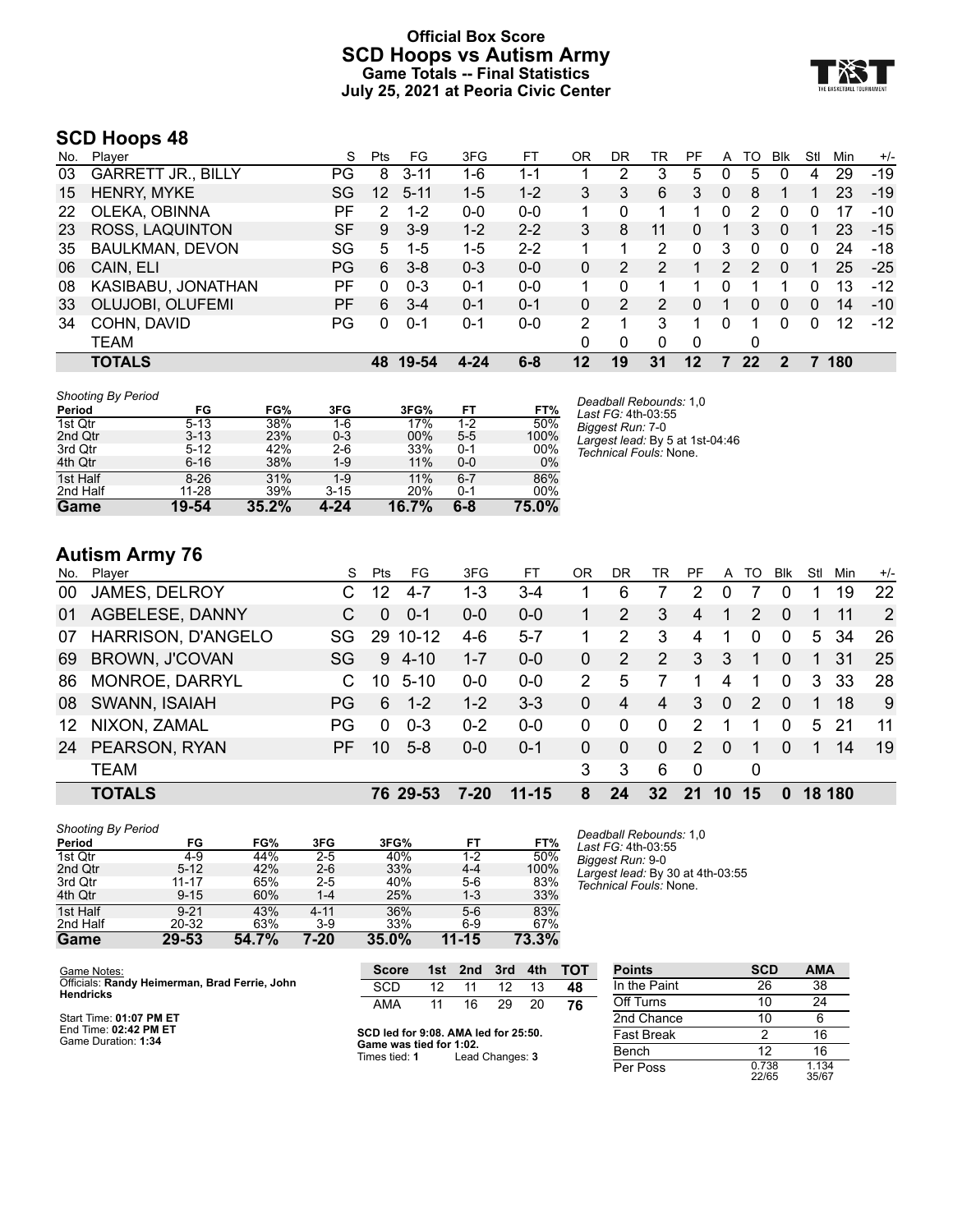#### **Official Box Score SCD Hoops vs Autism Army First Half Statistics Only July 25, 2021 at Peoria Civic Center**



# **SCD Hoops 23**

| No. | Player                    | S         | <b>Pts</b> | FG       | 3FG     | <b>FT</b> | <b>OR</b> | DR       | TR | <b>PF</b>    | A        | TO | <b>Blk</b> | Stl      | Min | $+/-$          |
|-----|---------------------------|-----------|------------|----------|---------|-----------|-----------|----------|----|--------------|----------|----|------------|----------|-----|----------------|
| 03  | <b>GARRETT JR., BILLY</b> | PG        | 3          | $1-5$    | $0 - 2$ | 1-1       |           |          |    |              | 0        |    | ი          |          | 15  | $-3$           |
| 06  | CAIN, ELI                 | PG        | 4          | $2 - 3$  | $0 - 1$ | $0 - 0$   | 0         |          |    |              |          | 0  | 0          | 0        | 11  | -9             |
| 08  | KASIBABU, JONATHAN        | РF        | 0          | $0 - 1$  | $0 - 0$ | $0-0$     |           |          |    |              |          |    |            |          |     | -5             |
| 15  | <b>HENRY, MYKE</b>        | SG        | 3          | $1 - 4$  | $0 - 1$ | $1-2$     |           |          | 3  | 2            | $\Omega$ | 4  | 0          |          | 10  | $\overline{4}$ |
| 22  | OLEKA, OBINNA             | РF        | 2          | 1-1      | $0 - 0$ | $0 - 0$   |           | 0        |    | 0            | $\Omega$ | 0  | 0          | 0        | 11  | 1              |
| 23  | ROSS, LAQUINTON           | <b>SF</b> |            | $2 - 8$  | $1 - 2$ | $2 - 2$   | 2         | 5        |    |              |          |    | 0          |          | 13  | $-4$           |
| 33  | OLUJOBI, OLUFEMI          | РF        | 2          | $1 - 2$  | $0 - 1$ | $0 - 0$   | $\Omega$  | 0        | 0  | 0            | $\Omega$ | 0  | 0          | 0        | 5   | 0              |
| 34  | COHN, DAVID               | PG        | $\Omega$   | $0 - 1$  | $0 - 1$ | $0 - 0$   | 0         |          |    | $\Omega$     | $\Omega$ | 0  | 0          | $\Omega$ | 6   | -1             |
| 35  | <b>BAULKMAN, DEVON</b>    | SG        | 2          | $0 - 1$  | $0 - 1$ | $2 - 2$   |           |          | 2  | <sup>0</sup> | 2        | 0  | 0          | 0        | 12  | -3             |
|     | TEAM                      |           | 0          | $0 - 0$  | $0 - 0$ | $0 - 0$   | 0         | $\Omega$ | 0  | 0            | $\Omega$ | 0  | 0          | 0        | 0   |                |
|     | <b>TOTALS</b>             |           | 23         | $8 - 26$ | $1 - 9$ | $6 - 7$   |           | 10       | 17 | 6            |          |    |            |          | 90  |                |

| <b>Shooting By Period</b><br>Period | FG       | FG%   | 3FG     | 3FG%  | FT      | FT%   | Deadball Rebounds: 1,0<br>Last FG Half: SCD 2nd-00:10 |
|-------------------------------------|----------|-------|---------|-------|---------|-------|-------------------------------------------------------|
| 1st Qtr                             | $5 - 13$ | 38%   | 1-6     | 17%   | $1 - 2$ | 50%   |                                                       |
| 2nd Qtr                             | $3 - 13$ | 23%   | $0 - 3$ | 00%   | $5 - 5$ | 100%  |                                                       |
| 1st Half                            | $8 - 26$ | 31%   | $1-9$   | 11%   | $6 - 7$ | 86%   |                                                       |
| Game                                | 19-54    | 35.2% | 4-24    | 16.7% | $6 - 8$ | 75.0% |                                                       |

# **Autism Army 27**

| No. | Plaver                | S.  | <b>Pts</b>    | FG.      | 3FG     | <b>FT</b> | OR       | <b>DR</b> | TR.      | PF       | A        | TO       | <b>Blk</b> | Stl            | Min            | $+/-$          |
|-----|-----------------------|-----|---------------|----------|---------|-----------|----------|-----------|----------|----------|----------|----------|------------|----------------|----------------|----------------|
| 00  | JAMES, DELROY         | С   | 4             | $1 - 2$  | $0 - 0$ | $2 - 2$   | 0        |           |          |          | 0        | 4        | 0          |                | 9              | 3              |
| 01  | AGBELESE, DANNY       | C.  | $\Omega$      | $0 - 1$  | $0 - 0$ | $0 - 0$   |          |           | 2        | 3        |          | 2        | $\Omega$   | $\overline{0}$ | 10             | 2              |
| 07  | HARRISON, D'ANGELO    | SG. | 14            | $4-6$    | $3-5$   | $3 - 4$   | 0        |           |          | 1        | $\Omega$ | $\Omega$ | $\Omega$   |                | 18             | $\overline{4}$ |
| 08  | SWANN, ISAIAH         | PG  | 3             | $1 - 1$  | 1-1     | $0 - 0$   | $\Omega$ | 2         | 2        | 2        | $\Omega$ |          | $\Omega$   | $\overline{0}$ | 10             | 3              |
| 12  | NIXON, ZAMAL          | PG  | 0             | $0 - 2$  | $0 - 2$ | $0-0$     | 0        | 0         | $\Omega$ | 2        | $\Omega$ | $\Omega$ | $\Omega$   | $\mathcal{P}$  | 11             | 3              |
|     | 24 PEARSON, RYAN      | PF  | 0             | $0 - 1$  | $0 - 0$ | $0 - 0$   | 0        | $\Omega$  | $\Omega$ |          | 0        | 0        | $\Omega$   | $\Omega$       | $\overline{4}$ | $\overline{1}$ |
| 69  | <b>BROWN, J'COVAN</b> | SG  | $\mathcal{P}$ | $1 - 4$  | $0 - 3$ | $0 - 0$   | $\Omega$ | 2         | 2        | 2        | 2        |          | 0          |                | 14             | 2              |
| 86  | MONROE, DARRYL        | C   | 4             | $2 - 4$  | $0 - 0$ | $0 - 0$   |          |           | 2        | $\Omega$ | 2        | 0        | $\Omega$   | $\Omega$       | 15             | $\overline{4}$ |
|     | <b>TEAM</b>           |     | 0             | $0 - 0$  | $0 - 0$ | $0 - 0$   |          | 3         | 4        | $\Omega$ | $\Omega$ | $\Omega$ | $\Omega$   | 0              | -0             |                |
|     | <b>TOTALS</b>         |     | 27            | $9 - 21$ | 4-11    | 5-6       | 3        | 11        | 14       | 12       | 5        | 8        | 0          | 4              | 90             |                |

| <b>Shooting By Period</b><br>Period | FG       | FG%   | 3FG     | 3FG%  | FТ    | FT%   |
|-------------------------------------|----------|-------|---------|-------|-------|-------|
| 1st Otr                             | 4-9      | 44%   | $2 - 5$ | 40%   | $1-2$ | 50%   |
| 2nd Otr                             | $5 - 12$ | 42%   | 2-6     | 33%   | 4-4   | 100%  |
| 1st Half                            | $9 - 21$ | 43%   | 4-11    | 36%   | $5-6$ | 83%   |
| Game                                | 29-53    | 54.7% | 7-20    | 35.0% | 11-15 | 73.3% |

*Deadball Rebounds:* 1,0 *Last FG Half:* AMA 2nd-00:38

| Game Notes:                                                | <b>Score</b> | 1st. | 2nd | 3rd | 4th | <b>TOT</b> | <b>Points from (This Period)</b> | <b>SCD AMA</b> |    |
|------------------------------------------------------------|--------------|------|-----|-----|-----|------------|----------------------------------|----------------|----|
| Officials: Randy Heimerman, Brad Ferrie, John<br>Hendricks | <b>SCD</b>   | 12   |     | 12  |     | 48         | In the Paint                     | 10             | 10 |
|                                                            | AMA          |      | 16  | 29  | 20  | 76         | Off Turns                        |                |    |
| Start Time: 01:07 PM ET                                    |              |      |     |     |     |            | 2nd Chance                       |                |    |
| End Time: 02:42 PM ET<br>Game Duration: 1:34               |              |      |     |     |     |            | <b>Fast Break</b>                |                |    |
|                                                            |              |      |     |     |     |            | Bench                            |                |    |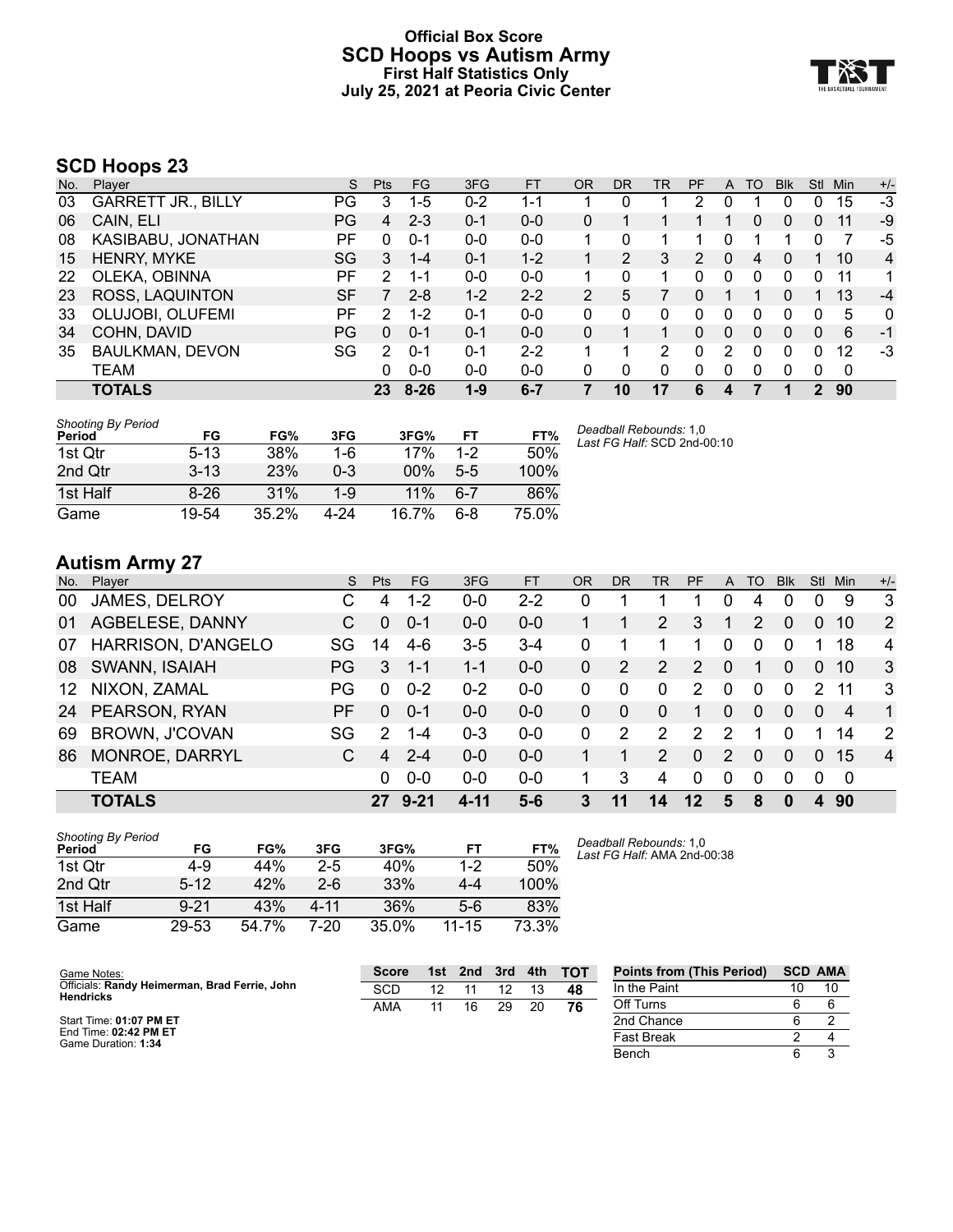### **Official Box Score SCD Hoops vs Autism Army First Quarter Statistics Only July 25, 2021 at Peoria Civic Center**



# **SCD Hoops 12**

| No. | Plaver                    | S   | <b>Pts</b> | <b>FG</b>       | 3FG     | <b>FT</b> | <b>OR</b> | <b>DR</b> | TR            | <b>PF</b> | A        | TO | <b>Blk</b> | Stl          | Min | $+/-$        |
|-----|---------------------------|-----|------------|-----------------|---------|-----------|-----------|-----------|---------------|-----------|----------|----|------------|--------------|-----|--------------|
| 03  | <b>GARRETT JR., BILLY</b> | PG  | 0          | $0 - 3$         | $0 - 1$ | $0 - 0$   |           | 0         |               | 2         | 0        |    | 0          | 0            | 8   | 3            |
| 15  | <b>HENRY, MYKE</b>        | SG  | 3          | $1 - 3$         | $0 - 1$ | $1 - 2$   | 0         | 0         | 0             |           | 0        | 2  | 0          |              | 6   | $\mathbf{1}$ |
| 22  | OLEKA, OBINNA             | РF  | 2          | $1 - 1$         | $0 - 0$ | $0 - 0$   |           | $\Omega$  |               | 0         | $\Omega$ | 0  | 0          | 0            | 6   | 2            |
| 23  | ROSS, LAQUINTON           | SF  | 3          | $1 - 2$         | $1 - 2$ | $0 - 0$   | 0         | 2         | $\mathcal{P}$ | 0         |          | 0  | 0          |              | 6   | 2            |
| 35  | <b>BAULKMAN, DEVON</b>    | SG  | 0          | $0 - 0$         | $0-0$   | $0 - 0$   |           |           | 2             | 0         | 2        | 0  | 0          | 0            | 5   | 3            |
| 06  | CAIN, ELI                 | PG. | 2          | $1 - 1$         | $0 - 0$ | $0 - 0$   | 0         |           |               | 0         | 0        | 0  | 0          | $\Omega$     | 4   | $-2$         |
| 08  | KASIBABU, JONATHAN        | РF  | 0          | $0 - 0$         | $0 - 0$ | $0 - 0$   | 0         | 0         | 0             | 0         | 0        | 0  |            | 0            | 3   | -1           |
| 33  | OLUJOBI, OLUFEMI          | PF  | 2          | $1 - 2$         | $0 - 1$ | $0 - 0$   | 0         | 0         | 0             | 0         | 0        | 0  | 0          | $\mathbf{0}$ | 3   | -1           |
| 34  | COHN, DAVID               | PG  | 0          | $0 - 1$         | $0 - 1$ | $0 - 0$   | 0         |           |               | 0         | $\Omega$ | 0  | 0          | 0            | 4   | $-2$         |
|     | TEAM                      |     |            |                 |         |           | 0         | 0         | 0             | $\Omega$  |          | 0  |            |              |     |              |
|     | <b>TOTALS</b>             |     |            | $12 \quad 5-13$ | $1 - 6$ | $1 - 2$   | 3         | 5         | 8             | 3         | 3        | 3  |            | 2            | 45  |              |

| <b>Shooting By Period</b> |          |       |         |        |         |       |                        |
|---------------------------|----------|-------|---------|--------|---------|-------|------------------------|
| Period                    | FG       | FG%   | 3FG     | 3FG%   | FT      | FT%   | Deadball Rebounds: 1,0 |
| 1st Qtr                   | $5 - 13$ | 38%   | 1-6     | 17%    | $1 - 2$ | 50%   |                        |
| 2nd Qtr                   | $3 - 13$ | 23%   | $0 - 3$ | $00\%$ | $5 - 5$ | 100%  |                        |
| 1st Half                  | $5 - 13$ | 38%   | 1-6     | 17%    | $1 - 2$ | 50%   |                        |
| 1st Half                  | $8 - 26$ | 31%   | $1-9$   | 11%    | $6 - 7$ | 86%   |                        |
| Game                      | 19-54    | 35.2% | 4-24    | 16.7%  | $6 - 8$ | 75.0% |                        |

# **Autism Army 11**

| No. | Plaver                | S.        | <b>Pts</b> | FG.     | 3FG     | <b>FT</b> | OR | <b>DR</b> | TR       | <b>PF</b> | A            | TO | <b>Blk</b> | Stl            | <b>Min</b> | $+/-$          |
|-----|-----------------------|-----------|------------|---------|---------|-----------|----|-----------|----------|-----------|--------------|----|------------|----------------|------------|----------------|
| 00  | JAMES, DELROY         | С         | 2          | $1 - 2$ | $0 - 0$ | $0 - 0$   | 0  | 0         | 0        |           |              | 3  | 0          |                | 5          | -1             |
| 01  | AGBELESE, DANNY       | C         | $\Omega$   | $0 - 0$ | $0 - 0$ | $0 - 0$   | 0  | 0         | $\Omega$ |           |              |    | 0          | $\Omega$       | 6          | $-2$           |
| 07  | HARRISON, D'ANGELO    | SG        |            | $2 - 3$ | $2 - 3$ | $1 - 2$   | 0  | 0         | 0        | 0         | $\mathbf{0}$ | 0  | 0          | $\Omega$       | 9          | -1             |
| 69  | <b>BROWN, J'COVAN</b> | <b>SG</b> | 0          | $0 - 1$ | $0 - 1$ | $0 - 0$   | 0  |           |          | 0         | $\mathbf{0}$ |    | 0          | $\overline{0}$ | 5          | -3             |
| 86  | MONROE, DARRYL        | C         | 2          | 1-1     | $0 - 0$ | $0-0$     | 0  |           |          | 0         |              | 0  | 0          | $\Omega$       |            | $-1$           |
| 08  | SWANN, ISAIAH         | <b>PG</b> | 0          | $0 - 0$ | $0 - 0$ | $0 - 0$   | 0  | $\Omega$  | 0        | 1         | $\Omega$     | 0  | $\Omega$   | $\Omega$       | 5          | $\overline{2}$ |
| 12  | NIXON, ZAMAL          | PG        | $\Omega$   | $0 - 1$ | $0 - 1$ | $0-0$     | 0  | 0         | $\Omega$ |           | 0            | 0  | 0          |                | 5          | $\overline{2}$ |
| 24  | PEARSON, RYAN         | PF        | 0          | $0 - 1$ | $0 - 0$ | $0-0$     | 0  | 0         | $\Omega$ | $\Omega$  | $\mathbf{0}$ | 0  | $\Omega$   | $\Omega$       | 3          | $\overline{1}$ |
|     | <b>TEAM</b>           |           |            |         |         |           | 1  | 3         | 4        | 0         |              | 0  |            |                |            |                |
|     | <b>TOTALS</b>         |           | 11         | $4-9$   | $2 - 5$ | $1 - 2$   |    | 5         | 6        | 4         | 2            | 5  | 0          |                | 45         |                |

| <b>Shooting By Period</b> |          |       |         |       |           |       |
|---------------------------|----------|-------|---------|-------|-----------|-------|
| Period                    | FG       | FG%   | 3FG     | 3FG%  | FT        | FT%   |
| 1st Qtr                   | 4-9      | 44%   | $2 - 5$ | 40%   | $1 - 2$   | 50%   |
| 2nd Qtr                   | $5 - 12$ | 42%   | $2-6$   | 33%   | $4 - 4$   | 100%  |
| 1st Half                  | $4 - 9$  | 44%   | $2 - 5$ | 40%   | $1 - 2$   | 50%   |
| 1st Half                  | $9 - 21$ | 43%   | 4-11    | 36%   | $5-6$     | 83%   |
| Game                      | 29-53    | 54.7% | 7-20    | 35.0% | $11 - 15$ | 73.3% |

*Deadball Rebounds:* 1,0

| Game Notes:                                                       | <b>Score</b> | 1st | 2nd | 3rd | 4th | <b>TOT</b> | <b>Points (This Period)</b> | <b>SCD</b>    | <b>AMA</b>    |
|-------------------------------------------------------------------|--------------|-----|-----|-----|-----|------------|-----------------------------|---------------|---------------|
| Officials: Randy Heimerman, Brad Ferrie, John<br><b>Hendricks</b> | SCD          | 12  |     | 12  |     | 48         | In the Paint                |               |               |
|                                                                   | AMA          | 11  | 16  | 29  | 20  | 76         | Off Turns                   |               |               |
| Start Time: 01:07 PM ET                                           |              |     |     |     |     |            | 2nd Chance                  |               |               |
| End Time: 02:42 PM ET<br>Game Duration: 1:34                      |              |     |     |     |     |            | <b>Fast Break</b>           |               |               |
|                                                                   |              |     |     |     |     |            | Bench                       |               |               |
|                                                                   |              |     |     |     |     |            | Per Poss                    | 0.857<br>6/14 | 0.786<br>5/14 |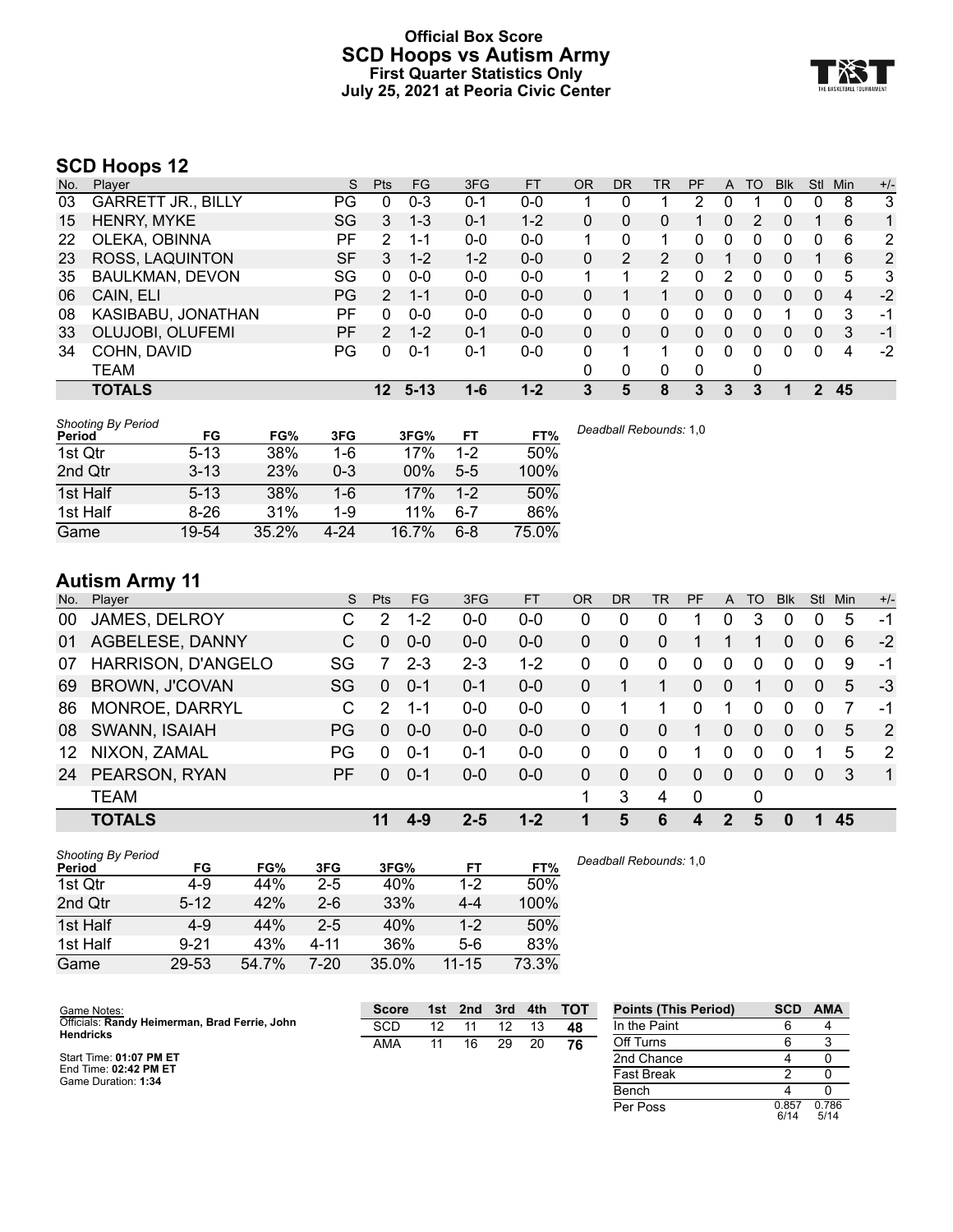### **Official Play-By-Play SCD Hoops vs Autism Army First Quarter July 25, 2021 at Peoria Civic Center**



#### **Period 1**

<mark>Starters:</mark><br>SCD Hoops: 3 GARRETT JR.,BILLY (PG); 15 HENRY,MYKE (SG); 22 OLEKA,OBINNA (PF); 23 ROSS,LAQUINTON (SF); 35 BAULKMAN,DEVON (SG);<br>**Autism Army**: 0 JAMES,DELROY (C); 1 AGBELESE,DANNY (C); 7 HARRISON,D'ANGELO (SG);

| Time           | <b>VISITORS: SCD Hoops</b>                    | <b>Score</b> | <b>Margin</b>  | <b>HOME: Autism Army</b>                                          |
|----------------|-----------------------------------------------|--------------|----------------|-------------------------------------------------------------------|
| 08:41          |                                               |              |                | MISSED 3PTR by HARRISON, D'ANGELO                                 |
| 08:37          | REBOUND (DEF) by ROSS, LAQUINTON              |              |                |                                                                   |
| 08:23          |                                               |              |                | FOUL (PERSONAL) by AGBELESE, DANNY                                |
| 08:23          | MISSED FT by HENRY, MYKE                      |              |                |                                                                   |
| 08:23          | REBOUND (OFF) by TEAM                         |              |                |                                                                   |
| 08:23          | GOOD! FT by HENRY, MYKE                       | $0 - 1$      | V <sub>1</sub> |                                                                   |
| 08:01          |                                               |              |                | MISSED JUMPER by JAMES, DELROY                                    |
| 08:00          |                                               |              |                | REBOUND (OFF) by TEAM                                             |
| 07:51          |                                               |              |                | TURNOVER (BADPASS) by JAMES, DELROY                               |
| 07:29          | TURNOVER (OUTOFBOUNDS) by HENRY, MYKE         |              |                |                                                                   |
| 07:18          |                                               | $3 - 1$      | H <sub>2</sub> | GOOD! 3PTR by HARRISON, D'ANGELO                                  |
| 07:18          |                                               |              |                | ASSIST by MONROE, DARRYL                                          |
| 06:45          | MISSED 3PTR by HENRY, MYKE                    |              |                |                                                                   |
| 06:42          |                                               |              |                | REBOUND (DEF) by BROWN, J'COVAN                                   |
| 06:30          |                                               |              |                | FOUL (OFF) by JAMES, DELROY                                       |
| 06:30          |                                               |              |                | TURNOVER (OFFENSIVE) by JAMES, DELROY                             |
| 06:15          | TURNOVER (TRAVEL) by HENRY, MYKE              |              |                |                                                                   |
| 05:54          | STEAL by HENRY, MYKE                          |              |                | TURNOVER (BALLHANDLING) by JAMES, DELROY                          |
| 05:54<br>05:48 | GOOD! LAYUP by OLEKA, OBINNA [FB]             | $3 - 3$      | T              |                                                                   |
| 05:48          | ASSIST by ROSS, LAQUINTON                     |              |                |                                                                   |
| 05:33          |                                               |              |                | MISSED 3PTR by BROWN, J'COVAN                                     |
| 05:27          | REBOUND (DEF) by BAULKMAN, DEVON              |              |                |                                                                   |
| 05:23          | GOOD! 3PTR by ROSS, LAQUINTON                 | $3-6$        | V <sub>3</sub> |                                                                   |
| 05:23          | ASSIST by BAULKMAN, DEVON                     |              |                |                                                                   |
| 05:08          |                                               |              |                | TURNOVER (BALLHANDLING) by BROWN, J'COVAN                         |
| 05:08          | STEAL by ROSS, LAQUINTON                      |              |                |                                                                   |
| 05:08          |                                               |              |                | SUB OUT: JAMES, DELROY                                            |
| 05:08          |                                               |              |                | SUB OUT: MONROE, DARRYL                                           |
| 05:08          |                                               |              |                | SUB IN: SWANN, ISAIAH                                             |
| 05:08          |                                               |              |                | SUB IN: NIXON, ZAMAL                                              |
| 04:52          | MISSED 3PTR by ROSS, LAQUINTON                |              |                |                                                                   |
| 04:48          | REBOUND (OFF) by BAULKMAN, DEVON              |              |                |                                                                   |
| 04:46          | GOOD! LAYUP by HENRY, MYKE                    | $3 - 8$      | V <sub>5</sub> |                                                                   |
| 04:46          | ASSIST by BAULKMAN, DEVON                     |              |                |                                                                   |
| 04:34          |                                               | $5 - 8$      | $V_3$          | GOOD! DUNK by MONROE, DARRYL                                      |
| 04:34          |                                               |              |                | ASSIST by AGBELESE, DANNY                                         |
| 04:27          |                                               |              |                | SUB OUT: BROWN, J'COVAN                                           |
| 04:27          |                                               |              |                | SUB IN: MONROE, DARRYL                                            |
| 04:11          | MISSED 3PTR by GARRETT JR., BILLY             |              |                |                                                                   |
| 04:07          | REBOUND (OFF) by OLEKA, OBINNA                |              |                |                                                                   |
| 03:51          |                                               |              |                |                                                                   |
| 03:51          | SUB OUT: HENRY, MYKE                          |              |                |                                                                   |
| 03:51          | SUB OUT: BAULKMAN, DEVON                      |              |                |                                                                   |
| 03:51          | SUB IN: CAIN, ELI                             |              |                |                                                                   |
| 03:51          | SUB IN: COHN, DAVID                           |              |                |                                                                   |
| 03:49          | MISSED JUMPER by GARRETT JR., BILLY           |              |                |                                                                   |
| 03:47          |                                               |              |                | REBOUND (DEF) by MONROE, DARRYL                                   |
| 03:36          | FOUL (PERSONAL) by GARRETT JR., BILLY         | $6 - 8$      | V <sub>2</sub> |                                                                   |
| 03:36<br>03:36 |                                               |              |                | GOOD! FT by HARRISON, D'ANGELO<br>MISSED FT by HARRISON, D'ANGELO |
| 03:33          | REBOUND (DEF) by ROSS, LAQUINTON              |              |                |                                                                   |
| 03:22          | TURNOVER (BALLHANDLING) by GARRETT JR., BILLY |              |                |                                                                   |
| 03:22          |                                               |              |                | STEAL by NIXON, ZAMAL                                             |
| 03:22          | FOUL (PERSONAL) by GARRETT JR., BILLY         |              |                |                                                                   |
| 03:10          |                                               |              |                | TURNOVER (BADPASS) by AGBELESE, DANNY                             |
| 02:45          | MISSED JUMPER by GARRETT JR., BILLY           |              |                |                                                                   |
| 02:42          | REBOUND (OFF) by GARRETT JR., BILLY           |              |                |                                                                   |
| 02:39          |                                               |              |                | FOUL (PERSONAL) by NIXON, ZAMAL                                   |
| 02:39          |                                               |              |                | SUB OUT: AGBELESE, DANNY                                          |
| 02:39          |                                               |              |                | SUB IN: PEARSON, RYAN                                             |
| 02:39          | SUB OUT: OLEKA, OBINNA                        |              |                |                                                                   |
| 02:39          | SUB OUT: ROSS, LAQUINTON                      |              |                |                                                                   |
| 02:39          | SUB IN: KASIBABU, JONATHAN                    |              |                |                                                                   |
| 02:39          | SUB IN: OLUJOBI, OLUFEMI                      |              |                |                                                                   |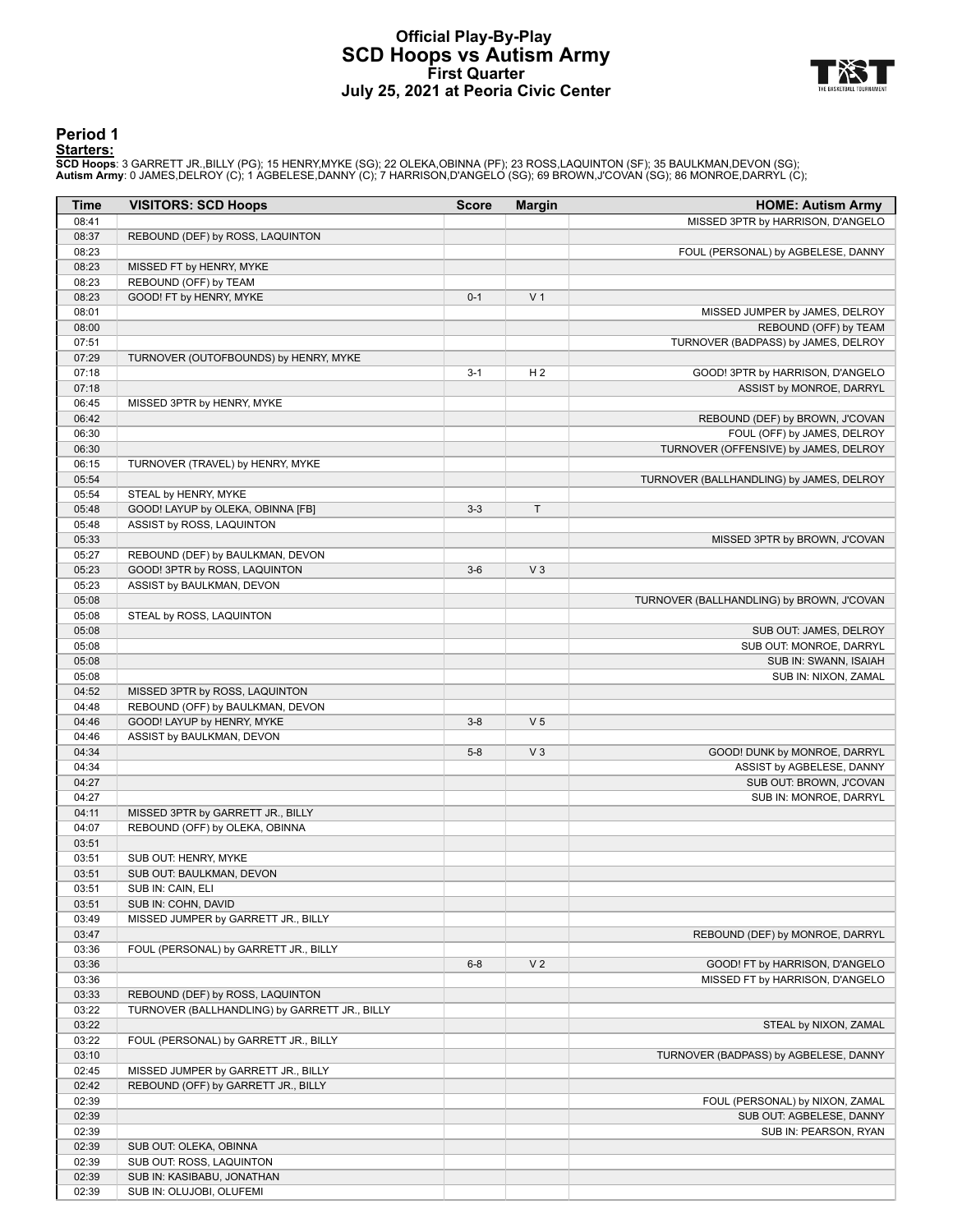| Time  | <b>VISITORS: SCD Hoops</b>       | <b>Score</b> | <b>Margin</b>  | <b>HOME: Autism Army</b>           |
|-------|----------------------------------|--------------|----------------|------------------------------------|
| 02:24 |                                  |              |                | FOUL (PERSONAL) by SWANN, ISAIAH   |
| 02:13 | GOOD! LAYUP by CAIN, ELI         | $6 - 10$     | V <sub>4</sub> |                                    |
| 02:03 |                                  | $9 - 10$     | V <sub>1</sub> | GOOD! 3PTR by HARRISON, D'ANGELO   |
| 01:43 | GOOD! JUMPER by OLUJOBI, OLUFEMI | $9 - 12$     | $V_3$          |                                    |
| 01:25 |                                  |              |                | MISSED 3PTR by NIXON, ZAMAL        |
| 01:22 | REBOUND (DEF) by CAIN, ELI       |              |                |                                    |
| 01:19 | MISSED 3PTR by OLUJOBI, OLUFEMI  |              |                |                                    |
| 01:16 |                                  |              |                | REBOUND (DEF) by TEAM              |
| 01:16 |                                  |              |                | SUB OUT: MONROE, DARRYL            |
| 01:16 |                                  |              |                | SUB IN: JAMES, DELROY              |
| 01:16 | SUB OUT: GARRETT JR., BILLY      |              |                |                                    |
| 01:16 | SUB IN: HENRY, MYKE              |              |                |                                    |
| 00:52 |                                  | $11 - 12$    | V <sub>1</sub> | GOOD! LAYUP by JAMES, DELROY [PNT] |
| 00:37 |                                  |              |                | SUB OUT: SWANN, ISAIAH             |
| 00:37 |                                  |              |                | SUB IN: BROWN, J'COVAN             |
| 00:29 | MISSED LAYUP by HENRY, MYKE      |              |                |                                    |
| 00:28 |                                  |              |                | REBOUND (DEF) by TEAM              |
| 00:09 | FOUL (PERSONAL) by HENRY, MYKE   |              |                |                                    |
| 00:05 |                                  |              |                | MISSED LAYUP by PEARSON, RYAN      |
| 00:05 | BLOCK by KASIBABU, JONATHAN      |              |                |                                    |
| 00:01 | REBOUND (DEF) by COHN, DAVID     |              |                |                                    |
| 00:00 | MISSED 3PTR by COHN, DAVID       |              |                |                                    |
| 00:00 |                                  |              |                | REBOUND (DEF) by TEAM              |

# **SCD Hoops 12, Autism Army 11**

| <b>Points (This Period)</b> | <b>SCD</b>    | <b>AMA</b>    |
|-----------------------------|---------------|---------------|
| In the Paint                | 6             |               |
| Off Turns                   |               |               |
| 2nd Chance                  |               |               |
| Fast Break                  |               |               |
| Bench                       |               |               |
| Per Poss                    | 0.857<br>6/14 | 0.786<br>5/14 |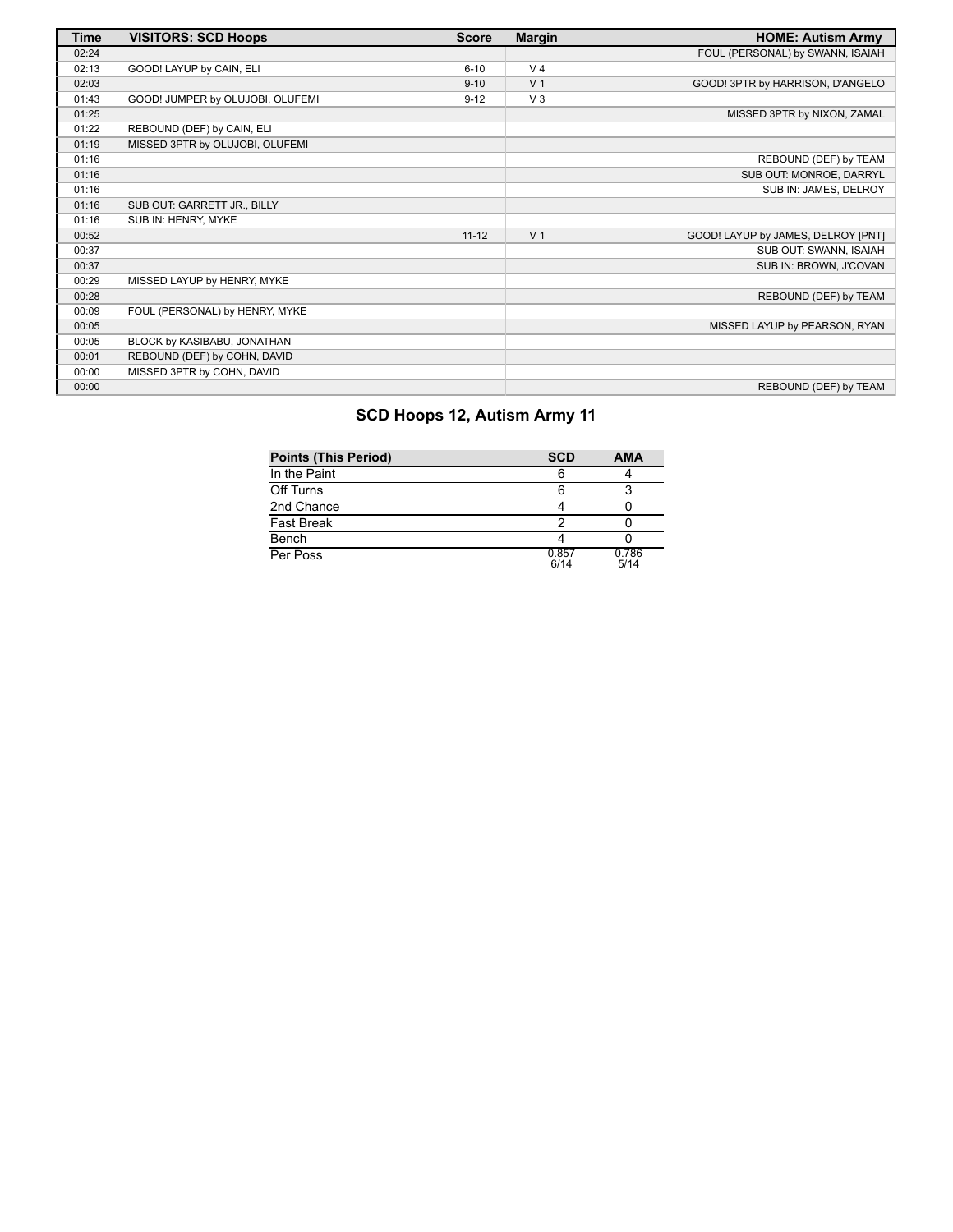### **Official Box Score SCD Hoops vs Autism Army Second Quarter Statistics Only July 25, 2021 at Peoria Civic Center**



# **SCD Hoops 11**

| No. | Plaver                    | S         | <b>Pts</b> | FG       | 3FG     | <b>FT</b> | 0R | <b>DR</b> | TR | <b>PF</b>   | A        | TO | <b>Blk</b> | Stl          | Min | $+/-$ |
|-----|---------------------------|-----------|------------|----------|---------|-----------|----|-----------|----|-------------|----------|----|------------|--------------|-----|-------|
| 03  | <b>GARRETT JR., BILLY</b> | PG        | 3          | $1-2$    | $0 - 1$ | 1-1       | 0  | 0         | 0  | 0           | 0        | 0  | 0          | 0            |     | -6    |
| 15  | <b>HENRY, MYKE</b>        | SG        | 0          | $0 - 1$  | $0 - 0$ | $0 - 0$   |    | 2         | 3  |             | 0        | 2  | 0          | 0            | 4   | 3     |
| 22  | OLEKA, OBINNA             | РF        | 0          | $0 - 0$  | $0-0$   | $0 - 0$   | 0  | 0         | 0  | 0           | 0        | 0  | 0          | 0            | 5   | -1    |
| 23  | ROSS, LAQUINTON           | <b>SF</b> | 4          | $1 - 6$  | $0 - 0$ | $2 - 2$   | 2  | 3         | 5  | 0           | 0        |    | 0          | 0            |     | -6    |
| 35  | <b>BAULKMAN, DEVON</b>    | SG        | 2          | $0 - 1$  | $0 - 1$ | $2 - 2$   | 0  | 0         | 0  | 0           | 0        | 0  | 0          |              |     | -6    |
| 06  | CAIN, ELI                 | PG.       | 2          | $1 - 2$  | $0 - 1$ | $0 - 0$   | 0  | 0         | 0  |             |          | 0  | 0          | 0            |     | $-7$  |
| 08  | KASIBABU, JONATHAN        | РF        | 0          | $0 - 1$  | $0 - 0$ | $0 - 0$   |    | 0         |    |             | 0        |    | 0          | 0            | 4   | -4    |
| 33  | OLUJOBI, OLUFEMI          | PF        | 0          | $0 - 0$  | $0 - 0$ | $0 - 0$   | 0  | 0         | 0  | 0           | 0        | 0  | 0          | $\Omega$     | 2   | 1     |
| 34  | COHN, DAVID               | PG        | 0          | $0 - 0$  | $0-0$   | $0 - 0$   | 0  | 0         | 0  | 0           | $\Omega$ | 0  | 0          | 0            | 2   | 1     |
|     | TEAM                      |           |            |          |         |           | 0  | 0         | 0  | $\mathbf 0$ |          | 0  |            |              |     |       |
|     | <b>TOTALS</b>             |           | 11         | $3 - 13$ | $0 - 3$ | $5 - 5$   | 4  | 5         | 9  | 3           |          | 4  | 0          | $\mathbf{0}$ | 45  |       |

| <b>Shooting By Period</b> |           |       |          |            |         |       | Deadball Rebounds: 1,0 |
|---------------------------|-----------|-------|----------|------------|---------|-------|------------------------|
| Period                    | FG        | FG%   | 3FG      | 3FG%       | FT      | FT%   |                        |
| 3rd Qtr                   | $5 - 12$  | 42%   | $2-6$    | 33%        | $0 - 1$ | 00%   |                        |
| 4th Qtr                   | $6 - 16$  | 38%   | 1-9      | 11%        | $0 - 0$ | 0%    |                        |
| 2nd Half                  | $3 - 13$  | 23%   | 0-3      | 00%        | $5-5$   | 100%  |                        |
| 2nd Half                  | $11 - 28$ | 39%   | $3 - 15$ | <b>20%</b> | $0 - 1$ | 00%   |                        |
| Game                      | 19-54     | 35.2% | $4 - 24$ | 16.7%      | $6 - 8$ | 75.0% |                        |

# **Autism Army 16**

| No. | Player                | S. | <b>Pts</b>    | FG      | 3FG     | <b>FT</b> | 0R | <b>DR</b> | <b>TR</b> | <b>PF</b>      | A              | TO       | <b>Blk</b> | Stl            | Min | $+/-$          |
|-----|-----------------------|----|---------------|---------|---------|-----------|----|-----------|-----------|----------------|----------------|----------|------------|----------------|-----|----------------|
| 00  | JAMES, DELROY         | C  | 2             | $0 - 0$ | $0 - 0$ | $2 - 2$   | 0  |           |           | 0              |                |          | 0          | $\Omega$       | 4   | $\overline{4}$ |
| 01  | AGBELESE, DANNY       | C. | 0             | $0 - 1$ | $0 - 0$ | $0-0$     |    |           | 2         | 2              | $\overline{0}$ |          | 0          | $\overline{0}$ | 4   | $\overline{4}$ |
| 07  | HARRISON, D'ANGELO    | SG | 7             | $2 - 3$ | $1 - 2$ | $2 - 2$   | 0  |           |           |                | 0              | 0        | $\Omega$   |                | 9   | 5              |
| 69  | <b>BROWN, J'COVAN</b> | SG | $\mathcal{P}$ | $1 - 3$ | $0 - 2$ | $0-0$     | 0  |           | 1         | $\overline{2}$ | 2              | $\Omega$ | $\Omega$   |                | 9   | 5              |
| 86  | MONROE, DARRYL        |    | $\mathcal{P}$ | $1 - 3$ | $0 - 0$ | $0 - 0$   |    | 0         |           | 0              |                | 0        | $\Omega$   | $\Omega$       | 8   | 5              |
| 08  | SWANN, ISAIAH         | PG | 3             | $1 - 1$ | $1 - 1$ | $0 - 0$   | 0  | 2         | 2         |                | $\Omega$       | 1        | $\Omega$   | $\Omega$       | 5   | $\mathbf{1}$   |
| 12  | NIXON, ZAMAL          | PG | 0             | $0 - 1$ | $0 - 1$ | $0-0$     | 0  | $\Omega$  | 0         |                | $\Omega$       | 0        | 0          |                | 6   | 1              |
| 24  | PEARSON, RYAN         | PF | $\Omega$      | $0 - 0$ | $0 - 0$ | $0-0$     | 0  | $\Omega$  | $\Omega$  | 1              | $\Omega$       | 0        | $\Omega$   | $\Omega$       |     | $\Omega$       |
|     | <b>TEAM</b>           |    |               |         |         |           | 0  | 0         | 0         | $\mathbf 0$    |                | 0        |            |                |     |                |
|     | <b>TOTALS</b>         |    |               | 16 5-12 | 2-6     | $4 - 4$   | 2  | 6         | 8         | 8              | 3              | 3        | $\bf{0}$   | 3              | 45  |                |

| <b>Shooting By Period</b> |           |       |         |       |           |       |
|---------------------------|-----------|-------|---------|-------|-----------|-------|
| Period                    | FG        | FG%   | 3FG     | 3FG%  | FT        | FT%   |
| 3rd Qtr                   | 11-17     | 65%   | $2 - 5$ | 40%   | 5-6       | 83%   |
| 4th Qtr                   | $9 - 15$  | 60%   | $1 - 4$ | 25%   | $1 - 3$   | 33%   |
| 2nd Half                  | $5 - 12$  | 42%   | $2-6$   | 33%   | $4 - 4$   | 100%  |
| 2nd Half                  | $20 - 32$ | 63%   | $3-9$   | 33%   | 6-9       | 67%   |
| Game                      | 29-53     | 54.7% | 7-20    | 35.0% | $11 - 15$ | 73.3% |

*Deadball Rebounds:* 1,0

| Game Notes:                                                       | <b>Score</b> | 1st. | 2nd | 3rd | 4th | <b>TOT</b> | <b>Points (This Period)</b> | <b>SCD</b>    | <b>AMA</b>    |
|-------------------------------------------------------------------|--------------|------|-----|-----|-----|------------|-----------------------------|---------------|---------------|
| Officials: Randy Heimerman, Brad Ferrie, John<br><b>Hendricks</b> | SCD          | 12   |     | 12  |     | 48         | In the Paint                |               |               |
|                                                                   | AMA          | 11   | 16  | 29  | 20  | 76         | Off Turns                   |               |               |
| Start Time: 01:07 PM ET                                           |              |      |     |     |     |            | 2nd Chance                  |               |               |
| End Time: 02:42 PM ET<br>Game Duration: 1:34                      |              |      |     |     |     |            | <b>Fast Break</b>           |               |               |
|                                                                   |              |      |     |     |     |            | Bench                       |               |               |
|                                                                   |              |      |     |     |     |            | Per Poss                    | 0.733<br>6/15 | 1.067<br>7/15 |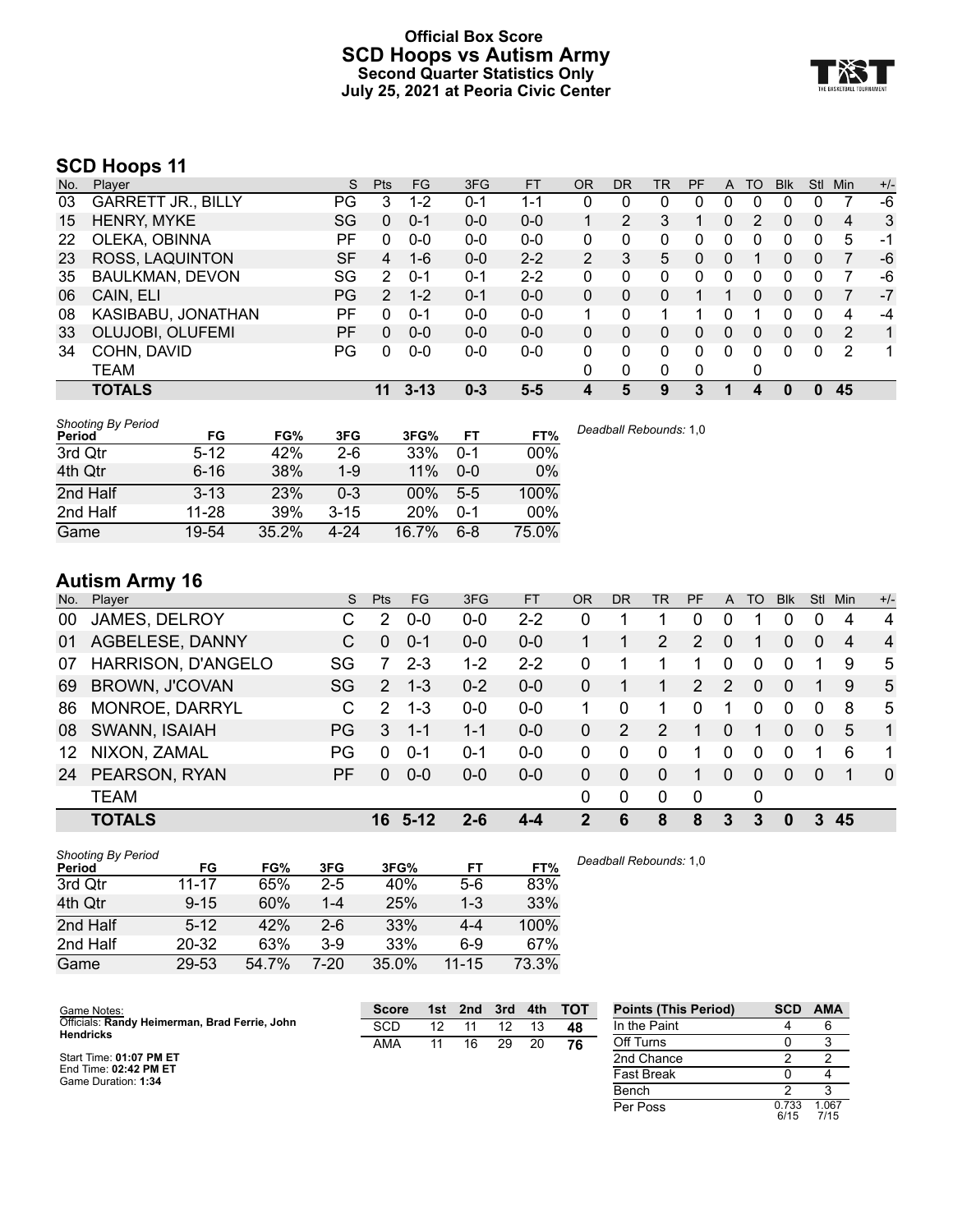### **Official Play-By-Play SCD Hoops vs Autism Army Second Quarter July 25, 2021 at Peoria Civic Center**



#### **Period 2**

<mark>Starters:</mark><br>SCD Hoops: 3 GARRETT JR.,BILLY (PG); 15 HENRY,MYKE (SG); 22 OLEKA,OBINNA (PF); 23 ROSS,LAQUINTON (SF); 35 BAULKMAN,DEVON (SG);<br>**Autism Army**: 0 JAMES,DELROY (C); 1 AGBELESE,DANNY (C); 7 HARRISON,D'ANGELO (SG);

| Time           | <b>VISITORS: SCD Hoops</b>                    | <b>Score</b> | <b>Margin</b>  | <b>HOME: Autism Army</b>                                                |
|----------------|-----------------------------------------------|--------------|----------------|-------------------------------------------------------------------------|
| 08:44          |                                               |              |                | MISSED 3PTR by BROWN, J'COVAN                                           |
| 08:41          | REBOUND (DEF) by HENRY, MYKE                  |              |                |                                                                         |
| 08:35          | TURNOVER (BALLHANDLING) by HENRY, MYKE        |              |                |                                                                         |
| 08:35          |                                               |              |                | STEAL by BROWN, J'COVAN                                                 |
| 08:15          |                                               |              |                | MISSED 3PTR by HARRISON, D'ANGELO                                       |
| 08:12          | REBOUND (DEF) by HENRY, MYKE                  |              |                |                                                                         |
| 07:58          |                                               |              |                | FOUL (PERSONAL) by PEARSON, RYAN                                        |
| 07:48          |                                               |              |                | FOUL (PERSONAL) by NIXON, ZAMAL                                         |
| 07:48          |                                               |              |                | SUB OUT: NIXON, ZAMAL                                                   |
| 07:48          |                                               |              |                | SUB OUT: PEARSON, RYAN                                                  |
| 07:48          |                                               |              |                | SUB IN: AGBELESE, DANNY                                                 |
| 07:48          |                                               |              |                | SUB IN: MONROE, DARRYL                                                  |
| 07:47          | MISSED JUMPER by KASIBABU, JONATHAN           |              |                |                                                                         |
| 07:44          | REBOUND (OFF) by HENRY, MYKE                  |              |                |                                                                         |
| 07:44          | MISSED JUMPER by HENRY, MYKE                  |              |                |                                                                         |
| 07:43<br>07:43 | REBOUND (OFF) by KASIBABU, JONATHAN           |              |                | FOUL (PERSONAL) by BROWN, J'COVAN                                       |
| 07:33          | GOOD! LAYUP by CAIN, ELI [PNT]                | $11 - 14$    | V <sub>3</sub> |                                                                         |
| 07:04          | FOUL (PERSONAL) by HENRY, MYKE                |              |                |                                                                         |
| 07:04          |                                               | $12 - 14$    | V <sub>2</sub> | GOOD! FT by JAMES, DELROY                                               |
| 07:04          | SUB OUT: HENRY, MYKE                          |              |                |                                                                         |
| 07:04          | SUB OUT: OLUJOBI, OLUFEMI                     |              |                |                                                                         |
| 07:04          | SUB OUT: COHN, DAVID                          |              |                |                                                                         |
| 07:04          | SUB IN: GARRETT JR., BILLY                    |              |                |                                                                         |
| 07:04          | SUB IN: ROSS, LAQUINTON                       |              |                |                                                                         |
| 07:04          | SUB IN: BAULKMAN, DEVON                       |              |                |                                                                         |
| 07:04          |                                               | $13 - 14$    | V <sub>1</sub> | GOOD! FT by JAMES, DELROY                                               |
| 06:44          | MISSED LAYUP by ROSS, LAQUINTON               |              |                |                                                                         |
| 06:42          | REBOUND (OFF) by ROSS, LAQUINTON              |              |                |                                                                         |
| 06:40          | MISSED JUMPER by ROSS, LAQUINTON              |              |                |                                                                         |
| 06:37          |                                               |              |                | REBOUND (DEF) by JAMES, DELROY                                          |
| 06:24          |                                               |              |                | MISSED 3PTR by BROWN, J'COVAN                                           |
| 06:22          |                                               |              |                | REBOUND (OFF) by MONROE, DARRYL                                         |
| 06:20          |                                               | $15 - 14$    | H <sub>1</sub> | GOOD! JUMPER by MONROE, DARRYL [PNT]                                    |
| 06:15          |                                               |              |                | FOUL (PERSONAL) by HARRISON, D'ANGELO                                   |
| 05:58          | MISSED 3PTR by CAIN, ELI                      |              |                |                                                                         |
| 05:54          |                                               |              |                | REBOUND (DEF) by HARRISON, D'ANGELO                                     |
| 05:51          | FOUL (PERSONAL) by KASIBABU, JONATHAN         |              |                |                                                                         |
| 05:51          |                                               | $16 - 14$    | H <sub>2</sub> | GOOD! FT by HARRISON, D'ANGELO [FB]                                     |
| 05:51          |                                               | $17 - 14$    | $H_3$          | GOOD! FT by HARRISON, D'ANGELO [FB]                                     |
| 05:38          | MISSED JUMPER by ROSS, LAQUINTON              |              |                |                                                                         |
| 05:36<br>05:24 |                                               |              |                | REBOUND (DEF) by AGBELESE, DANNY<br>TURNOVER (BADPASS) by JAMES, DELROY |
| 05:24          |                                               |              |                | SUB OUT: JAMES, DELROY                                                  |
| 05:24          |                                               |              |                | SUB IN: SWANN, ISAIAH                                                   |
| 05:13          | TURNOVER (BALLHANDLING) by KASIBABU, JONATHAN |              |                |                                                                         |
| 05:13          |                                               |              |                | STEAL by HARRISON, D'ANGELO                                             |
| 05:13          | SUB OUT: KASIBABU, JONATHAN                   |              |                |                                                                         |
| 05:13          | SUB IN: OLEKA, OBINNA                         |              |                |                                                                         |
| 05:01          |                                               | $20 - 14$    | H <sub>6</sub> | GOOD! 3PTR by HARRISON, D'ANGELO                                        |
| 05:01          |                                               |              |                | ASSIST by MONROE, DARRYL                                                |
| 04:41          | GOOD! LAYUP by GARRETT JR., BILLY             | $20 - 16$    | H4             |                                                                         |
| 04:41          | ASSIST by CAIN, ELI                           |              |                |                                                                         |
| 04:41          |                                               |              |                | FOUL (PERSONAL) by AGBELESE, DANNY                                      |
| 04:41          | SUB OUT: CAIN, ELI                            |              |                |                                                                         |
| 04:41          | SUB IN: HENRY, MYKE                           |              |                |                                                                         |
| 04:41          | GOOD! FT by GARRETT JR., BILLY                | 20-17        | H <sub>3</sub> |                                                                         |
| 04:20          |                                               |              |                | MISSED JUMPER by AGBELESE, DANNY                                        |
| 04:18          |                                               |              |                | REBOUND (OFF) by AGBELESE, DANNY                                        |
| 04:18          |                                               |              |                | FOUL (OFF) by AGBELESE, DANNY                                           |
| 04:18          |                                               |              |                | TURNOVER (OFFENSIVE) by AGBELESE, DANNY                                 |
| 04:18          |                                               |              |                | SUB OUT: AGBELESE, DANNY                                                |
| 04:18          |                                               |              |                | SUB IN: NIXON, ZAMAL                                                    |
| 03:56          | MISSED 3PTR by GARRETT JR., BILLY             |              |                |                                                                         |
| 03:52          |                                               |              |                | REBOUND (DEF) by BROWN, J'COVAN                                         |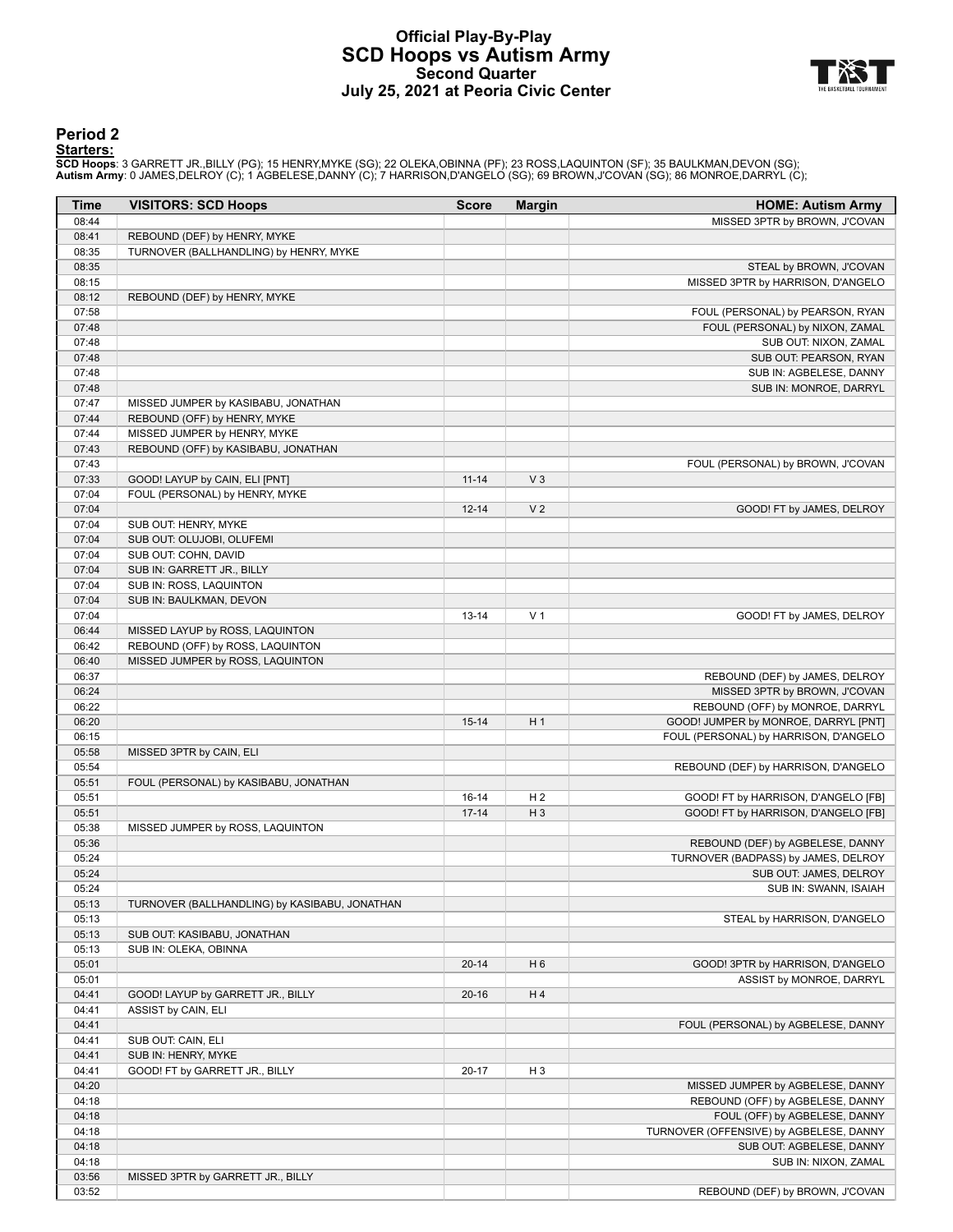| <b>Time</b> | <b>VISITORS: SCD Hoops</b>                 | <b>Score</b> | <b>Margin</b>  | <b>HOME: Autism Army</b>                |
|-------------|--------------------------------------------|--------------|----------------|-----------------------------------------|
| 03:42       |                                            |              |                | MISSED 3PTR by NIXON, ZAMAL             |
| 03:38       | REBOUND (DEF) by ROSS, LAQUINTON           |              |                |                                         |
| 03:25       |                                            |              |                | FOUL (PERSONAL) by BROWN, J'COVAN       |
| 03:25       |                                            |              |                |                                         |
| 03:25       | GOOD! FT by ROSS, LAQUINTON                | $20 - 18$    | H <sub>2</sub> |                                         |
| 03:25       | GOOD! FT by ROSS, LAQUINTON                | $20-19$      | H <sub>1</sub> |                                         |
| 03:15       |                                            | $23-19$      | H <sub>4</sub> | GOOD! 3PTR by SWANN, ISAIAH             |
| 03:15       |                                            |              |                | ASSIST by BROWN, J'COVAN                |
| 02:47       |                                            |              |                | FOUL (PERSONAL) by SWANN, ISAIAH        |
| 02:47       | GOOD! FT by BAULKMAN, DEVON                | 23-20        | $H_3$          |                                         |
| 02:47       | GOOD! FT by BAULKMAN, DEVON                | $23 - 21$    | H <sub>2</sub> |                                         |
| 02:33       |                                            |              |                | TURNOVER (OUTOFBOUNDS) by SWANN, ISAIAH |
| 02:13       | TURNOVER (BADPASS) by HENRY, MYKE          |              |                |                                         |
| 02:13       | SUB OUT: HENRY, MYKE                       |              |                |                                         |
| 02:13       | SUB IN: CAIN, ELI                          |              |                |                                         |
| 02:00       |                                            |              |                | MISSED JUMPER by MONROE, DARRYL         |
| 01:58       | REBOUND (DEF) by ROSS, LAQUINTON           |              |                |                                         |
| 01:42       | TURNOVER (BALLHANDLING) by ROSS, LAQUINTON |              |                |                                         |
| 01:42       |                                            |              |                | STEAL by NIXON, ZAMAL                   |
| 01:40       | FOUL (PERSONAL) by CAIN, ELI               |              |                |                                         |
| 01:27       |                                            |              |                | MISSED LAYUP by MONROE, DARRYL          |
| 01:24       | REBOUND (DEF) by ROSS, LAQUINTON           |              |                |                                         |
| 01:19       | MISSED JUMPER by ROSS, LAQUINTON           |              |                |                                         |
| 01:17       | REBOUND (OFF) by ROSS, LAQUINTON           |              |                |                                         |
| 01:16       | MISSED JUMPER by ROSS, LAQUINTON           |              |                |                                         |
| 01:11       |                                            |              |                | REBOUND (DEF) by SWANN, ISAIAH          |
| 01:09       |                                            | $25 - 21$    | H <sub>4</sub> | GOOD! LAYUP by HARRISON, D'ANGELO [FB]  |
| 01:09       |                                            |              |                | ASSIST by BROWN, J'COVAN                |
| 00:49       | MISSED 3PTR by BAULKMAN, DEVON             |              |                |                                         |
| 00:45       |                                            |              |                | REBOUND (DEF) by SWANN, ISAIAH          |
| 00:38       |                                            | $27 - 21$    | H <sub>6</sub> | GOOD! LAYUP by BROWN, J'COVAN           |
| 00:10       | GOOD! JUMPER by ROSS, LAQUINTON            | $27 - 23$    | H <sub>4</sub> |                                         |

# **SCD Hoops 23, Autism Army 27**

| <b>Points (This Period)</b> | <b>SCD</b>    | <b>AMA</b>    |
|-----------------------------|---------------|---------------|
| In the Paint                |               |               |
| Off Turns                   |               |               |
| 2nd Chance                  |               |               |
| <b>Fast Break</b>           |               |               |
| Bench                       |               |               |
| Per Poss                    | 0.733<br>6/15 | 1.067<br>7/15 |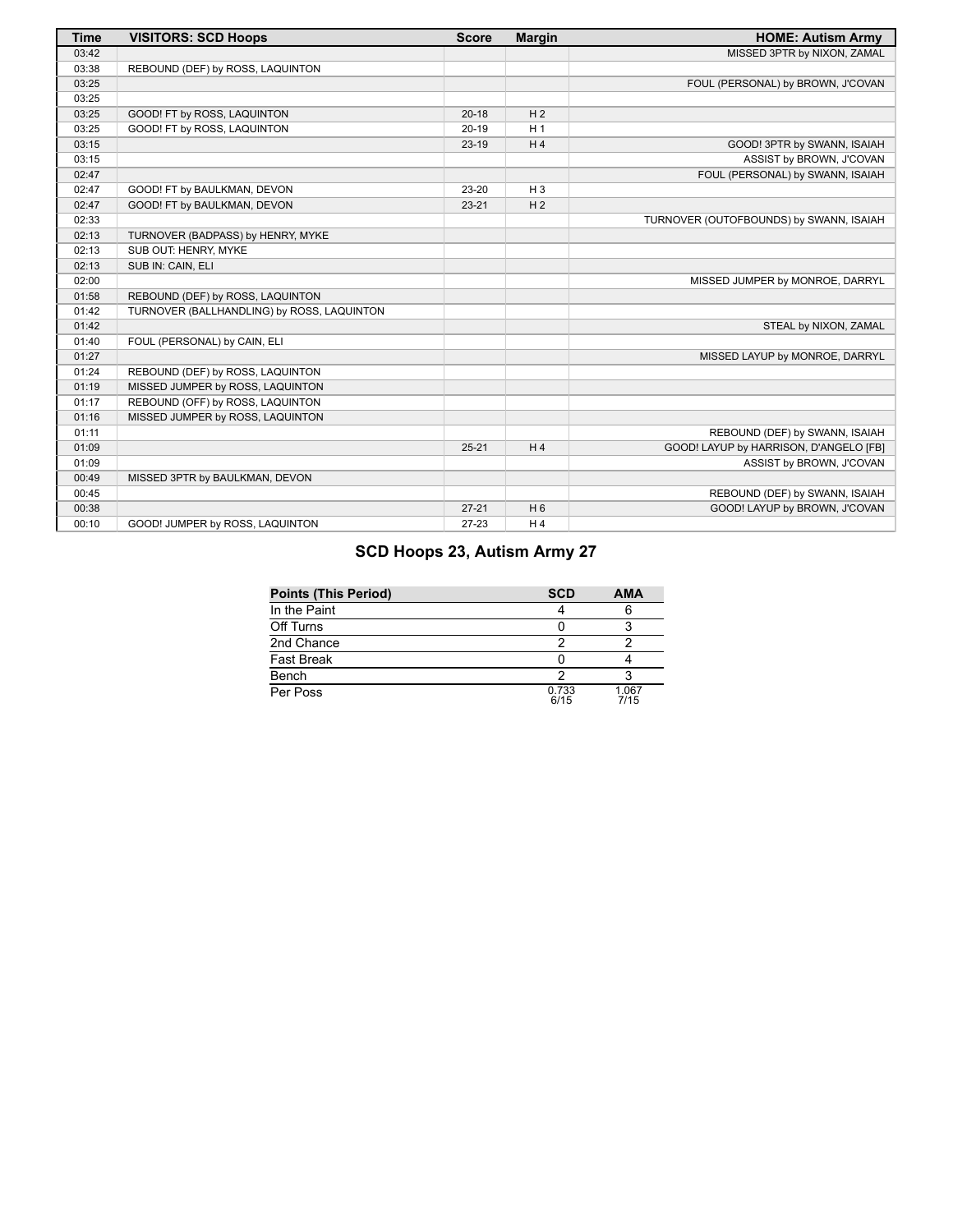#### **Official Box Score SCD Hoops vs Autism Army Second Half Statistics Only July 25, 2021 at Peoria Civic Center**



## **SCD Hoops 25**

| No. | Player                    | S         | <b>Pts</b>      | <b>FG</b> | 3FG      | <b>FT</b> | 0R | DR | TR       | <b>PF</b> | A        | TO | <b>Blk</b> | Stl      | Min | $+/-$ |
|-----|---------------------------|-----------|-----------------|-----------|----------|-----------|----|----|----------|-----------|----------|----|------------|----------|-----|-------|
| 03  | <b>GARRETT JR., BILLY</b> | PG        | 5               | $2 - 6$   | 1-4      | $0 - 0$   | 0  | 2  | 2        | 3         | 0        | 4  | 0          | 4        | 14  | $-16$ |
| 06  | CAIN, ELI                 | PG        | 2               | $1 - 5$   | $0 - 2$  | $0 - 0$   | 0  |    |          | 0         |          | 2  | 0          |          | 15  | $-16$ |
| 08  | KASIBABU, JONATHAN        | РF        | 0               | $0 - 2$   | $0 - 1$  | $0 - 0$   | 0  | 0  | 0        | 0         |          | 0  | O          |          | 6   | $-7$  |
| 15  | <b>HENRY, MYKE</b>        | SG        | 9               | $4 - 7$   | $1 - 4$  | $0 - 0$   | 2  |    | 3        |           | 0        | 4  |            | 0        | 12  | $-23$ |
| 22  | OLEKA, OBINNA             | РF        | 0               | 0-1       | $0 - 0$  | $0 - 0$   | 0  | 0  | 0        |           |          |    | n          | 0        | 5   | $-11$ |
| 23  | ROSS, LAQUINTON           | <b>SF</b> | $\overline{2}$  | $1 - 1$   | $0 - 0$  | $0 - 0$   |    | 3  | 4        | $\Omega$  | $\Omega$ | 2  | 0          | $\Omega$ | 9   | $-11$ |
| 33  | OLUJOBI, OLUFEMI          | РF        | 4               | $2 - 2$   | $0 - 0$  | $0 - 1$   | 0  | 2  | 2        | ∩         |          | 0  | 0          | 0        | 10  | $-10$ |
| 34  | COHN, DAVID               | PG        | 0               | $0 - 0$   | $0 - 0$  | $0 - 0$   | 2  | 0  | 2        |           | 0        |    | 0          | $\Omega$ | 6   | $-11$ |
| 35  | <b>BAULKMAN, DEVON</b>    | SG        | 3               | $1 - 4$   | $1 - 4$  | $0 - 0$   | 0  | 0  | $\Omega$ | 0         |          | 0  | 0          | 0        | 12  | $-15$ |
|     | TEAM                      |           | 0               | $0 - 0$   | $0 - 0$  | $0 - 0$   | 0  | 0  | 0        | 0         | $\Omega$ | 0  | 0          | 0        | 0   |       |
|     | <b>TOTALS</b>             |           | 25 <sub>1</sub> | $11 - 28$ | $3 - 15$ | $0 - 1$   | 5  | 9  | 14       | 6         |          | 15 |            | 5        | 90  |       |

| <b>Shooting By Period</b><br>Period | FG        | FG%   | 3FG      | 3FG%  | FТ      | FT%    | Dead<br>Last I |
|-------------------------------------|-----------|-------|----------|-------|---------|--------|----------------|
| 3rd Otr                             | $5 - 12$  | 42%   | 2-6      | 33%   | $0 - 1$ | 00%    |                |
| 4th Otr                             | $6 - 16$  | 38%   | $1 - 9$  | 11%   | $0 - 0$ | $0\%$  |                |
| 2nd Half                            | $11 - 28$ | 39%   | $3 - 15$ | 20%   | $0 - 1$ | $00\%$ |                |
| Game                                | 19-54     | 35.2% | 4-24     | 16.7% | հ-8     | 75.0%  |                |

*Deadball Rebounds:* 1,0 *Last FG Half:* SCD 4th-03:55

## **Autism Army 49**

| No. | Plaver                | S.        | Pts      | FG      | 3FG     | <b>FT</b> | <b>OR</b> | <b>DR</b> | TR            | <b>PF</b> | A        | TO       | <b>Blk</b> | Stl      | Min  | $+/-$          |
|-----|-----------------------|-----------|----------|---------|---------|-----------|-----------|-----------|---------------|-----------|----------|----------|------------|----------|------|----------------|
| 00  | JAMES, DELROY         | C         | 8        | 3-5     | 1-3     | $1 - 2$   |           | 5         | 6             |           | 0        | 3        |            |          | 10   | 19             |
| 01  | AGBELESE, DANNY       | C         | $\Omega$ | $0 - 0$ | $0 - 0$ | $0 - 0$   | 0         |           |               |           | 0        | $\Omega$ | $\Omega$   |          |      | $\overline{0}$ |
| 07  | HARRISON, D'ANGELO    | SG        | 15       | $6 - 6$ | $1 - 1$ | $2 - 3$   |           |           | 2             | 3         | 1        | $\Omega$ | $\Omega$   | 4        | 16   | 22             |
| 08  | SWANN, ISAIAH         | <b>PG</b> | 3        | $0 - 1$ | $0 - 1$ | $3 - 3$   | $\Omega$  | 2         | $\mathcal{P}$ |           | 0        |          | $\Omega$   |          | 8    | -6             |
| 12  | NIXON, ZAMAL          | PG        | 0        | $0 - 1$ | $0 - 0$ | $0 - 0$   | 0         | $\Omega$  | 0             | $\Omega$  | 1        | 1        | $\Omega$   | 3        | 10   | -8             |
| 24  | PEARSON, RYAN         | PF        | 10       | $5 - 7$ | $0 - 0$ | $0 - 1$   | 0         | $\Omega$  | $\Omega$      |           | 0        |          | $\Omega$   |          | 10   | 18             |
| 69  | <b>BROWN, J'COVAN</b> | SG        |          | $3-6$   | 1-4     | $0-0$     | 0         | $\Omega$  | 0             |           |          | 0        | $\Omega$   | 0        | 17   | 23             |
| 86  | MONROE, DARRYL        | C         | 6        | $3-6$   | $0 - 0$ | $0 - 0$   |           | 4         | 5             |           | 2        |          | 0          | 3        | 18   | 24             |
|     | <b>TEAM</b>           |           | 0        | $0 - 0$ | $0 - 0$ | $0-0$     | 2         | $\Omega$  | $\mathcal{P}$ | $\Omega$  | $\Omega$ | $\Omega$ | $\Omega$   | $\Omega$ | - 0  |                |
|     | <b>TOTALS</b>         |           | 49       | 20-32   | 3-9     | $6-9$     | 5         | 13        | 18            | 9         | 5        |          | $\bf{0}$   | 14       | - 90 |                |

| <b>Shooting By Period</b><br>Period | FG        | FG%   | 3FG     | 3FG%  | FT        | FT%   | De<br>La |
|-------------------------------------|-----------|-------|---------|-------|-----------|-------|----------|
| 3rd Otr                             | $11 - 17$ | 65%   | $2 - 5$ | 40%   | 5-6       | 83%   |          |
| 4th Otr                             | $9 - 15$  | 60%   | $1 - 4$ | 25%   | $1 - 3$   | 33%   |          |
| 2nd Half                            | $20 - 32$ | 63%   | $3-9$   | 33%   | 6-9       | 67%   |          |
| Game                                | 29-53     | 54.7% | 7-20    | 35.0% | $11 - 15$ | 73.3% |          |

*Deadball Rebounds:* 1,0 *Last FG Half:* AMA 4th-03:55

| Game Notes:                                                       | <b>Score</b> | 1st | 2nd | - 3rd | 4th | <b>TOT</b> | <b>Points from (This Period)</b> | <b>SCD AMA</b> |    |
|-------------------------------------------------------------------|--------------|-----|-----|-------|-----|------------|----------------------------------|----------------|----|
| Officials: Randy Heimerman, Brad Ferrie, John<br><b>Hendricks</b> | <b>SCD</b>   |     |     | 12    |     | 48         | In the Paint                     | 16             | 28 |
|                                                                   | AMA          |     | 16  | 29    | 20  | 76         | Off Turns                        |                |    |
| Start Time: 01:07 PM ET                                           |              |     |     |       |     |            | 2nd Chance                       |                |    |
| End Time: 02:42 PM ET<br>Game Duration: 1:34                      |              |     |     |       |     |            | <b>Fast Break</b>                |                |    |
|                                                                   |              |     |     |       |     |            | Bench                            |                |    |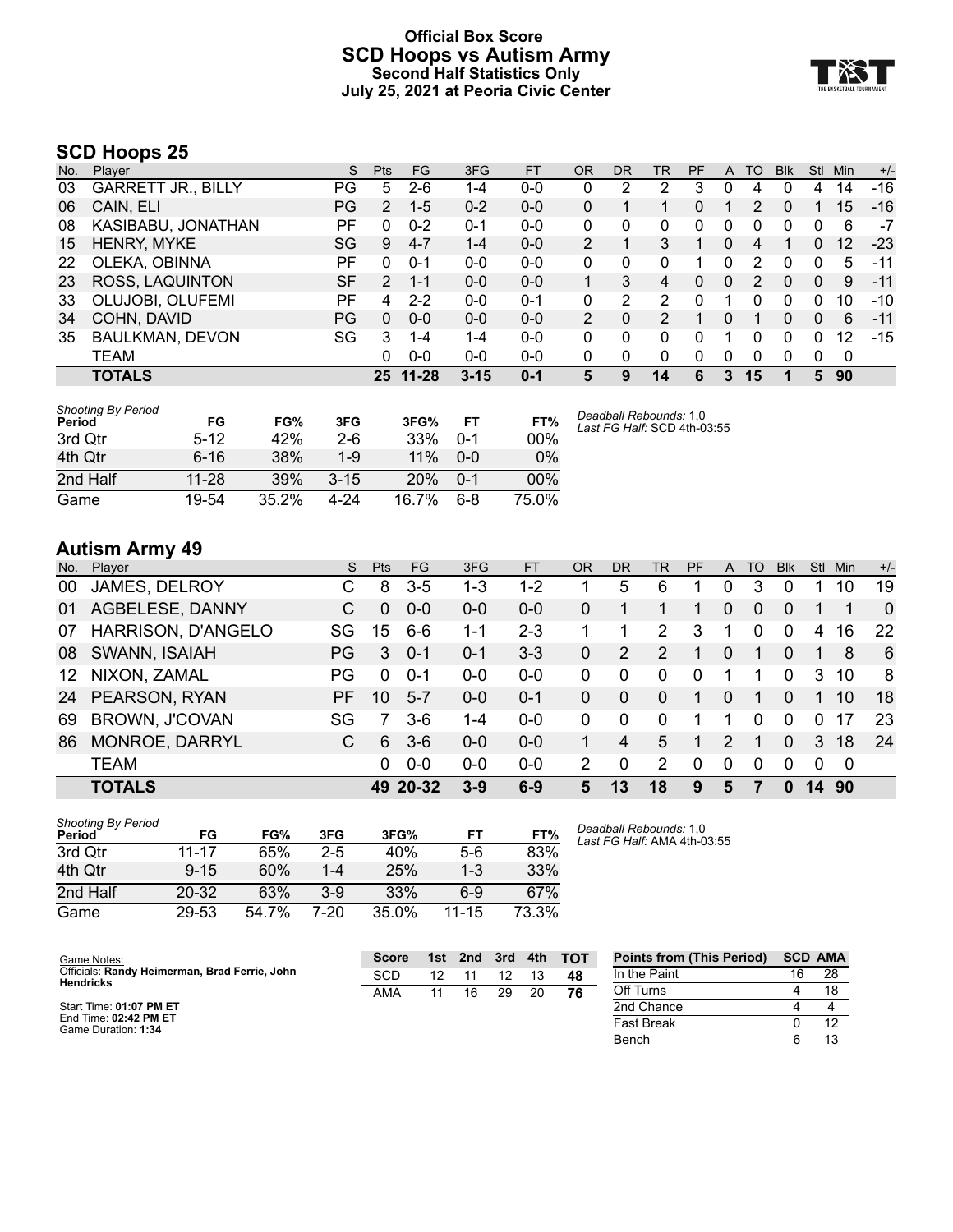### **Official Box Score SCD Hoops vs Autism Army Third Quarter Statistics Only July 25, 2021 at Peoria Civic Center**



# **SCD Hoops 25**

| No. | Plaver                    | S   | <b>Pts</b>      | <b>FG</b> | 3FG     | <b>FT</b> | <b>OR</b> | <b>DR</b> | TR | <b>PF</b> | A            | TO | <b>Blk</b> | Stl            | Min | $+/-$ |
|-----|---------------------------|-----|-----------------|-----------|---------|-----------|-----------|-----------|----|-----------|--------------|----|------------|----------------|-----|-------|
| 03  | <b>GARRETT JR., BILLY</b> | PG  | 3               | $1 - 4$   | 1-3     | $0 - 0$   | 0         | 0         | 0  |           | 0            | 3  | 0          | 3              |     | $-11$ |
| 15  | HENRY, MYKE               | SG  | 5               | $2 - 3$   | $1 - 2$ | $0-0$     | 0         |           |    | $\Omega$  | $\mathbf{0}$ | 3  |            | 0              |     | $-17$ |
| 22  | OLEKA, OBINNA             | РF  | 0               | $0 - 1$   | $0 - 0$ | $0 - 0$   | 0         | 0         | 0  |           | 0            | 2  | 0          | 0              | 5   | $-11$ |
| 23  | ROSS, LAQUINTON           | SF  | 0               | $0 - 0$   | $0 - 0$ | $0 - 0$   | 0         |           |    | 0         | $\Omega$     |    | 0          | $\Omega$       | 3   | -8    |
| 35  | <b>BAULKMAN, DEVON</b>    | SG  | 0               | $0 - 0$   | $0-0$   | $0 - 0$   | 0         | 0         | 0  | O         |              | 0  | 0          | 0              | 6   | $-12$ |
| 06  | CAIN, ELI                 | PG. | 0               | $0 - 2$   | $0 - 1$ | $0 - 0$   | 0         |           |    | 0         | $\mathbf{0}$ |    | 0          |                | 6   | -9    |
| 08  | KASIBABU, JONATHAN        | РF  | 0               | $0 - 0$   | $0 - 0$ | $0 - 0$   | 0         | 0         | 0  | 0         | 0            | 0  | 0          | 0              | 1   | -1    |
| 33  | OLUJOBI, OLUFEMI          | PF  | 4               | $2 - 2$   | $0 - 0$ | $0 - 1$   | 0         |           |    | 0         | $\mathbf{0}$ | 0  | 0          | $\Omega$       | 6   | -9    |
| 34  | COHN, DAVID               | PG  | 0               | $0 - 0$   | $0-0$   | $0 - 0$   | 0         | 0         | 0  |           | 0            | 0  | 0          | 0              | 3   | $-7$  |
|     | TEAM                      |     |                 |           |         |           | 0         | 0         | 0  | 0         |              | 0  |            |                |     |       |
|     | <b>TOTALS</b>             |     | 12 <sup>1</sup> | $5-12$    | $2 - 6$ | $0 - 1$   |           | 4         | 4  | 3         |              | 10 |            | $\overline{4}$ | 45  |       |

| <b>Shooting By Period</b><br>Period | FG    | FG%   | 3FG  | 3FG%  |         | FT%   | Deadball Rebounds: 1,0 |
|-------------------------------------|-------|-------|------|-------|---------|-------|------------------------|
| 2nd Half                            | 0-0   | 0%    | 0-0  | ገ%    | $0 - 0$ | 0%    |                        |
| Game                                | 19-54 | 35.2% | 4-24 | 16.7% | $6 - 8$ | 75.0% |                        |

# **Autism Army 49**

| No. | Plaver                | S         | <b>Pts</b>    | FG       | 3FG     | <b>FT</b> | <b>OR</b> | DR       | TR       | <b>PF</b> | A        | TO       | <b>Blk</b> | Stl            | Min | $+/-$    |
|-----|-----------------------|-----------|---------------|----------|---------|-----------|-----------|----------|----------|-----------|----------|----------|------------|----------------|-----|----------|
| 00  | JAMES, DELROY         |           |               | 3-3      | $1 - 1$ | $0 - 0$   | 0         | 3        | 3        |           | 0        | 2        | 0          | 0              | 5   | 12       |
| 01  | AGBELESE, DANNY       | С         | 0             | $0 - 0$  | $0 - 0$ | $0 - 0$   | 0         |          |          |           | 0        | 0        | $\Omega$   |                |     | $\Omega$ |
| 07  | HARRISON, D'ANGELO    | SG        | 9             | $3 - 3$  | 1-1     | $2 - 3$   |           | 0        |          | 2         |          | 0        | $\Omega$   | 3              | 9   | 17       |
| 69  | <b>BROWN, J'COVAN</b> | SG.       | $\mathcal{P}$ | $1 - 3$  | $0 - 2$ | $0 - 0$   | $\Omega$  | 0        | $\Omega$ | 0         | 0        | $\Omega$ | $\Omega$   | $\overline{0}$ | 8   | 17       |
| 86  | MONROE, DARRYL        | C.        | 4             | $2 - 3$  | $0-0$   | $0 - 0$   |           | 4        | 5        |           |          |          | $\Omega$   |                | 9   | 17       |
| 08  | SWANN, ISAIAH         | PG        | 3             | $0 - 1$  | $0 - 1$ | $3 - 3$   | $\Omega$  | $\Omega$ | $\Omega$ | $\Omega$  | $\Omega$ |          | $\Omega$   |                | 4   | 5        |
| 12  | NIXON, ZAMAL          | PG        | 0             | $0 - 0$  | $0 - 0$ | $0-0$     | 0         | 0        | $\Omega$ | 0         |          |          | $\Omega$   | 2              | 4   | 5        |
| 24  | PEARSON, RYAN         | <b>PF</b> | 4             | $2 - 4$  | $0 - 0$ | $0 - 0$   | 0         | $\Omega$ | $\Omega$ | $\Omega$  | $\Omega$ | $\Omega$ | $\Omega$   |                | 5   | 12       |
|     | <b>TEAM</b>           |           |               |          |         |           | 1.        | 0        |          | 0         |          | 0        |            |                |     |          |
|     | <b>TOTALS</b>         |           |               | 29 11-17 | 2-5     | $5 - 6$   | 3         | 8        | 11       | 5         | 3        | 5        | $\bf{0}$   | 9              | 45  |          |

| <b>Shooting By Period</b><br>Period | FG    | FG%   | 3FG  | 3FG%  |           | FT%   |
|-------------------------------------|-------|-------|------|-------|-----------|-------|
| 2nd Half                            | 0-0   | 0%    | ი-ი  | 9%    | 0-0       | $0\%$ |
| Game                                | 29-53 | 54.7% | 7-20 | 35.0% | $11 - 15$ | 73.3% |

*Deadball Rebounds:* 1,0

Per Poss

5/22 1.381 14/21

| Game Notes:                                                       | <b>Score</b> | 1st | 2nd | 3rd | 4th | <b>TOT</b> | <b>Points (This Period)</b> | <b>SCD</b> | <b>AMA</b> |
|-------------------------------------------------------------------|--------------|-----|-----|-----|-----|------------|-----------------------------|------------|------------|
| Officials: Randy Heimerman, Brad Ferrie, John<br><b>Hendricks</b> | <b>SCD</b>   |     |     |     |     | 48         | In the Paint                |            | 16         |
|                                                                   | AMA          | 11  | 16  | 29  | 20  | 76         | Off Turns                   |            |            |
| Start Time: 01:07 PM ET                                           |              |     |     |     |     |            | 2nd Chance                  |            |            |
| End Time: 02:42 PM ET<br>Game Duration: 1:34                      |              |     |     |     |     |            | <b>Fast Break</b>           |            |            |
|                                                                   |              |     |     |     |     |            | Bench                       |            |            |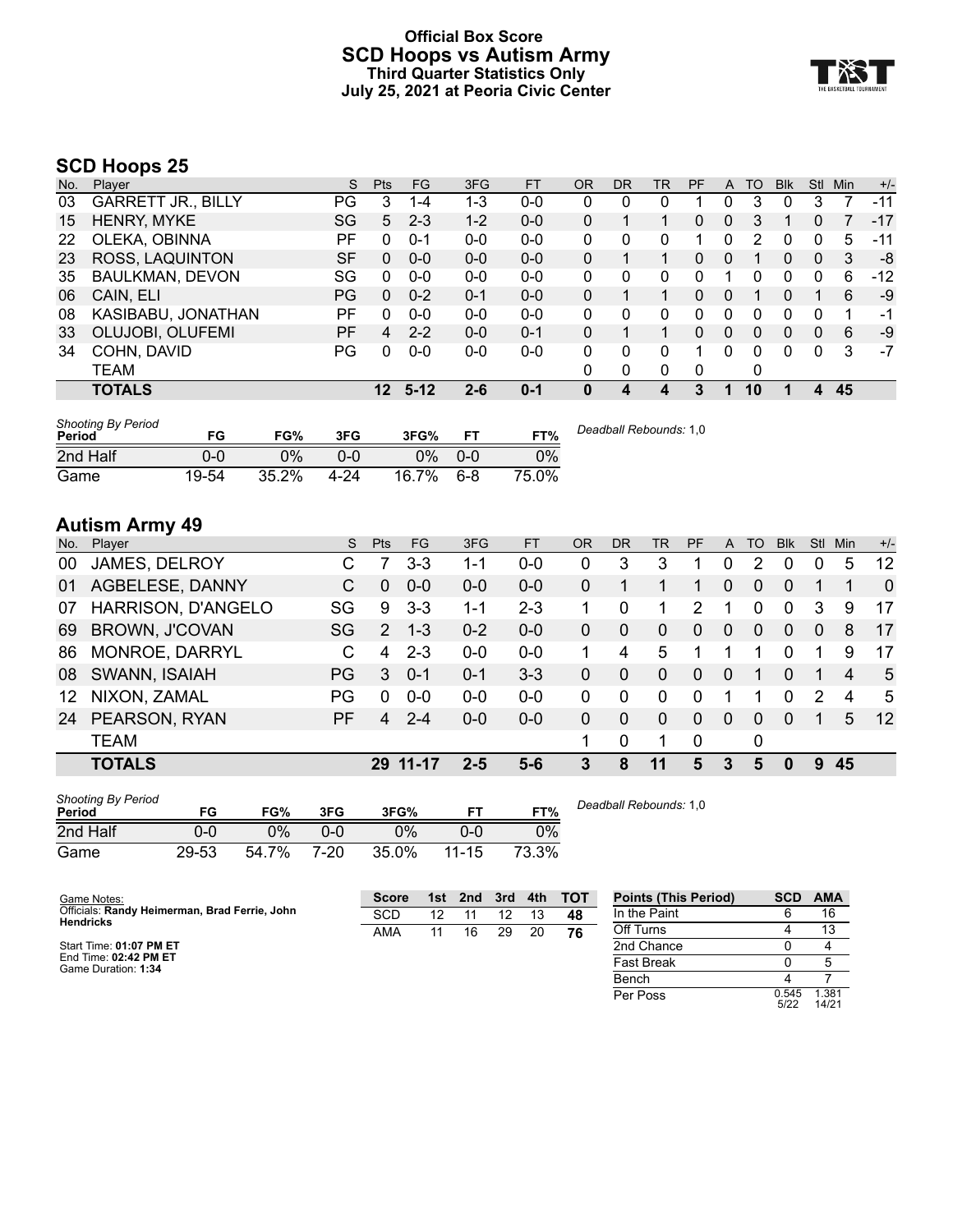#### **Official Play-By-Play SCD Hoops vs Autism Army Third Quarter July 25, 2021 at Peoria Civic Center**



#### **Period 3**

<mark>Starters:</mark><br>SCD Hoops: 3 GARRETT JR.,BILLY (PG); 15 HENRY,MYKE (SG); 22 OLEKA,OBINNA (PF); 23 ROSS,LAQUINTON (SF); 35 BAULKMAN,DEVON (SG);<br>**Autism Army**: 0 JAMES,DELROY (C); 1 AGBELESE,DANNY (C); 7 HARRISON,D'ANGELO (SG);

| Time           | <b>VISITORS: SCD Hoops</b>                    | Score     | <b>Margin</b>  | <b>HOME: Autism Army</b>                                      |
|----------------|-----------------------------------------------|-----------|----------------|---------------------------------------------------------------|
| 09:00          |                                               |           |                | SUB OUT: SWANN, ISAIAH                                        |
| 09:00          |                                               |           |                | SUB OUT: NIXON, ZAMAL                                         |
| 09:00          |                                               |           |                | SUB IN: JAMES, DELROY                                         |
| 09:00          |                                               |           |                | SUB IN: PEARSON, RYAN                                         |
| 09:00          | SUB OUT: CAIN, ELI                            |           |                |                                                               |
| 09:00          | SUB IN: HENRY, MYKE                           |           |                |                                                               |
| 08:42          | MISSED JUMPER by OLEKA, OBINNA                |           |                |                                                               |
| 08:39          |                                               |           |                | REBOUND (DEF) by MONROE, DARRYL                               |
| 08:28          |                                               | $30 - 23$ | H <sub>7</sub> | GOOD! 3PTR by JAMES, DELROY                                   |
| 08:28          |                                               |           |                | ASSIST by HARRISON, D'ANGELO                                  |
| 08:16          | TURNOVER (BALLHANDLING) by GARRETT JR., BILLY |           |                |                                                               |
| 08:16          |                                               |           |                | STEAL by HARRISON, D'ANGELO                                   |
| 07:53          |                                               |           |                | TURNOVER (BALLHANDLING) by JAMES, DELROY                      |
| 07:53          | STEAL by GARRETT JR., BILLY                   |           |                |                                                               |
| 07:49          | TURNOVER (BADPASS) by ROSS, LAQUINTON         |           |                |                                                               |
| 07:49          |                                               |           |                | STEAL by PEARSON, RYAN                                        |
| 07:45          |                                               | 32-23     | H9             | GOOD! LAYUP by PEARSON, RYAN [FB]                             |
| 07:29          |                                               |           |                | FOUL (PERSONAL) by JAMES, DELROY                              |
| 07:25          | MISSED 3PTR by GARRETT JR., BILLY             |           |                |                                                               |
| 07:22          |                                               |           |                | REBOUND (DEF) by JAMES, DELROY                                |
| 07:16          |                                               | 34-23     | H 11           | GOOD! LAYUP by JAMES, DELROY                                  |
| 07:07          | SUB OUT: OLEKA, OBINNA                        |           |                |                                                               |
| 07:07          | SUB OUT: BAULKMAN, DEVON                      |           |                |                                                               |
| 07:07          | SUB IN: KASIBABU, JONATHAN                    |           |                |                                                               |
| 07:07          | SUB IN: COHN, DAVID                           |           |                |                                                               |
| 07:00          | GOOD! 3PTR by HENRY, MYKE                     | 34-26     | H <sub>8</sub> |                                                               |
| 06:51          |                                               | 36-26     | H 10           | GOOD! LAYUP by HARRISON, D'ANGELO                             |
| 06:51          | FOUL (PERSONAL) by COHN, DAVID                |           |                |                                                               |
| 06:51          |                                               |           |                | MISSED FT by HARRISON, D'ANGELO                               |
| 06:51          | REBOUND (DEF) by ROSS, LAQUINTON              |           |                |                                                               |
| 06:38          | MISSED 3PTR by HENRY, MYKE                    |           |                |                                                               |
| 06:34          |                                               |           |                | REBOUND (DEF) by JAMES, DELROY                                |
| 06:29          |                                               |           |                | MISSED LAYUP by PEARSON, RYAN                                 |
| 06:27          | REBOUND (DEF) by HENRY, MYKE                  |           |                |                                                               |
| 06:24          | TURNOVER (BADPASS) by HENRY, MYKE             |           |                |                                                               |
| 06:24          |                                               |           |                | STEAL by HARRISON, D'ANGELO                                   |
| 06:20          |                                               | 38-26     | H 12           | GOOD! LAYUP by PEARSON, RYAN                                  |
| 06:20<br>06:08 |                                               |           |                | ASSIST by MONROE, DARRYL<br>FOUL (PERSONAL) by MONROE, DARRYL |
| 06:02          |                                               |           |                |                                                               |
| 05:59          | MISSED JUMPER by GARRETT JR., BILLY           |           |                | REBOUND (DEF) by MONROE, DARRYL                               |
| 05:51          |                                               |           |                | MISSED LAYUP by PEARSON, RYAN                                 |
| 05:50          |                                               |           |                | REBOUND (OFF) by TEAM                                         |
| 05:50          | SUB OUT: GARRETT JR., BILLY                   |           |                |                                                               |
| 05:50          | SUB OUT: KASIBABU, JONATHAN                   |           |                |                                                               |
| 05:50          | SUB OUT: ROSS, LAQUINTON                      |           |                |                                                               |
| 05:50          | SUB IN: CAIN, ELI                             |           |                |                                                               |
| 05:50          | SUB IN: OLEKA, OBINNA                         |           |                |                                                               |
| 05:50          | SUB IN: OLUJOBI, OLUFEMI                      |           |                |                                                               |
| 05:41          |                                               |           |                | MISSED JUMPER by MONROE, DARRYL                               |
| 05:41          |                                               |           |                | REBOUND (OFF) by MONROE, DARRYL                               |
| 05:41          | BLOCK by HENRY, MYKE                          |           |                |                                                               |
| 05:36          |                                               | 40-26     | H 14           | GOOD! JUMPER by MONROE, DARRYL [PNT]                          |
| 05:25          | GOOD! DUNK by HENRY, MYKE                     | 40-28     | H 12           |                                                               |
| 05:09          |                                               | 42-28     | H 14           | GOOD! JUMPER by MONROE, DARRYL [PNT]                          |
| 04:51          | TURNOVER (BALLHANDLING) by HENRY, MYKE        |           |                |                                                               |
| 04:51          |                                               |           |                | STEAL by MONROE, DARRYL                                       |
| 04:46          |                                               |           |                | MISSED 3PTR by BROWN, J'COVAN                                 |
| 04:42          | REBOUND (DEF) by CAIN, ELI                    |           |                |                                                               |
| 04:42          |                                               |           |                | FOUL (PERSONAL) by HARRISON, D'ANGELO                         |
| 04:42          |                                               |           |                | SUB OUT: JAMES, DELROY                                        |
| 04:42          |                                               |           |                | SUB OUT: PEARSON, RYAN                                        |
| 04:42          |                                               |           |                | SUB IN: AGBELESE, DANNY                                       |
| 04:42          |                                               |           |                | SUB IN: NIXON, ZAMAL                                          |
| 04:29          | TURNOVER (BALLHANDLING) by OLEKA, OBINNA      |           |                |                                                               |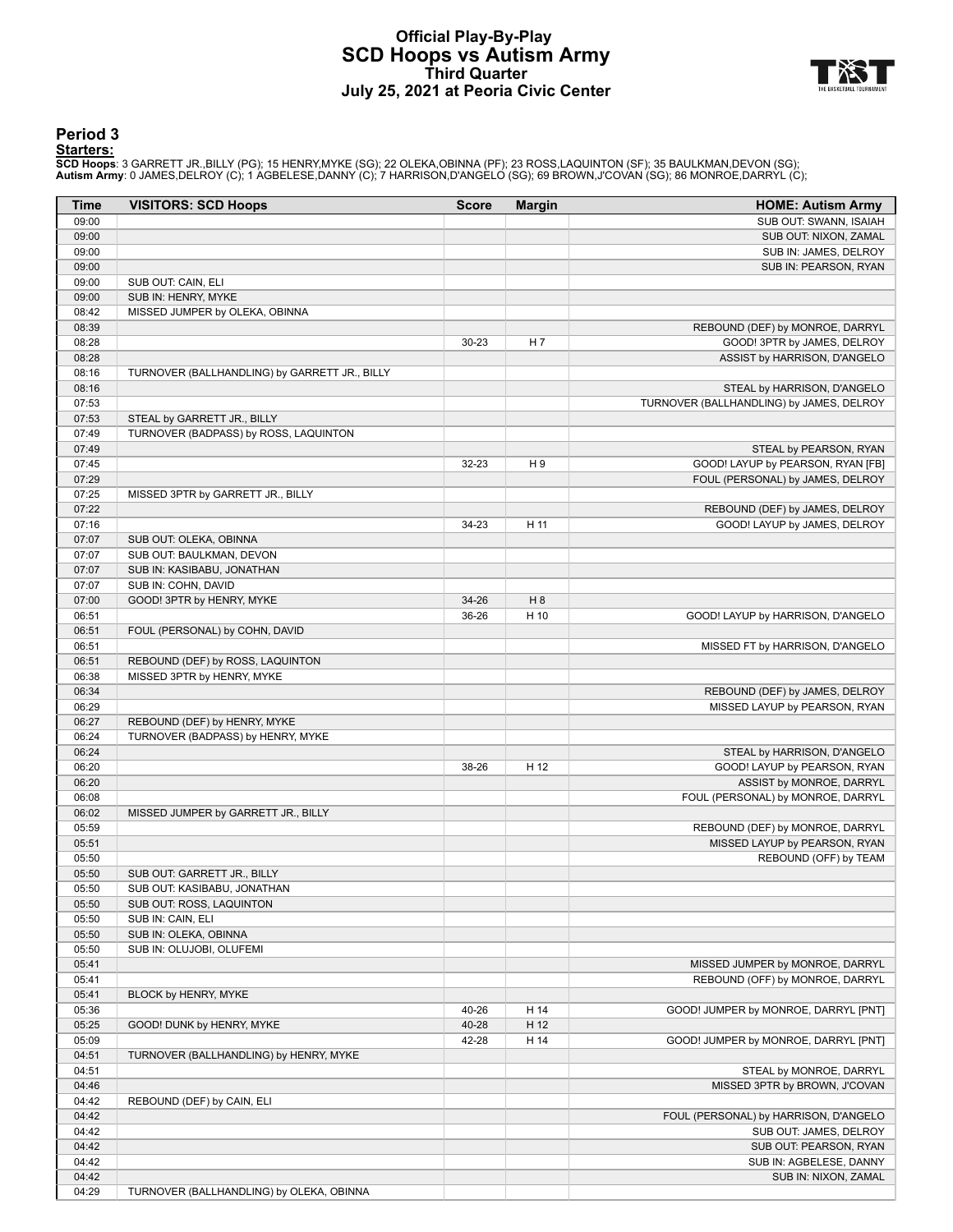| Time  | <b>VISITORS: SCD Hoops</b>                    | <b>Score</b> | <b>Margin</b> | <b>HOME: Autism Army</b>                 |
|-------|-----------------------------------------------|--------------|---------------|------------------------------------------|
| 04:29 |                                               |              |               | STEAL by AGBELESE, DANNY                 |
| 04:20 |                                               | 44-28        | H 16          | GOOD! JUMPER by BROWN, J'COVAN [PNT]     |
| 04:09 |                                               |              |               | FOUL (PERSONAL) by HARRISON, D'ANGELO    |
| 04:09 |                                               |              |               | SUB OUT: BROWN, J'COVAN                  |
| 04:09 |                                               |              |               | SUB IN: SWANN, ISAIAH                    |
| 04:09 | SUB OUT: HENRY, MYKE                          |              |               |                                          |
| 04:09 | SUB OUT: COHN, DAVID                          |              |               |                                          |
| 04:09 | SUB IN: GARRETT JR., BILLY                    |              |               |                                          |
| 04:09 | SUB IN: BAULKMAN, DEVON                       |              |               |                                          |
| 03:49 | MISSED 3PTR by CAIN, ELI                      |              |               |                                          |
| 03:45 |                                               |              |               | REBOUND (DEF) by AGBELESE, DANNY         |
| 03:33 |                                               |              |               | TURNOVER (BADPASS) by MONROE, DARRYL     |
| 03:33 | STEAL by GARRETT JR., BILLY                   |              |               |                                          |
| 03:27 | GOOD! LAYUP by OLUJOBI, OLUFEMI [PNT]         | 44-30        | H 14          |                                          |
| 03:27 |                                               |              |               | FOUL (PERSONAL) by AGBELESE, DANNY       |
| 03:27 |                                               |              |               |                                          |
| 03:27 |                                               |              |               | SUB OUT: AGBELESE, DANNY                 |
| 03:27 |                                               |              |               | SUB IN: BROWN, J'COVAN                   |
| 03:27 | MISSED FT by OLUJOBI, OLUFEMI                 |              |               |                                          |
| 03:24 |                                               |              |               | REBOUND (DEF) by MONROE, DARRYL          |
| 03:15 |                                               |              |               | TURNOVER (BALLHANDLING) by NIXON, ZAMAL  |
| 03:15 | STEAL by CAIN, ELI                            |              |               |                                          |
| 03:09 | GOOD! LAYUP by OLUJOBI, OLUFEMI               | 44-32        | H 12          |                                          |
| 03:09 | ASSIST by BAULKMAN, DEVON                     |              |               |                                          |
| 03:00 | FOUL (PERSONAL) by GARRETT JR., BILLY         |              |               |                                          |
| 03:00 |                                               | 45-32        | H 13          | GOOD! FT by HARRISON, D'ANGELO           |
| 03:00 |                                               | 46-32        | H 14          | GOOD! FT by HARRISON, D'ANGELO           |
| 02:40 | TURNOVER (BALLHANDLING) by OLEKA, OBINNA      |              |               |                                          |
| 02:28 | FOUL (PERSONAL) by OLEKA, OBINNA              |              |               |                                          |
| 02:28 |                                               | 47-32        | H 15          | GOOD! FT by SWANN, ISAIAH                |
| 02:28 |                                               | 48-32        | H 16          | GOOD! FT by SWANN, ISAIAH                |
| 02:28 | SUB OUT: OLEKA, OBINNA                        |              |               |                                          |
| 02:28 | SUB IN: HENRY, MYKE                           |              |               |                                          |
| 02:28 |                                               | 49-32        | H 17          | GOOD! FT by SWANN, ISAIAH                |
| 02:14 | GOOD! 3PTR by GARRETT JR., BILLY              | 49-35        | H 14          |                                          |
| 01:59 |                                               |              |               | MISSED 3PTR by BROWN, J'COVAN            |
| 01:56 | REBOUND (DEF) by OLUJOBI, OLUFEMI             |              |               |                                          |
| 01:51 | TURNOVER (BALLHANDLING) by GARRETT JR., BILLY |              |               |                                          |
| 01:51 |                                               |              |               | STEAL by SWANN, ISAIAH                   |
| 01:38 |                                               |              |               | MISSED 3PTR by SWANN, ISAIAH             |
| 01:32 |                                               |              |               | REBOUND (OFF) by HARRISON, D'ANGELO      |
| 01:32 |                                               | 51-35        | H 16          | GOOD! LAYUP by HARRISON, D'ANGELO        |
| 01:22 | MISSED 3PTR by GARRETT JR., BILLY             |              |               |                                          |
| 01:19 |                                               |              |               | REBOUND (DEF) by MONROE, DARRYL          |
|       |                                               | 54-35        | H 19          |                                          |
| 01:14 |                                               |              |               | GOOD! 3PTR by HARRISON, D'ANGELO [FB]    |
| 01:14 |                                               |              |               | ASSIST by NIXON, ZAMAL                   |
| 00:57 | TURNOVER (BALLHANDLING) by CAIN, ELI          |              |               |                                          |
| 00:57 |                                               |              |               | STEAL by NIXON, ZAMAL                    |
| 00:51 |                                               |              |               | TURNOVER (BALLHANDLING) by SWANN, ISAIAH |
| 00:51 | STEAL by GARRETT JR., BILLY                   |              |               |                                          |
| 00:47 | TURNOVER (BADPASS) by GARRETT JR., BILLY      |              |               |                                          |
| 00:47 |                                               |              |               | STEAL by NIXON, ZAMAL                    |
| 00:26 | SUB OUT: GARRETT JR., BILLY                   |              |               |                                          |
| 00:26 | SUB IN: COHN, DAVID                           |              |               |                                          |
| 00:26 |                                               |              |               | SUB OUT: SWANN, ISAIAH                   |
| 00:26 |                                               |              |               | SUB OUT: BROWN, J'COVAN                  |
| 00:26 |                                               |              |               | SUB IN: JAMES, DELROY                    |
| 00:26 |                                               |              |               | SUB IN: PEARSON, RYAN                    |
| 00:26 |                                               |              |               | SUB OUT: NIXON, ZAMAL                    |
| 00:26 |                                               |              |               | SUB IN: SWANN, ISAIAH                    |
| 00:22 |                                               | 56-35        | H 21          | GOOD! JUMPER by JAMES, DELROY            |
| 00:11 | MISSED LAYUP by CAIN, ELI                     |              |               |                                          |
| 00:08 |                                               |              |               | REBOUND (DEF) by JAMES, DELROY           |
| 00:08 |                                               |              |               | TURNOVER (OUTOFBOUNDS) by JAMES, DELROY  |
| 00:02 | TURNOVER (BALLHANDLING) by HENRY, MYKE        |              |               |                                          |
| 00:02 |                                               |              |               | STEAL by HARRISON, D'ANGELO              |

**SCD Hoops 35, Autism Army 56**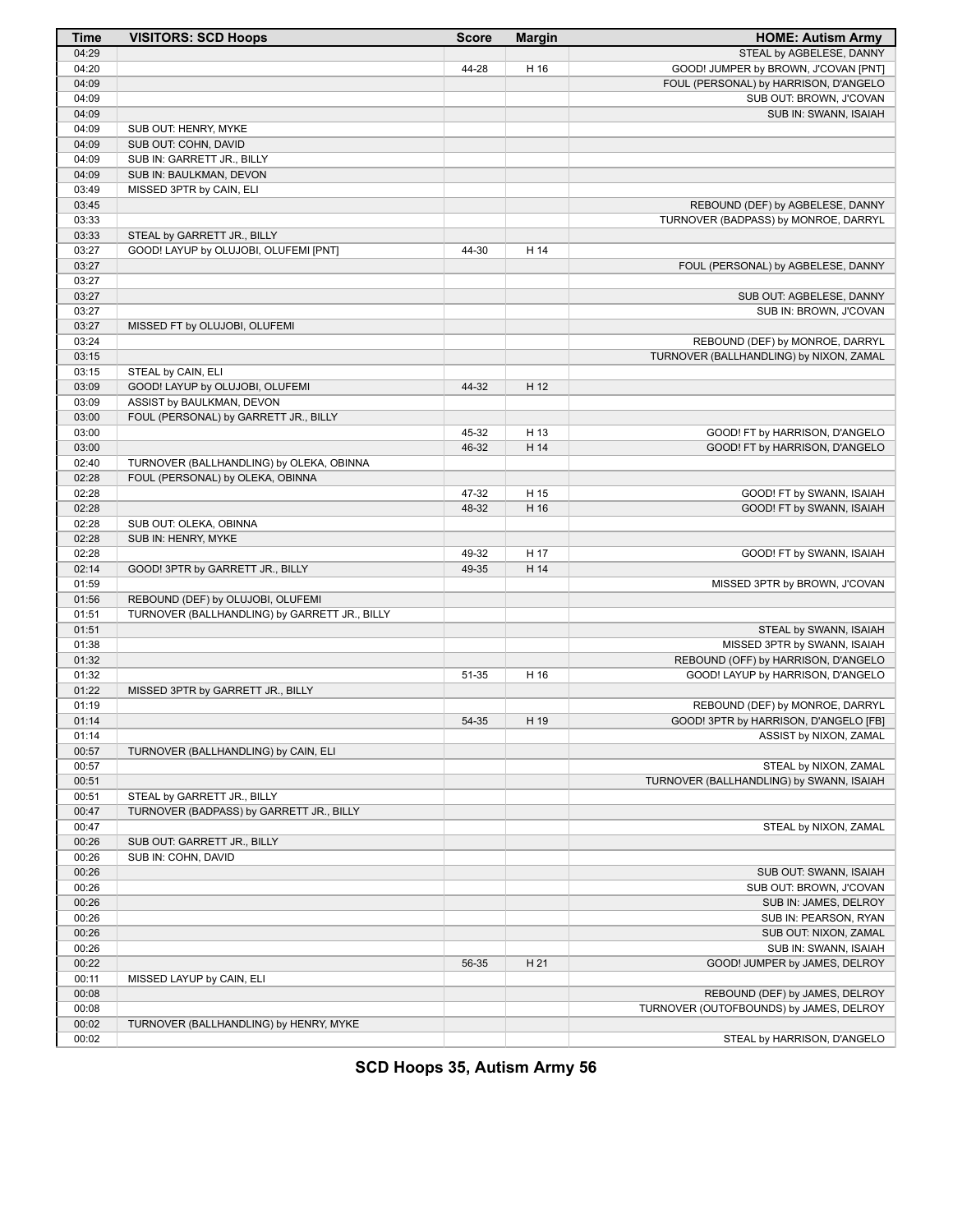| <b>Points (This Period)</b> | <b>SCD</b>    | <b>AMA</b>     |
|-----------------------------|---------------|----------------|
| In the Paint                |               | 16             |
| Off Turns                   |               | 13             |
| 2nd Chance                  |               |                |
| <b>Fast Break</b>           |               | 5              |
| Bench                       |               |                |
| Per Poss                    | 0.545<br>5/22 | 1.381<br>14/21 |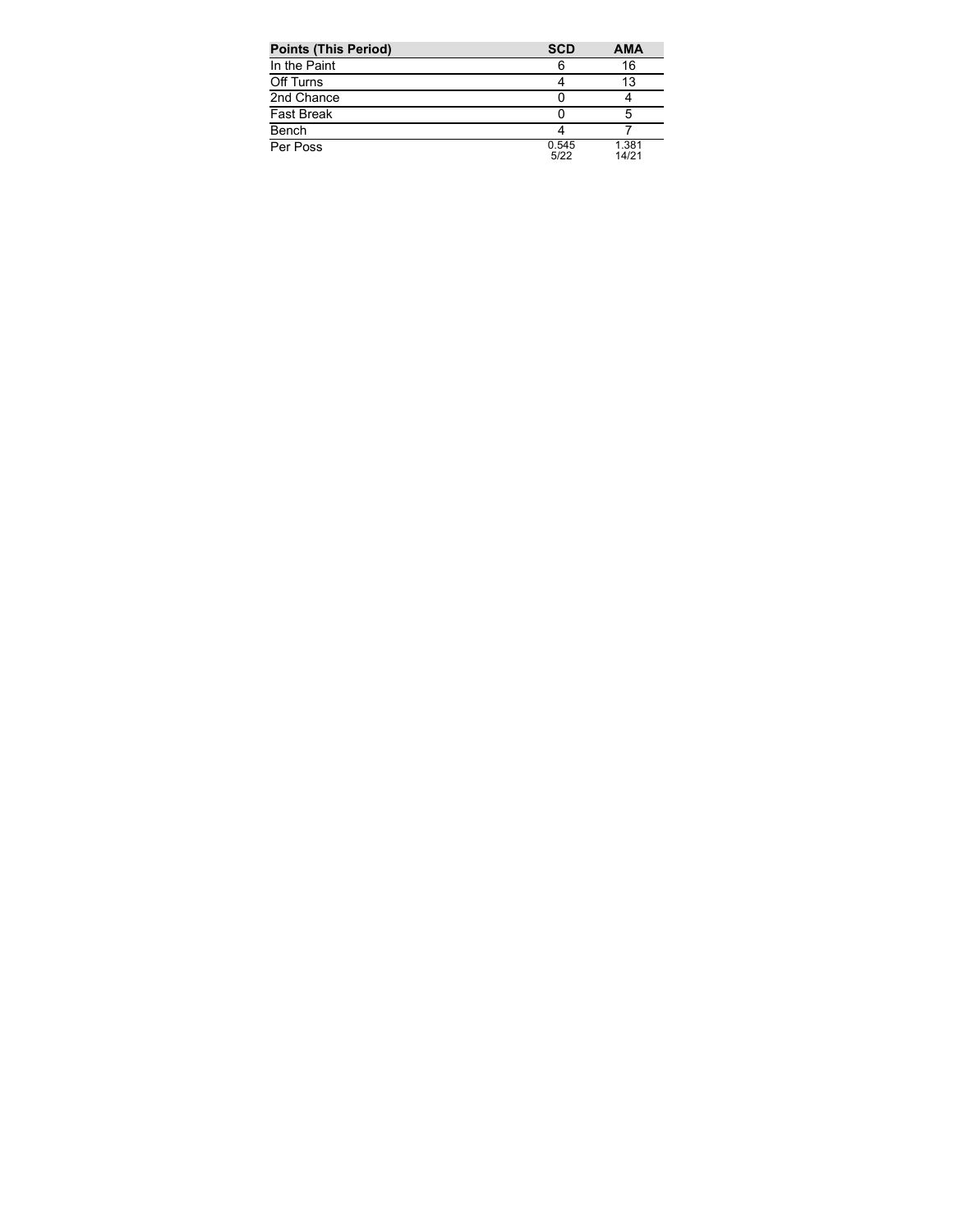#### **Official Box Score SCD Hoops vs Autism Army Fourth Quarter Statistics Only July 25, 2021 at Peoria Civic Center**



# **SCD Hoops 13**

| No. | Player                    | S  | <b>Pts</b>     | <b>FG</b> | 3FG     | <b>FT</b> | 0R             | <b>DR</b> | TR             | <b>PF</b> | A            | TO | <b>B</b> lk | Stl            | Min | $+/-$ |
|-----|---------------------------|----|----------------|-----------|---------|-----------|----------------|-----------|----------------|-----------|--------------|----|-------------|----------------|-----|-------|
| 03  | <b>GARRETT JR., BILLY</b> | PG | $\overline{2}$ | $1 - 2$   | $0 - 1$ | $0 - 0$   | 0              | 2         | 2              | 2         | $\Omega$     |    | 0           |                |     | $-5$  |
| 15  | <b>HENRY, MYKE</b>        | SG | 4              | $2 - 4$   | $0 - 2$ | $0 - 0$   | $\overline{2}$ | 0         | $\overline{2}$ |           | 0            |    | 0           | $\overline{0}$ | 5   | -6    |
| 22  | OLEKA, OBINNA             | РF | 0              | $0 - 0$   | $0 - 0$ | $0 - 0$   | 0              | 0         | 0              | 0         | $\Omega$     | 0  | 0           | 0              | 0   | 0     |
| 23  | ROSS, LAQUINTON           | SF | 2              | $1 - 1$   | $0 - 0$ | $0 - 0$   |                | 2         | 3              | $\Omega$  | $\mathbf{0}$ |    | 0           | $\Omega$       | 6   | $-3$  |
| 35  | <b>BAULKMAN, DEVON</b>    | SG | 3              | $1 - 4$   | $1 - 4$ | $0 - 0$   | 0              | 0         | 0              | 0         | $\Omega$     | 0  | 0           | 0              | 6   | $-3$  |
| 06  | CAIN, ELI                 | PG | 2              | $1 - 3$   | $0 - 1$ | $0 - 0$   | 0              | $\Omega$  | 0              | $\Omega$  |              |    | 0           | $\Omega$       | 9   | $-7$  |
| 08  | KASIBABU, JONATHAN        | РF | 0              | $0 - 2$   | $0 - 1$ | $0 - 0$   | 0              | 0         | 0              | 0         | $\Omega$     | 0  | 0           | 0              | 5   | -6    |
| 33  | OLUJOBI, OLUFEMI          | PF | 0              | $0 - 0$   | $0 - 0$ | $0 - 0$   | 0              |           |                | 0         |              | 0  | 0           | $\Omega$       | 4   | $-1$  |
| 34  | COHN, DAVID               | PG | 0              | $0 - 0$   | $0-0$   | $0 - 0$   | 2              | 0         | 2              | $\Omega$  | $\Omega$     |    | 0           | 0              | 3   | -4    |
|     | <b>TEAM</b>               |    |                |           |         |           | 0              | 0         | 0              | 0         |              | 0  |             |                |     |       |
|     | <b>TOTALS</b>             |    | 13             | $6 - 16$  | $1 - 9$ | $0 - 0$   | 5              | 5         | 10             | 3         | 2            | 5  | 0           |                | 45  |       |
|     |                           |    |                |           |         |           |                |           |                |           |              |    |             |                |     |       |

| <b>Shooting By Period</b><br>Period |           | FG%   | 3FG      | 3FG%  |         | FT%   | Deadball Rebounds: 1,0 |
|-------------------------------------|-----------|-------|----------|-------|---------|-------|------------------------|
| Game                                | $19 - 54$ | 35.2% | $4 - 24$ | 16.7% | $6 - 8$ | 75.0% |                        |

## **Autism Army 20**

| No. | Player                | S         | <b>Pts</b>    | FG      | 3FG     | <b>FT</b> | <b>OR</b>      | DR       | <b>TR</b> | PF | A             | TO       | <b>Blk</b>     | Stl            | Min            | $+/-$          |
|-----|-----------------------|-----------|---------------|---------|---------|-----------|----------------|----------|-----------|----|---------------|----------|----------------|----------------|----------------|----------------|
| 00  | JAMES, DELROY         | С         |               | $0 - 2$ | $0 - 2$ | $1 - 2$   |                | 2        | 3         | 0  | 0             |          | 0              |                | 5              | 7              |
| 01  | AGBELESE, DANNY       | С         | 0             | $0 - 0$ | $0 - 0$ | $0-0$     | 0              | 0        | 0         | 0  | 0             | 0        | 0              | 0              | 0              | $\mathbf 0$    |
| 07  | HARRISON, D'ANGELO    | SG        | 6             | $3 - 3$ | $0 - 0$ | $0-0$     | 0              |          |           |    | 0             | 0        | $\Omega$       |                |                | 5              |
| 69  | <b>BROWN, J'COVAN</b> | SG        | 5             | $2 - 3$ | $1 - 2$ | $0 - 0$   | 0              | $\Omega$ | $\Omega$  |    | 1             | $\Omega$ | $\overline{0}$ | $\overline{0}$ | 9              | 6              |
| 86  | MONROE, DARRYL        | С         | $\mathcal{P}$ | $1 - 3$ | $0 - 0$ | $0 - 0$   | 0              | 0        | $\Omega$  | 0  |               | O        | $\Omega$       | 2              | 9              | 7              |
| 08  | SWANN, ISAIAH         | <b>PG</b> | $\Omega$      | $0 - 0$ | $0 - 0$ | $0 - 0$   | 0              | 2        | 2         |    | 0             | $\Omega$ | $\Omega$       | $\overline{0}$ | $\overline{4}$ | $\overline{1}$ |
| 12  | NIXON, ZAMAL          | PG        | $\Omega$      | $0 - 1$ | $0 - 0$ | $0 - 0$   | 0              | $\Omega$ | $\Omega$  | 0  | $\Omega$      | $\Omega$ | $\Omega$       |                | 6              | 3              |
| 24  | PEARSON, RYAN         | <b>PF</b> | 6             | $3 - 3$ | $0 - 0$ | $0 - 1$   | 0              | $\Omega$ | $\Omega$  | 1  | 0             |          | 0              | $\Omega$       | 5              | - 6            |
|     | <b>TEAM</b>           |           |               |         |         |           | 1              | 0        |           | 0  |               | 0        |                |                |                |                |
|     | <b>TOTALS</b>         |           |               | 20 9-15 | 1-4     | $1 - 3$   | $\overline{2}$ | 5        | 7         | 4  | $\mathcal{P}$ | 2        | $\bf{0}$       | 5.             | 45             |                |
|     |                       |           |               |         |         |           |                |          |           |    |               |          |                |                |                |                |

| Shooting By Period |           |       |          |       |           |       |
|--------------------|-----------|-------|----------|-------|-----------|-------|
| Period             | FG        | FG%   | 3FG      | 3FG%  |           | FT%   |
| Game               | $29 - 53$ | 54.7% | $7 - 20$ | 35.0% | $11 - 15$ | 73.3% |

*Deadball Rebounds:* 1,0

| Game Notes:                                                       | <b>Score</b> |    | 1st 2nd | 3rd | 4th | <b>- тот</b> | <b>Points (This Period)</b> | <b>SCD</b>    | <b>AMA</b>     |
|-------------------------------------------------------------------|--------------|----|---------|-----|-----|--------------|-----------------------------|---------------|----------------|
| Officials: Randy Heimerman, Brad Ferrie, John<br><b>Hendricks</b> | <b>SCD</b>   | 12 |         | 12  | 13  | 48           | In the Paint                | 10            | 12             |
|                                                                   | AMA          |    | 16      | 29  | 20  | 76           | Off Turns                   |               |                |
| Start Time: 01:07 PM ET                                           |              |    |         |     |     |              | 2nd Chance                  |               |                |
| End Time: 02:42 PM ET<br>Game Duration: 1:34                      |              |    |         |     |     |              | <b>Fast Break</b>           |               |                |
|                                                                   |              |    |         |     |     |              | Bench                       |               | 6              |
|                                                                   |              |    |         |     |     |              | Per Poss                    | 0.813<br>6/16 | 1.250<br>10/16 |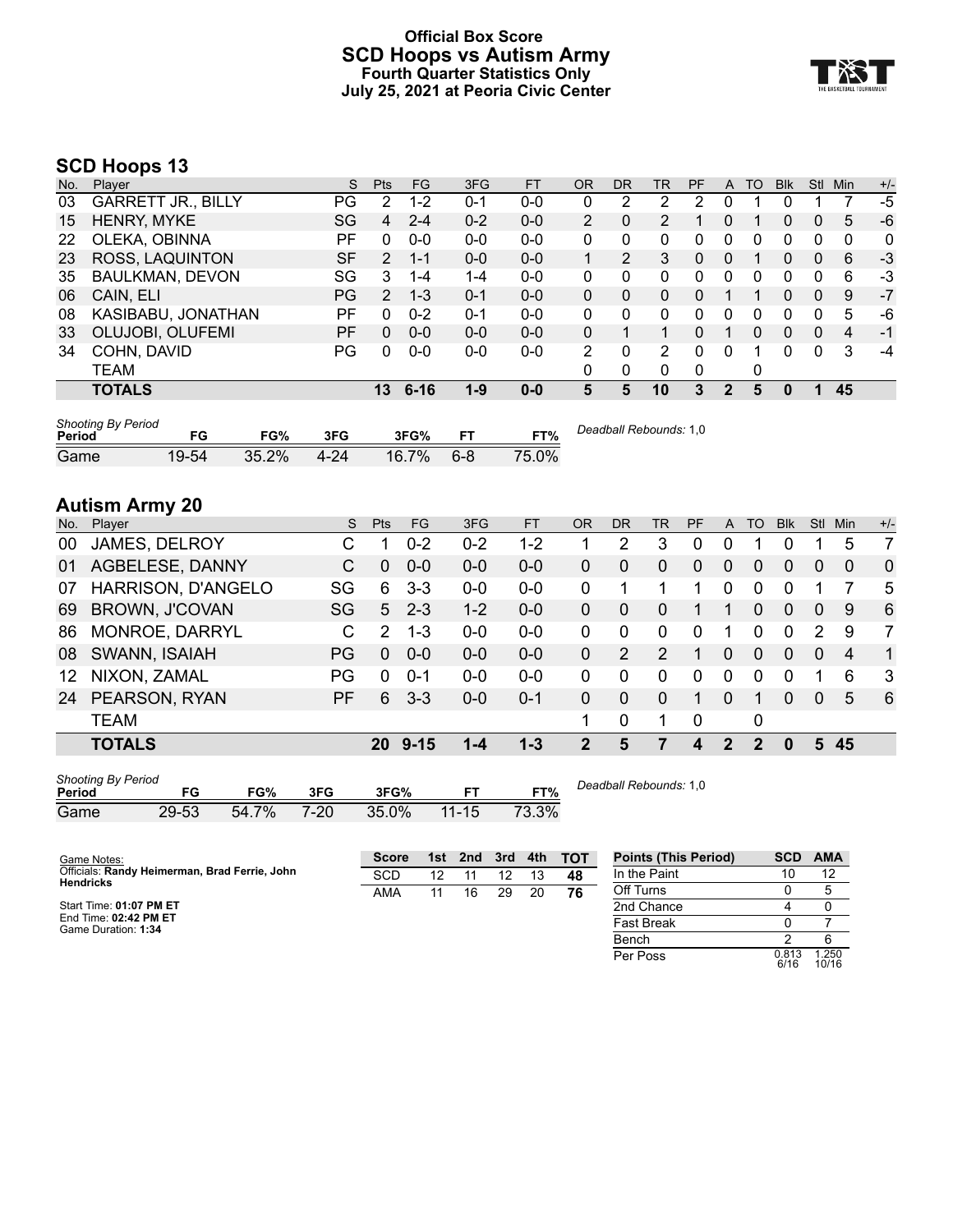### **Official Play-By-Play SCD Hoops vs Autism Army Fourth Quarter July 25, 2021 at Peoria Civic Center**



#### **Period 4**

<mark>Starters:</mark><br>SCD Hoops: 3 GARRETT JR.,BILLY (PG); 15 HENRY,MYKE (SG); 22 OLEKA,OBINNA (PF); 23 ROSS,LAQUINTON (SF); 35 BAULKMAN,DEVON (SG);<br>**Autism Army**: 0 JAMES,DELROY (C); 1 AGBELESE,DANNY (C); 7 HARRISON,D'ANGELO (SG);

| Time           | <b>VISITORS: SCD Hoops</b>                                     | <b>Score</b> | <b>Margin</b> | <b>HOME: Autism Army</b>               |
|----------------|----------------------------------------------------------------|--------------|---------------|----------------------------------------|
| 09:00          |                                                                |              |               | SUB OUT: SWANN, ISAIAH                 |
| 09:00          |                                                                |              |               | SUB IN: BROWN, J'COVAN                 |
| 09:00          | SUB OUT: OLUJOBI, OLUFEMI                                      |              |               |                                        |
| 09:00          | SUB IN: KASIBABU, JONATHAN                                     |              |               |                                        |
| 08:45          |                                                                | 58-35        | H 23          | GOOD! LAYUP by PEARSON, RYAN           |
| 08:26          | MISSED JUMPER by CAIN, ELI                                     |              |               |                                        |
| 08:24          | REBOUND (OFF) by HENRY, MYKE                                   |              |               |                                        |
| 08:18          | MISSED 3PTR by BAULKMAN, DEVON                                 |              |               |                                        |
| 08:13          | REBOUND (OFF) by COHN, DAVID                                   |              |               |                                        |
| 08:11          | MISSED 3PTR by KASIBABU, JONATHAN                              |              |               |                                        |
| 08:08          | REBOUND (OFF) by HENRY, MYKE                                   |              |               |                                        |
| 08:06          | GOOD! LAYUP by HENRY, MYKE                                     | 58-37        | H 21          |                                        |
| 07:41          |                                                                | 60-37        | H 23          | GOOD! JUMPER by PEARSON, RYAN          |
| 07:41          |                                                                |              |               | ASSIST by BROWN, J'COVAN               |
| 07:22<br>07:19 | MISSED 3PTR by HENRY, MYKE<br>REBOUND (OFF) by COHN, DAVID     |              |               |                                        |
| 07:14          | TURNOVER (BADPASS) by COHN, DAVID                              |              |               |                                        |
| 07:14          |                                                                |              |               | STEAL by MONROE, DARRYL                |
| 07:07          |                                                                |              |               | FOUL (OFF) by PEARSON, RYAN            |
| 07:07          |                                                                |              |               | TURNOVER (OFFENSIVE) by PEARSON, RYAN  |
| 07:07          | SUB OUT: BAULKMAN, DEVON                                       |              |               |                                        |
| 07:07          | SUB IN: GARRETT JR., BILLY                                     |              |               |                                        |
| 06:49          | MISSED LAYUP by KASIBABU, JONATHAN                             |              |               |                                        |
| 06:45          |                                                                |              |               | REBOUND (DEF) by JAMES, DELROY         |
| 06:41          |                                                                | 62-37        | H 25          | GOOD! LAYUP by HARRISON, D'ANGELO [FB] |
| 06:41          |                                                                |              |               | ASSIST by MONROE, DARRYL               |
| 06:30          | GOOD! LAYUP by GARRETT JR., BILLY                              | 62-39        | H 23          |                                        |
| 06:13          |                                                                | 64-39        | H 25          | GOOD! JUMPER by MONROE, DARRYL [PNT]   |
| 06:05          |                                                                |              |               | FOUL (PERSONAL) by BROWN, J'COVAN      |
| 06:05          | TIMEOUT 30SEC                                                  |              |               |                                        |
| 06:05          | SUB OUT: COHN, DAVID                                           |              |               |                                        |
| 06:05          | SUB IN: ROSS, LAQUINTON                                        |              |               |                                        |
| 05:59          |                                                                |              |               | FOUL (PERSONAL) by HARRISON, D'ANGELO  |
| 05:59          |                                                                |              |               | SUB OUT: HARRISON, D'ANGELO            |
| 05:59          |                                                                |              |               | SUB IN: NIXON, ZAMAL                   |
| 05:49          | MISSED 3PTR by HENRY, MYKE                                     |              |               |                                        |
| 05:46          |                                                                |              |               | REBOUND (DEF) by JAMES, DELROY         |
| 05:34          |                                                                |              |               | MISSED JUMPER by MONROE, DARRYL        |
| 05:28<br>05:18 | REBOUND (DEF) by ROSS, LAQUINTON<br>GOOD! LAYUP by HENRY, MYKE | 64-41        | H 23          |                                        |
| 05:18          | ASSIST by CAIN, ELI                                            |              |               |                                        |
| 04:52          |                                                                | 66-41        | H 25          | GOOD! JUMPER by BROWN, J'COVAN         |
| 04:38          | TURNOVER (BADPASS) by HENRY, MYKE                              |              |               |                                        |
| 04:38          |                                                                |              |               | STEAL by NIXON, ZAMAL                  |
| 04:32          |                                                                |              |               | MISSED 3PTR by JAMES, DELROY           |
| 04:29          |                                                                |              |               | REBOUND (OFF) by JAMES, DELROY         |
| 04:09          |                                                                |              |               | MISSED 3PTR by BROWN, J'COVAN          |
| 04:06          | REBOUND (DEF) by GARRETT JR., BILLY                            |              |               |                                        |
| 04:01          | TURNOVER (BALLHANDLING) by GARRETT JR., BILLY                  |              |               |                                        |
| 04:01          |                                                                |              |               | STEAL by MONROE, DARRYL                |
| 03:55          |                                                                | 68-41        | H 27          | GOOD! LAYUP by PEARSON, RYAN [FB]      |
| 03:55          | FOUL (PERSONAL) by HENRY, MYKE                                 |              |               |                                        |
| 03:55          |                                                                |              |               |                                        |
| 03:55          |                                                                |              |               | MISSED FT by PEARSON, RYAN             |
| 03:55          |                                                                |              |               | REBOUND (OFF) by TEAM                  |
| 03:55          |                                                                |              |               | SUB OUT: PEARSON, RYAN                 |
| 03:55          |                                                                |              |               | SUB OUT: BROWN, J'COVAN                |
| 03:55          |                                                                |              |               | SUB IN: HARRISON, D'ANGELO             |
| 03:55          |                                                                |              |               | SUB IN: SWANN, ISAIAH                  |
| 03:55          | SUB OUT: KASIBABU, JONATHAN                                    |              |               |                                        |
| 03:55          | SUB OUT: HENRY, MYKE                                           |              |               |                                        |
| 03:55          | SUB IN: OLUJOBI, OLUFEMI                                       |              |               |                                        |
| 03:55          | SUB IN: BAULKMAN, DEVON                                        |              |               |                                        |
| 03:55          | MISSED 3PTR by CAIN, ELI                                       |              |               |                                        |
| 03:55          |                                                                |              |               | REBOUND (DEF) by SWANN, ISAIAH         |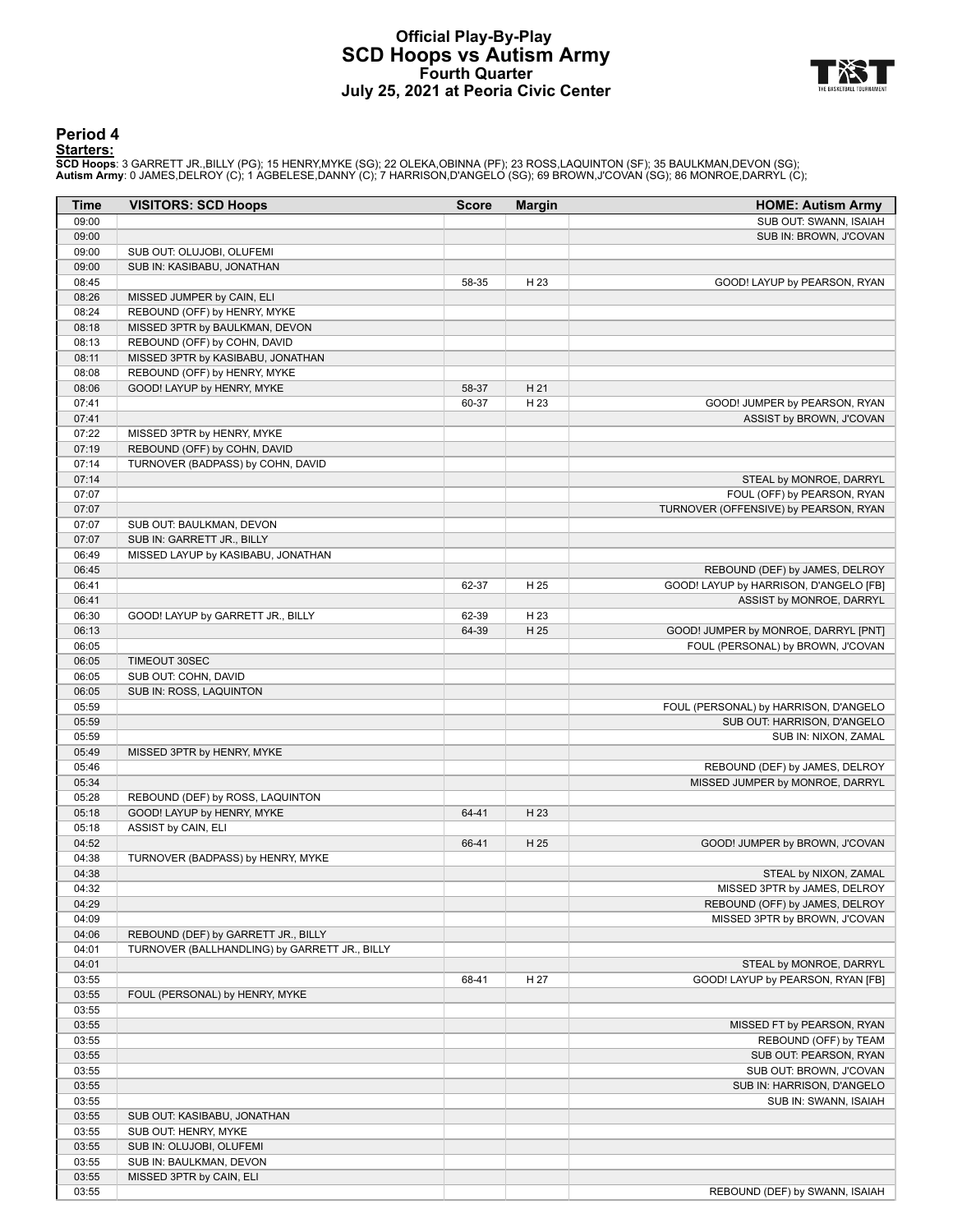| <b>Time</b> | <b>VISITORS: SCD Hoops</b>                 | <b>Score</b> | <b>Margin</b> | <b>HOME: Autism Army</b>                 |
|-------------|--------------------------------------------|--------------|---------------|------------------------------------------|
| 03:55       |                                            |              |               | TURNOVER (BALLHANDLING) by JAMES, DELROY |
| 03:55       | STEAL by GARRETT JR., BILLY                |              |               |                                          |
| 03:55       | TURNOVER (BADPASS) by CAIN, ELI            |              |               |                                          |
| 03:55       |                                            |              |               | STEAL by JAMES, DELROY                   |
| 03:55       | FOUL (PERSONAL) by GARRETT JR., BILLY      |              |               |                                          |
| 03:55       |                                            |              |               | MISSED FT by JAMES, DELROY               |
| 03:55       |                                            |              |               | REBOUND (OFF) by TEAM                    |
| 03:55       |                                            | 69-41        | H 28          | GOOD! FT by JAMES, DELROY [FB]           |
| 03:55       | MISSED 3PTR by BAULKMAN, DEVON             |              |               |                                          |
| 03:55       |                                            |              |               | REBOUND (DEF) by SWANN, ISAIAH           |
| 03:55       |                                            |              |               | MISSED 3PTR by JAMES, DELROY             |
| 03:55       | REBOUND (DEF) by GARRETT JR., BILLY        |              |               |                                          |
| 03:55       |                                            |              |               | FOUL (PERSONAL) by SWANN, ISAIAH         |
| 03:55       | MISSED 3PTR by GARRETT JR., BILLY          |              |               |                                          |
| 03:55       |                                            |              |               | REBOUND (DEF) by HARRISON, D'ANGELO      |
| 03:55       |                                            | $71 - 41$    | H 30          | GOOD! LAYUP by HARRISON, D'ANGELO        |
| 03:55       | GOOD! JUMPER by CAIN, ELI [PNT]            | $71-43$      | H 28          |                                          |
| 03:55       | <b>TIMEOUT TEAM</b>                        |              |               |                                          |
| 03:55       |                                            |              |               | SUB OUT: JAMES, DELROY                   |
| 03:55       |                                            |              |               | SUB IN: BROWN, J'COVAN                   |
| 03:55       |                                            |              |               | MISSED JUMPER by NIXON, ZAMAL            |
| 03:55       | REBOUND (DEF) by OLUJOBI, OLUFEMI          |              |               |                                          |
| 03:55       | MISSED 3PTR by BAULKMAN, DEVON             |              |               |                                          |
| 03:55       | REBOUND (OFF) by ROSS, LAQUINTON           |              |               |                                          |
| 03:55       | GOOD! LAYUP by ROSS, LAQUINTON             | $71 - 45$    | H 26          |                                          |
| 03:55       | FOUL (PERSONAL) by GARRETT JR., BILLY      |              |               |                                          |
| 03:55       |                                            |              |               | MISSED JUMPER by MONROE, DARRYL          |
| 03:55       | REBOUND (DEF) by ROSS, LAQUINTON           |              |               |                                          |
| 03:55       | TURNOVER (BALLHANDLING) by ROSS, LAQUINTON |              |               |                                          |
| 03:55       |                                            |              |               | STEAL by HARRISON, D'ANGELO              |
| 03:55       |                                            | 73-45        | H 28          | GOOD! LAYUP by HARRISON, D'ANGELO [FB]   |
| 03:55       | GOOD! 3PTR by BAULKMAN, DEVON              | 73-48        | H 25          |                                          |
| 03:55       | ASSIST by OLUJOBI, OLUFEMI                 |              |               |                                          |
| 03:55       |                                            | 76-48        | H 28          | GOOD! 3PTR by BROWN, J'COVAN             |

# **SCD Hoops 48, Autism Army 76**

| <b>Points (This Period)</b> | <b>SCD</b>    | <b>AMA</b>     |
|-----------------------------|---------------|----------------|
| In the Paint                | 10            | 12             |
| Off Turns                   |               |                |
| 2nd Chance                  |               |                |
| <b>Fast Break</b>           |               |                |
| Bench                       |               |                |
| Per Poss                    | 0.813<br>6/16 | 1.250<br>10/16 |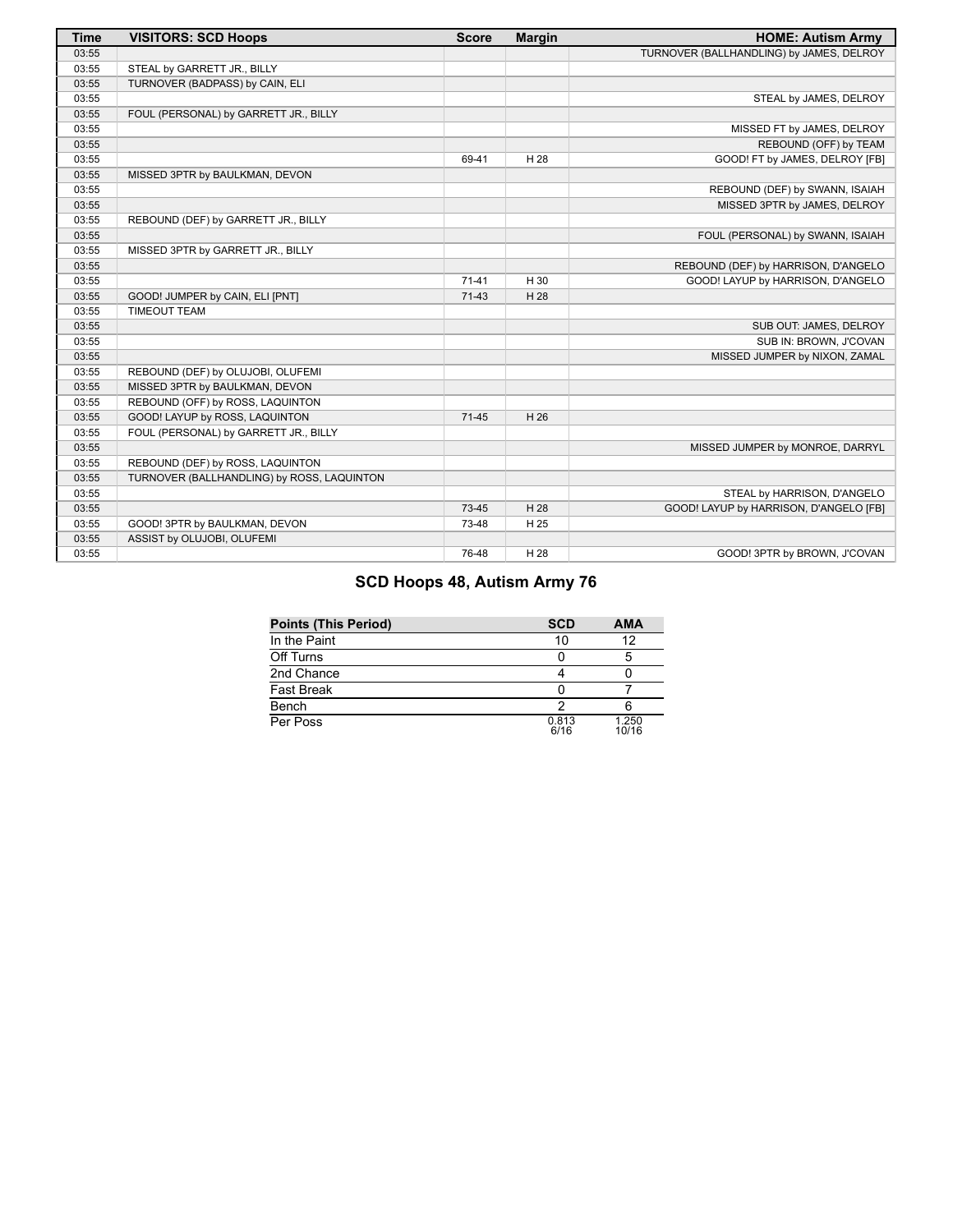### **Official Scoring/Possession Reference Chart SCD Hoops vs Autism Army Period 1 July 25, 2021 at Peoria Civic Center**



**Period 1**

#### **Starters:**

**SCD Hoops**: 3 GARRETT JR.,BILLY (PG); 15 HENRY,MYKE (SG); 22 OLEKA,OBINNA (PF); 23 ROSS,LAQUINTON (SF); 35 BAULKMAN,DEVON (SG);<br>**Autism Army**: 0 JAMES,DELROY (C); 1 AGBELESE,DANNY (C); 7 HARRISON,D'ANGELO (SG); 69 BROWN,J

| <b>Time</b> | <b>VISITORS: SCD Hoops</b>        | <b>Score</b> | <b>Margin</b>  | <b>HOME: Autism Army</b>           |
|-------------|-----------------------------------|--------------|----------------|------------------------------------|
| 08:23       | GOOD! FT by HENRY, MYKE           | $0 - 1$      | V <sub>1</sub> |                                    |
| 07:18       |                                   | $3 - 1$      | H <sub>2</sub> | GOOD! 3PTR by HARRISON, D'ANGELO   |
| 05:48       | GOOD! LAYUP by OLEKA, OBINNA [FB] | $3-3$        |                |                                    |
| 05:23       | GOOD! 3PTR by ROSS, LAQUINTON     | $3-6$        | $V_3$          |                                    |
| 04:46       | GOOD! LAYUP by HENRY, MYKE        | $3-8$        | V <sub>5</sub> |                                    |
| 04:34       |                                   | $5-8$        | $V_3$          | GOOD! DUNK by MONROE, DARRYL       |
| 03:36       |                                   | $6 - 8$      | V <sub>2</sub> | GOOD! FT by HARRISON, D'ANGELO     |
| 02:13       | GOOD! LAYUP by CAIN, ELI          | $6 - 10$     | V <sub>4</sub> |                                    |
| 02:03       |                                   | $9 - 10$     | V <sub>1</sub> | GOOD! 3PTR by HARRISON, D'ANGELO   |
| 01:43       | GOOD! JUMPER by OLUJOBI, OLUFEMI  | $9 - 12$     | $V_3$          |                                    |
| 00:52       |                                   | $11 - 12$    | V <sub>1</sub> | GOOD! LAYUP by JAMES, DELROY [PNT] |

**SCD Hoops 12, Autism Army 11**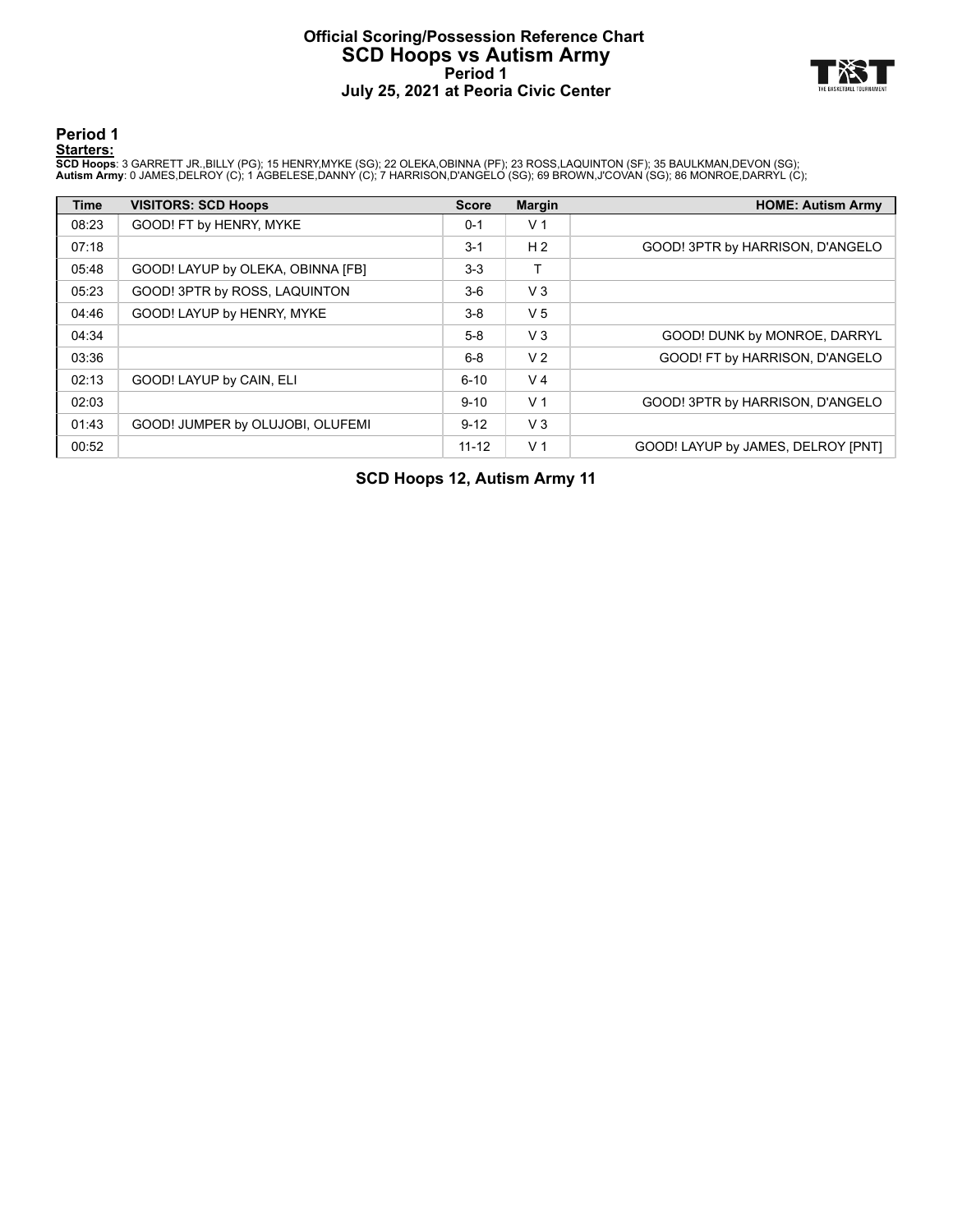### **Official Scoring/Possession Reference Chart SCD Hoops vs Autism Army Period 2 July 25, 2021 at Peoria Civic Center**



**Period 2**

#### **Starters:**

**SCD Hoops**: 3 GARRETT JR.,BILLY (PG); 15 HENRY,MYKE (SG); 22 OLEKA,OBINNA (PF); 23 ROSS,LAQUINTON (SF); 35 BAULKMAN,DEVON (SG);<br>**Autism Army**: 0 JAMES,DELROY (C); 1 AGBELESE,DANNY (C); 7 HARRISON,D'ANGELO (SG); 69 BROWN,J

| <b>Time</b> | <b>VISITORS: SCD Hoops</b>        | <b>Score</b> | <b>Margin</b>  | <b>HOME: Autism Army</b>               |
|-------------|-----------------------------------|--------------|----------------|----------------------------------------|
| 07:33       | GOOD! LAYUP by CAIN, ELI [PNT]    | $11 - 14$    | V <sub>3</sub> |                                        |
| 07:04       |                                   | $12 - 14$    | V <sub>2</sub> | GOOD! FT by JAMES, DELROY              |
| 07:04       |                                   | $13 - 14$    | V <sub>1</sub> | GOOD! FT by JAMES, DELROY              |
| 06:20       |                                   | $15 - 14$    | H <sub>1</sub> | GOOD! JUMPER by MONROE, DARRYL [PNT]   |
| 05:51       |                                   | $16 - 14$    | H <sub>2</sub> | GOOD! FT by HARRISON, D'ANGELO [FB]    |
| 05:51       |                                   | $17 - 14$    | $H_3$          | GOOD! FT by HARRISON, D'ANGELO [FB]    |
| 05:01       |                                   | $20 - 14$    | H <sub>6</sub> | GOOD! 3PTR by HARRISON, D'ANGELO       |
| 04:41       | GOOD! LAYUP by GARRETT JR., BILLY | $20 - 16$    | H4             |                                        |
| 04:41       | GOOD! FT by GARRETT JR., BILLY    | $20 - 17$    | $H_3$          |                                        |
| 03:25       | GOOD! FT by ROSS, LAQUINTON       | $20 - 18$    | H <sub>2</sub> |                                        |
| 03:25       | GOOD! FT by ROSS, LAQUINTON       | $20 - 19$    | H <sub>1</sub> |                                        |
| 03:15       |                                   | $23 - 19$    | H <sub>4</sub> | GOOD! 3PTR by SWANN, ISAIAH            |
| 02:47       | GOOD! FT by BAULKMAN, DEVON       | 23-20        | $H_3$          |                                        |
| 02:47       | GOOD! FT by BAULKMAN, DEVON       | $23 - 21$    | H <sub>2</sub> |                                        |
| 01:09       |                                   | $25 - 21$    | H4             | GOOD! LAYUP by HARRISON, D'ANGELO [FB] |
| 00:38       |                                   | $27 - 21$    | H <sub>6</sub> | GOOD! LAYUP by BROWN, J'COVAN          |
| 00:10       | GOOD! JUMPER by ROSS, LAQUINTON   | $27-23$      | H <sub>4</sub> |                                        |

**SCD Hoops 23, Autism Army 27**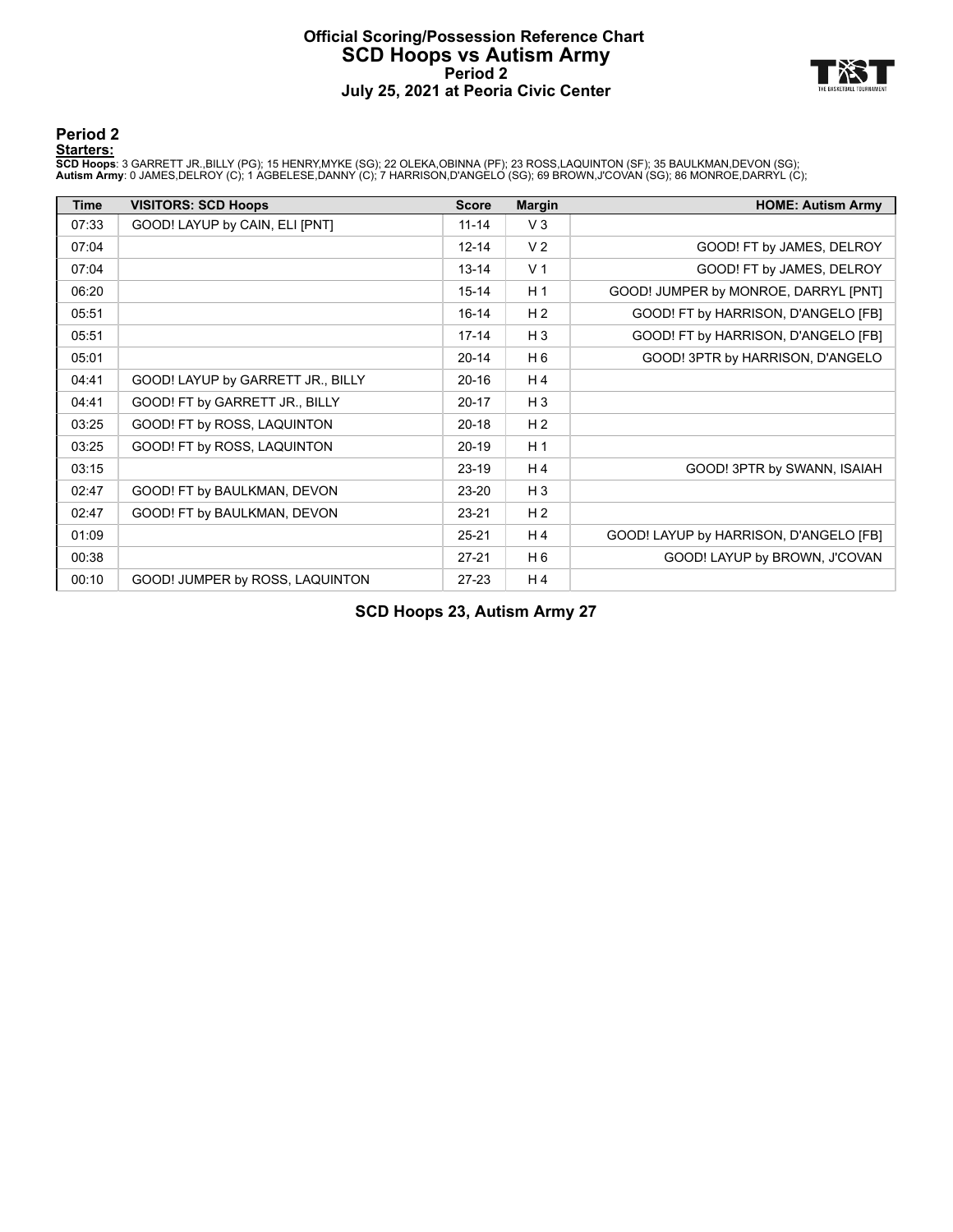### **Official Scoring/Possession Reference Chart SCD Hoops vs Autism Army Period 3 July 25, 2021 at Peoria Civic Center**



**Period 3**

#### **Starters:**

**SCD Hoops**: 3 GARRETT JR.,BILLY (PG); 15 HENRY,MYKE (SG); 22 OLEKA,OBINNA (PF); 23 ROSS,LAQUINTON (SF); 35 BAULKMAN,DEVON (SG);<br>**Autism Army**: 0 JAMES,DELROY (C); 1 AGBELESE,DANNY (C); 7 HARRISON,D'ANGELO (SG); 69 BROWN,J

| <b>Time</b> | <b>VISITORS: SCD Hoops</b>            | <b>Score</b> | <b>Margin</b> | <b>HOME: Autism Army</b>              |
|-------------|---------------------------------------|--------------|---------------|---------------------------------------|
| 08:28       |                                       | 30-23        | H 7           | GOOD! 3PTR by JAMES, DELROY           |
| 07:45       |                                       | $32 - 23$    | H 9           | GOOD! LAYUP by PEARSON, RYAN [FB]     |
| 07:16       |                                       | 34-23        | H 11          | GOOD! LAYUP by JAMES, DELROY          |
| 07:00       | GOOD! 3PTR by HENRY, MYKE             | 34-26        | H8            |                                       |
| 06:51       |                                       | 36-26        | H 10          | GOOD! LAYUP by HARRISON, D'ANGELO     |
| 06:20       |                                       | 38-26        | H 12          | GOOD! LAYUP by PEARSON, RYAN          |
| 05:36       |                                       | 40-26        | H 14          | GOOD! JUMPER by MONROE, DARRYL [PNT]  |
| 05:25       | GOOD! DUNK by HENRY, MYKE             | 40-28        | H 12          |                                       |
| 05:09       |                                       | 42-28        | H 14          | GOOD! JUMPER by MONROE, DARRYL [PNT]  |
| 04:20       |                                       | 44-28        | H 16          | GOOD! JUMPER by BROWN, J'COVAN [PNT]  |
| 03:27       | GOOD! LAYUP by OLUJOBI, OLUFEMI [PNT] | 44-30        | H 14          |                                       |
| 03:09       | GOOD! LAYUP by OLUJOBI, OLUFEMI       | 44-32        | H 12          |                                       |
| 03:00       |                                       | 45-32        | H 13          | GOOD! FT by HARRISON, D'ANGELO        |
| 03:00       |                                       | 46-32        | H 14          | GOOD! FT by HARRISON, D'ANGELO        |
| 02:28       |                                       | 47-32        | H 15          | GOOD! FT by SWANN, ISAIAH             |
| 02:28       |                                       | 48-32        | H 16          | GOOD! FT by SWANN, ISAIAH             |
| 02:28       |                                       | 49-32        | H 17          | GOOD! FT by SWANN, ISAIAH             |
| 02:14       | GOOD! 3PTR by GARRETT JR., BILLY      | 49-35        | H 14          |                                       |
| 01:32       |                                       | 51-35        | H 16          | GOOD! LAYUP by HARRISON, D'ANGELO     |
| 01:14       |                                       | 54-35        | H 19          | GOOD! 3PTR by HARRISON, D'ANGELO [FB] |
| 00:22       |                                       | 56-35        | H 21          | GOOD! JUMPER by JAMES, DELROY         |

**SCD Hoops 35, Autism Army 56**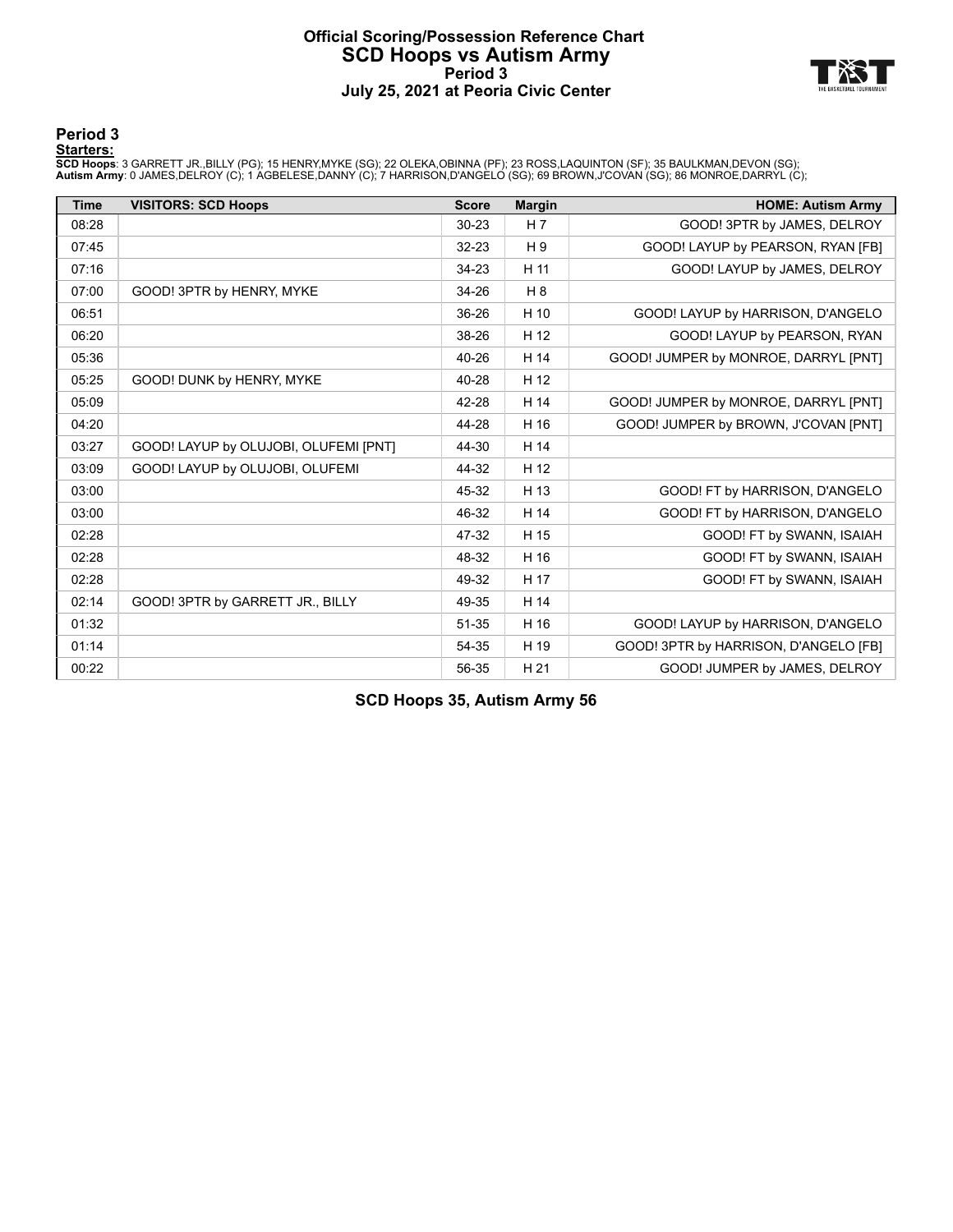### **Official Scoring/Possession Reference Chart SCD Hoops vs Autism Army Period 4 July 25, 2021 at Peoria Civic Center**



**Period 4**

#### **Starters:**

**SCD Hoops**: 3 GARRETT JR.,BILLY (PG); 15 HENRY,MYKE (SG); 22 OLEKA,OBINNA (PF); 23 ROSS,LAQUINTON (SF); 35 BAULKMAN,DEVON (SG);<br>**Autism Army**: 0 JAMES,DELROY (C); 1 AGBELESE,DANNY (C); 7 HARRISON,D'ANGELO (SG); 69 BROWN,J

| <b>Time</b> | <b>VISITORS: SCD Hoops</b>        | <b>Score</b> | <b>Margin</b> | <b>HOME: Autism Army</b>               |
|-------------|-----------------------------------|--------------|---------------|----------------------------------------|
| 08:45       |                                   | 58-35        | H 23          | GOOD! LAYUP by PEARSON, RYAN           |
| 08:06       | GOOD! LAYUP by HENRY, MYKE        | 58-37        | H 21          |                                        |
| 07:41       |                                   | 60-37        | H 23          | GOOD! JUMPER by PEARSON, RYAN          |
| 06:41       |                                   | 62-37        | H 25          | GOOD! LAYUP by HARRISON, D'ANGELO [FB] |
| 06:30       | GOOD! LAYUP by GARRETT JR., BILLY | 62-39        | H 23          |                                        |
| 06:13       |                                   | 64-39        | H 25          | GOOD! JUMPER by MONROE, DARRYL [PNT]   |
| 05:18       | GOOD! LAYUP by HENRY, MYKE        | 64-41        | H 23          |                                        |
| 04:52       |                                   | 66-41        | H 25          | GOOD! JUMPER by BROWN, J'COVAN         |
| 03:55       |                                   | 68-41        | H 27          | GOOD! LAYUP by PEARSON, RYAN [FB]      |
| 03:55       |                                   | 69-41        | H 28          | GOOD! FT by JAMES, DELROY [FB]         |
| 03:55       |                                   | $71 - 41$    | H 30          | GOOD! LAYUP by HARRISON, D'ANGELO      |
| 03:55       | GOOD! JUMPER by CAIN, ELI [PNT]   | $71-43$      | H 28          |                                        |
| 03:55       | GOOD! LAYUP by ROSS, LAQUINTON    | $71-45$      | H 26          |                                        |
| 03:55       |                                   | 73-45        | H 28          | GOOD! LAYUP by HARRISON, D'ANGELO [FB] |
| 03:55       | GOOD! 3PTR by BAULKMAN, DEVON     | 73-48        | H 25          |                                        |
| 03:55       |                                   | 76-48        | H 28          | GOOD! 3PTR by BROWN, J'COVAN           |

**SCD Hoops 48, Autism Army 76**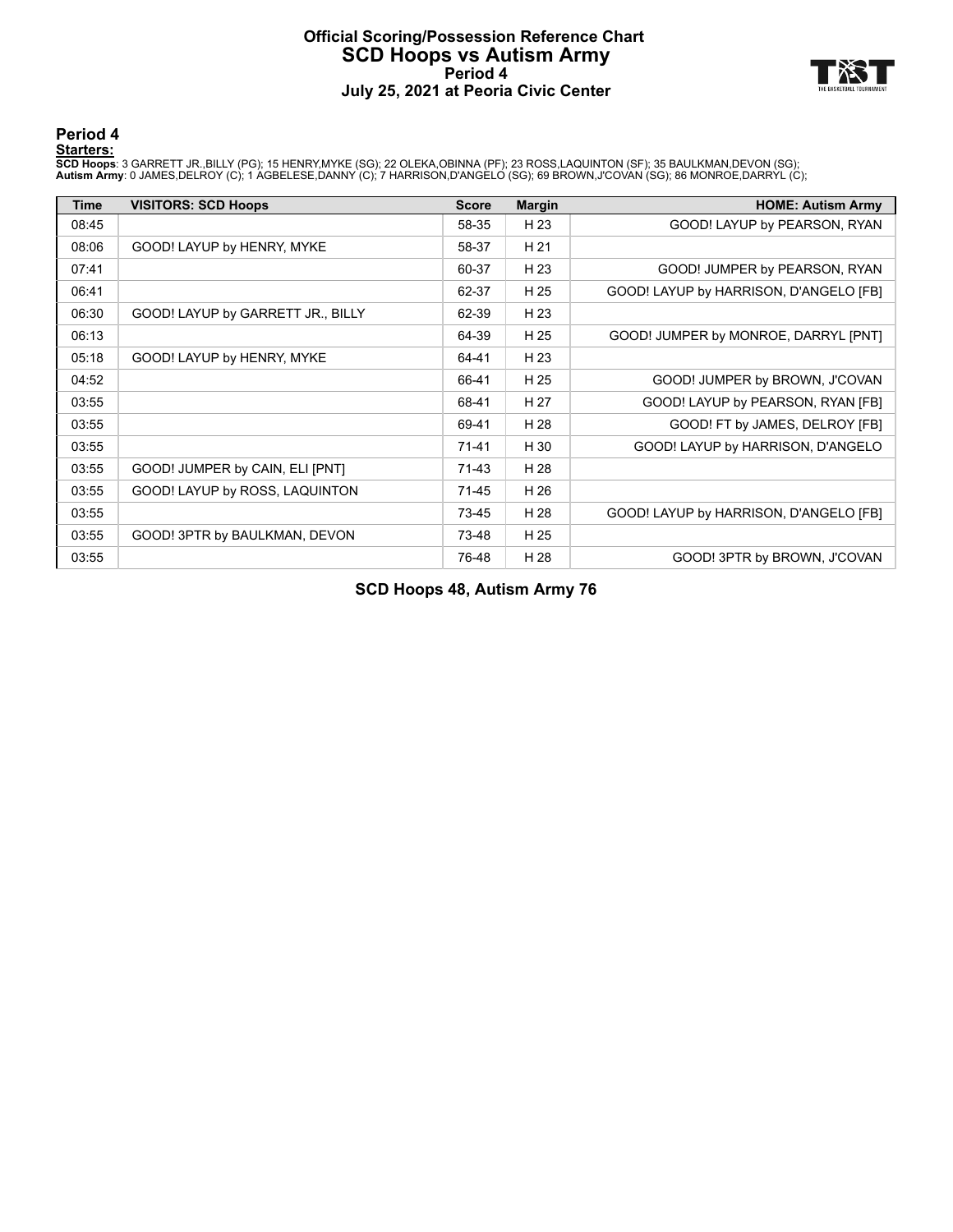#### **Official Substitutions Log SCD Hoops vs Autism Army Period 1 July 25, 2021 at Peoria Civic Center**



| <b>VISITORS: SCD Hoops</b>   | <b>Time</b> | <b>Score</b> | <b>HOME: Autism Army</b> |
|------------------------------|-------------|--------------|--------------------------|
| 3 GARRETT JR., BILLY         |             |              | 0 JAMES, DELROY          |
| 15 HENRY.MYKE                |             |              | 1 AGBELESE.DANNY         |
| 22 OLEKA, OBINNA             |             |              | 7 HARRISON, D'ANGELO     |
| 23 ROSS, LAQUINTON           |             |              | 69 BROWN, J'COVAN        |
| 35 BAULKMAN.DEVON            |             |              | 86 MONROE, DARRYL        |
|                              | 05:08       | $6 - 3$      | SUB OUT: JAMES, DELROY   |
|                              | 05:08       |              | SUB OUT: MONROE, DARRYL  |
|                              | 05:08       |              | SUB IN: SWANN, ISAIAH    |
|                              | 05:08       |              | SUB IN: NIXON, ZAMAL     |
|                              | 04:27       | $8 - 5$      | SUB OUT: BROWN, J'COVAN  |
|                              | 04:27       |              | SUB IN: MONROE, DARRYL   |
| SUB OUT: 15 HENRY, MYKE      | 03:51       | $8 - 5$      |                          |
| SUB OUT: 35 BAULKMAN, DEVON  | 03:51       |              |                          |
| SUB IN: 6 CAIN, ELI          | 03:51       |              |                          |
| SUB IN: 34 COHN, DAVID       | 03:51       |              |                          |
|                              | 02:39       | $8-6$        | SUB OUT: AGBELESE, DANNY |
|                              | 02:39       |              | SUB IN: PEARSON.RYAN     |
| SUB OUT: 22 OLEKA, OBINNA    | 02:39       |              |                          |
| SUB OUT: 23 ROSS, LAQUINTON  | 02:39       |              |                          |
| SUB IN: 8 KASIBABU.JONATHAN  | 02:39       |              |                          |
| SUB IN: 33 OLUJOBI, OLUFEMI  | 02:39       |              |                          |
|                              | 01:16       | $12-9$       | SUB OUT: MONROE, DARRYL  |
|                              | 01:16       |              | SUB IN: JAMES.DELROY     |
| SUB OUT: 3 GARRETT JR. BILLY | 01:16       |              |                          |
| SUB IN: 15 HENRY, MYKE       | 01:16       |              |                          |
|                              | 00:37       | $12 - 11$    | SUB OUT: SWANN, ISAIAH   |
|                              | 00:37       |              | SUB IN: BROWN, J'COVAN   |

**SCD Hoops 12, Autism Army 11**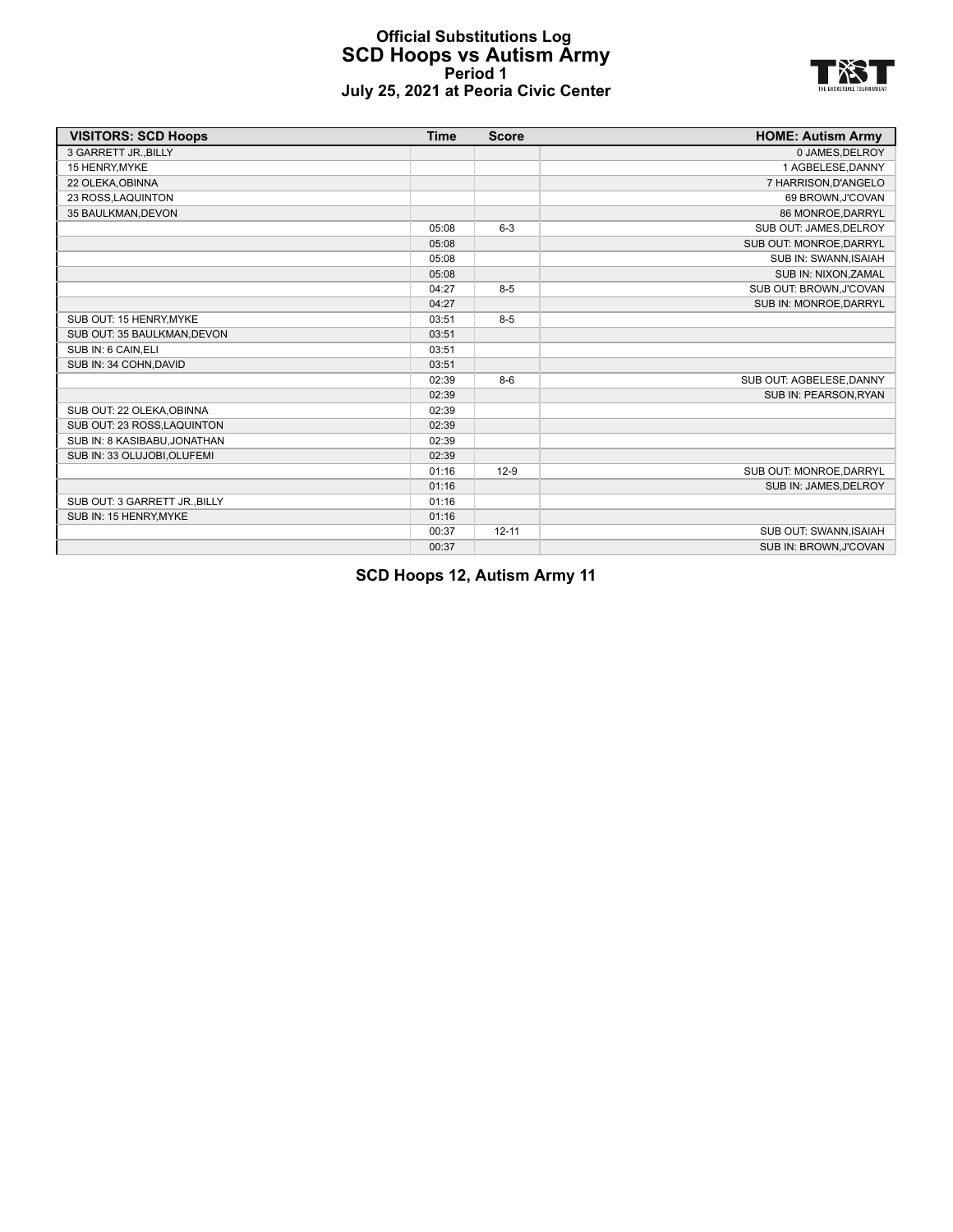#### **Official Substitutions Log SCD Hoops vs Autism Army Period 2 July 25, 2021 at Peoria Civic Center**



| <b>VISITORS: SCD Hoops</b>   | <b>Time</b> | <b>Score</b>             | <b>HOME: Autism Army</b> |
|------------------------------|-------------|--------------------------|--------------------------|
| 3 GARRETT JR., BILLY         |             |                          | 0 JAMES, DELROY          |
| 15 HENRY, MYKE               |             |                          | 1 AGBELESE.DANNY         |
| 22 OLEKA, OBINNA             |             |                          | 7 HARRISON, D'ANGELO     |
| 23 ROSS, LAQUINTON           |             |                          | 69 BROWN, J'COVAN        |
| 35 BAULKMAN, DEVON           |             |                          | 86 MONROE, DARRYL        |
|                              | 07:48       | $\overline{\phantom{a}}$ | SUB OUT: NIXON, ZAMAL    |
|                              | 07:48       |                          | SUB OUT: PEARSON, RYAN   |
|                              | 07:48       |                          | SUB IN: AGBELESE, DANNY  |
|                              | 07:48       |                          | SUB IN: MONROE, DARRYL   |
| SUB OUT: 15 HENRY, MYKE      | 07:04       | $14 - 12$                |                          |
| SUB OUT: 33 OLUJOBI, OLUFEMI | 07:04       |                          |                          |
| SUB OUT: 34 COHN.DAVID       | 07:04       |                          |                          |
| SUB IN: 3 GARRETT JR., BILLY | 07:04       |                          |                          |
| SUB IN: 23 ROSS, LAQUINTON   | 07:04       |                          |                          |
| SUB IN: 35 BAULKMAN, DEVON   | 07:04       |                          |                          |
|                              | 05:24       | $14 - 17$                | SUB OUT: JAMES, DELROY   |
|                              | 05:24       |                          | SUB IN: SWANN, ISAIAH    |
| SUB OUT: 8 KASIBABU.JONATHAN | 05:13       | $14 - 17$                |                          |
| SUB IN: 22 OLEKA, OBINNA     | 05:13       |                          |                          |
| SUB OUT: 6 CAIN, ELI         | 04:41       | 16-20                    |                          |
| SUB IN: 15 HENRY, MYKE       | 04:41       |                          |                          |
|                              | 04:18       | $17 - 20$                | SUB OUT: AGBELESE, DANNY |
|                              | 04:18       |                          | SUB IN: NIXON, ZAMAL     |
| SUB OUT: 15 HENRY, MYKE      | 02:13       | $21 - 23$                |                          |
| SUB IN: 6 CAIN, ELI          | 02:13       |                          |                          |

**SCD Hoops 23, Autism Army 27**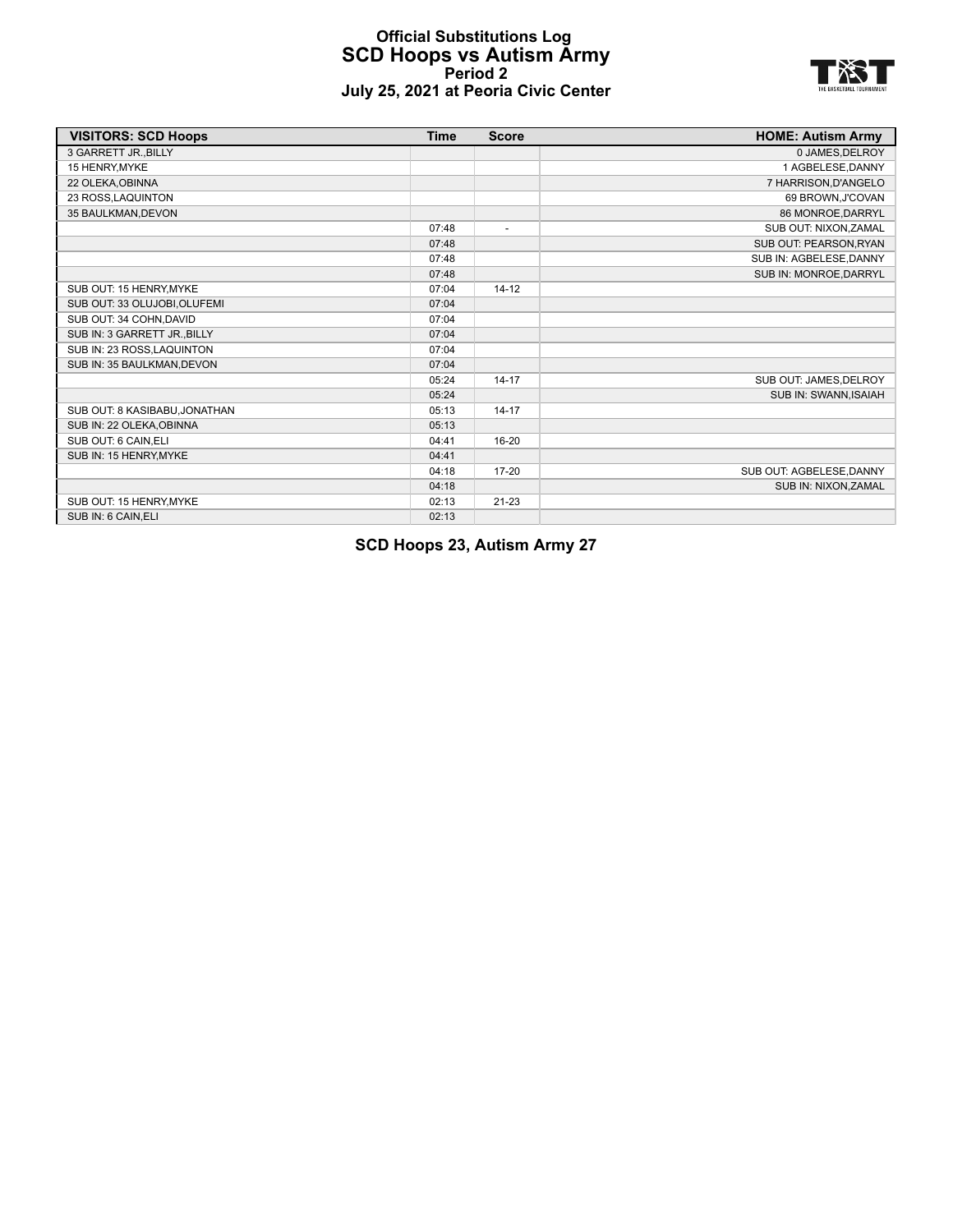#### **Official Substitutions Log SCD Hoops vs Autism Army Period 3 July 25, 2021 at Peoria Civic Center**



| <b>VISITORS: SCD Hoops</b>    | <b>Time</b> | <b>Score</b>             | <b>HOME: Autism Army</b> |
|-------------------------------|-------------|--------------------------|--------------------------|
| 3 GARRETT JR., BILLY          |             |                          | 0 JAMES, DELROY          |
| 15 HENRY, MYKE                |             |                          | 1 AGBELESE, DANNY        |
| 22 OLEKA, OBINNA              |             |                          | 7 HARRISON, D'ANGELO     |
| 23 ROSS, LAQUINTON            |             |                          | 69 BROWN, J'COVAN        |
| 35 BAULKMAN, DEVON            |             |                          | 86 MONROE, DARRYL        |
|                               | 09:00       | $\overline{\phantom{a}}$ | SUB OUT: SWANN, ISAIAH   |
|                               | 09:00       |                          | SUB OUT: NIXON, ZAMAL    |
|                               | 09:00       |                          | SUB IN: JAMES, DELROY    |
|                               | 09:00       |                          | SUB IN: PEARSON, RYAN    |
| SUB OUT: 6 CAIN, ELI          | 09:00       |                          |                          |
| SUB IN: 15 HENRY, MYKE        | 09:00       |                          |                          |
| SUB OUT: 22 OLEKA OBINNA      | 07:07       | 23-34                    |                          |
| SUB OUT: 35 BAULKMAN, DEVON   | 07:07       |                          |                          |
| SUB IN: 8 KASIBABU, JONATHAN  | 07:07       |                          |                          |
| SUB IN: 34 COHN, DAVID        | 07:07       |                          |                          |
| SUB OUT: 3 GARRETT JR., BILLY | 05:50       | 26-38                    |                          |
| SUB OUT: 8 KASIBABU, JONATHAN | 05:50       |                          |                          |
| SUB OUT: 23 ROSS, LAQUINTON   | 05:50       |                          |                          |
| SUB IN: 6 CAIN.ELI            | 05:50       |                          |                          |
| SUB IN: 22 OLEKA, OBINNA      | 05:50       |                          |                          |
| SUB IN: 33 OLUJOBI, OLUFEMI   | 05:50       |                          |                          |
|                               | 04:42       | 28-42                    | SUB OUT: JAMES, DELROY   |
|                               | 04:42       |                          | SUB OUT: PEARSON.RYAN    |
|                               | 04:42       |                          | SUB IN: AGBELESE.DANNY   |
|                               | 04:42       |                          | SUB IN: NIXON, ZAMAL     |
|                               | 04:09       | 28-44                    | SUB OUT: BROWN, J'COVAN  |
|                               | 04:09       |                          | SUB IN: SWANN, ISAIAH    |
| SUB OUT: 15 HENRY, MYKE       | 04:09       |                          |                          |
| SUB OUT: 34 COHN, DAVID       | 04:09       |                          |                          |
| SUB IN: 3 GARRETT JR., BILLY  | 04:09       |                          |                          |
| SUB IN: 35 BAULKMAN, DEVON    | 04:09       |                          |                          |
|                               | 03:27       | 30-44                    | SUB OUT: AGBELESE, DANNY |
|                               | 03:27       |                          | SUB IN: BROWN, J'COVAN   |
| SUB OUT: 22 OLEKA, OBINNA     | 02:28       | $32 - 48$                |                          |
| SUB IN: 15 HENRY, MYKE        | 02:28       |                          |                          |
| SUB OUT: 3 GARRETT JR., BILLY | 00:26       | 35-54                    |                          |
| SUB IN: 34 COHN, DAVID        | 00:26       |                          |                          |
|                               | 00:26       |                          | SUB OUT: SWANN, ISAIAH   |
|                               | 00:26       |                          | SUB OUT: BROWN, J'COVAN  |
|                               | 00:26       |                          | SUB IN: JAMES, DELROY    |
|                               | 00:26       |                          | SUB IN: PEARSON, RYAN    |
|                               | 00:26       |                          | SUB OUT: NIXON, ZAMAL    |
|                               | 00:26       |                          | SUB IN: SWANN.ISAIAH     |
|                               |             |                          |                          |

**SCD Hoops 35, Autism Army 56**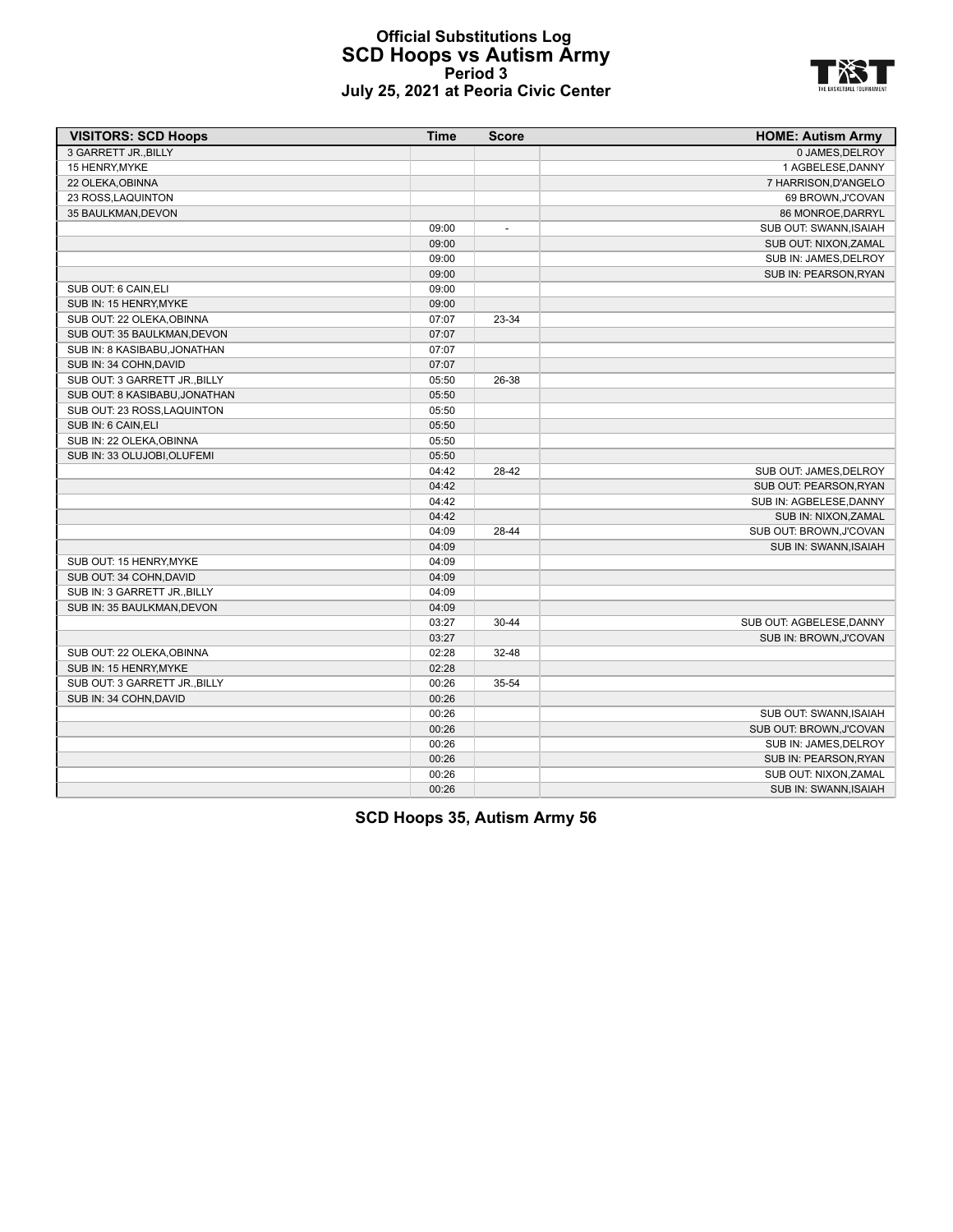#### **Official Substitutions Log SCD Hoops vs Autism Army Period 4 July 25, 2021 at Peoria Civic Center**



| <b>VISITORS: SCD Hoops</b>    | <b>Time</b> | <b>Score</b>   | <b>HOME: Autism Army</b>    |
|-------------------------------|-------------|----------------|-----------------------------|
| 3 GARRETT JR., BILLY          |             |                | 0 JAMES, DELROY             |
| 15 HENRY, MYKE                |             |                | 1 AGBELESE, DANNY           |
| 22 OLEKA, OBINNA              |             |                | 7 HARRISON, D'ANGELO        |
| 23 ROSS LAQUINTON             |             |                | 69 BROWN, J'COVAN           |
| 35 BAULKMAN.DEVON             |             |                | 86 MONROE.DARRYL            |
|                               | 09:00       | $\overline{a}$ | SUB OUT: SWANN, ISAIAH      |
|                               | 09:00       |                | SUB IN: BROWN, J'COVAN      |
| SUB OUT: 33 OLUJOBI, OLUFEMI  | 09:00       |                |                             |
| SUB IN: 8 KASIBABU, JONATHAN  | 09:00       |                |                             |
| SUB OUT: 35 BAULKMAN, DEVON   | 07:07       | 37-60          |                             |
| SUB IN: 3 GARRETT JR., BILLY  | 07:07       |                |                             |
| SUB OUT: 34 COHN, DAVID       | 06:05       | 39-64          |                             |
| SUB IN: 23 ROSS, LAQUINTON    | 06:05       |                |                             |
|                               | 05:59       | 39-64          | SUB OUT: HARRISON, D'ANGELO |
|                               | 05:59       |                | SUB IN: NIXON, ZAMAL        |
|                               | 03:55       | 41-68          | SUB OUT: PEARSON.RYAN       |
|                               | 03:55       |                | SUB OUT: BROWN, J'COVAN     |
|                               | 03:55       |                | SUB IN: HARRISON, D'ANGELO  |
|                               | 03:55       |                | SUB IN: SWANN, ISAIAH       |
| SUB OUT: 8 KASIBABU, JONATHAN | 03:55       |                |                             |
| SUB OUT: 15 HENRY.MYKE        | 03:55       |                |                             |
| SUB IN: 33 OLUJOBI, OLUFEMI   | 03:55       |                |                             |
| SUB IN: 35 BAULKMAN, DEVON    | 03:55       |                |                             |
|                               | 03:55       |                | SUB OUT: JAMES, DELROY      |
|                               | 03:55       |                | SUB IN: BROWN, J'COVAN      |

**SCD Hoops 48, Autism Army 76**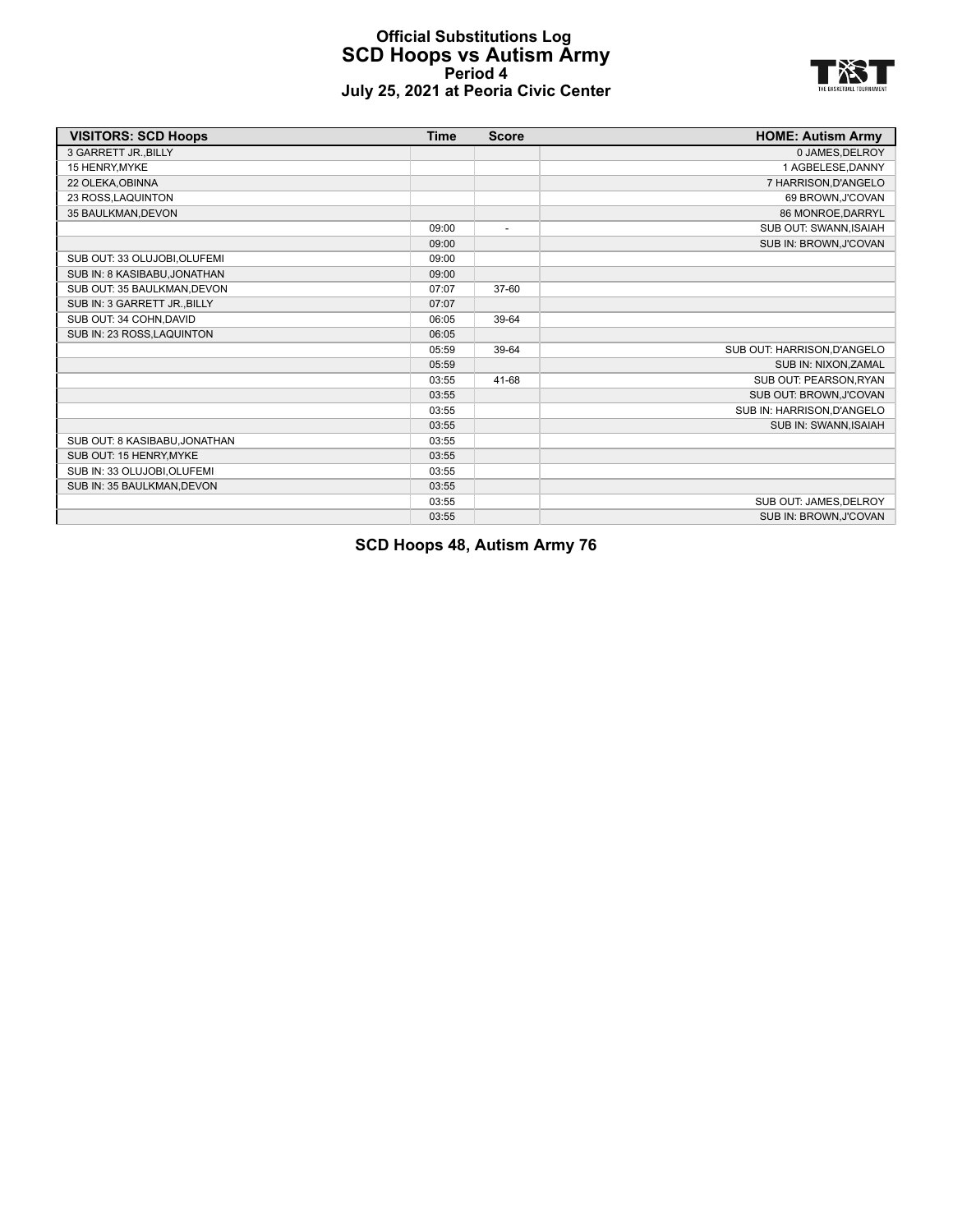#### **Official Shot Chart SCD Hoops vs Autism Army PERIOD 1 Shots July 25, 2021 at Peoria Civic Center**





| <b>AMA: Period 1</b>     | Made | Att | Pct   |
|--------------------------|------|-----|-------|
| Layups                   |      |     | 50.0  |
| Dunks                    |      |     | 100.0 |
| 2PT Field Goals          |      |     | 50.0  |
| <b>3PT Field Goals</b>   |      | 5   | 40.0  |
| <b>Total Field Goals</b> |      | 9   | 44.4  |

| <b>SCD: Period 1</b>     | <b>Made</b> | Att | Pct  |
|--------------------------|-------------|-----|------|
| Layups                   |             |     | 75.0 |
| Dunks                    |             | O   |      |
| <b>2PT Field Goals</b>   |             |     | 57.1 |
| <b>3PT Field Goals</b>   |             | 6   | 16.7 |
| <b>Total Field Goals</b> |             | 13  | 38.5 |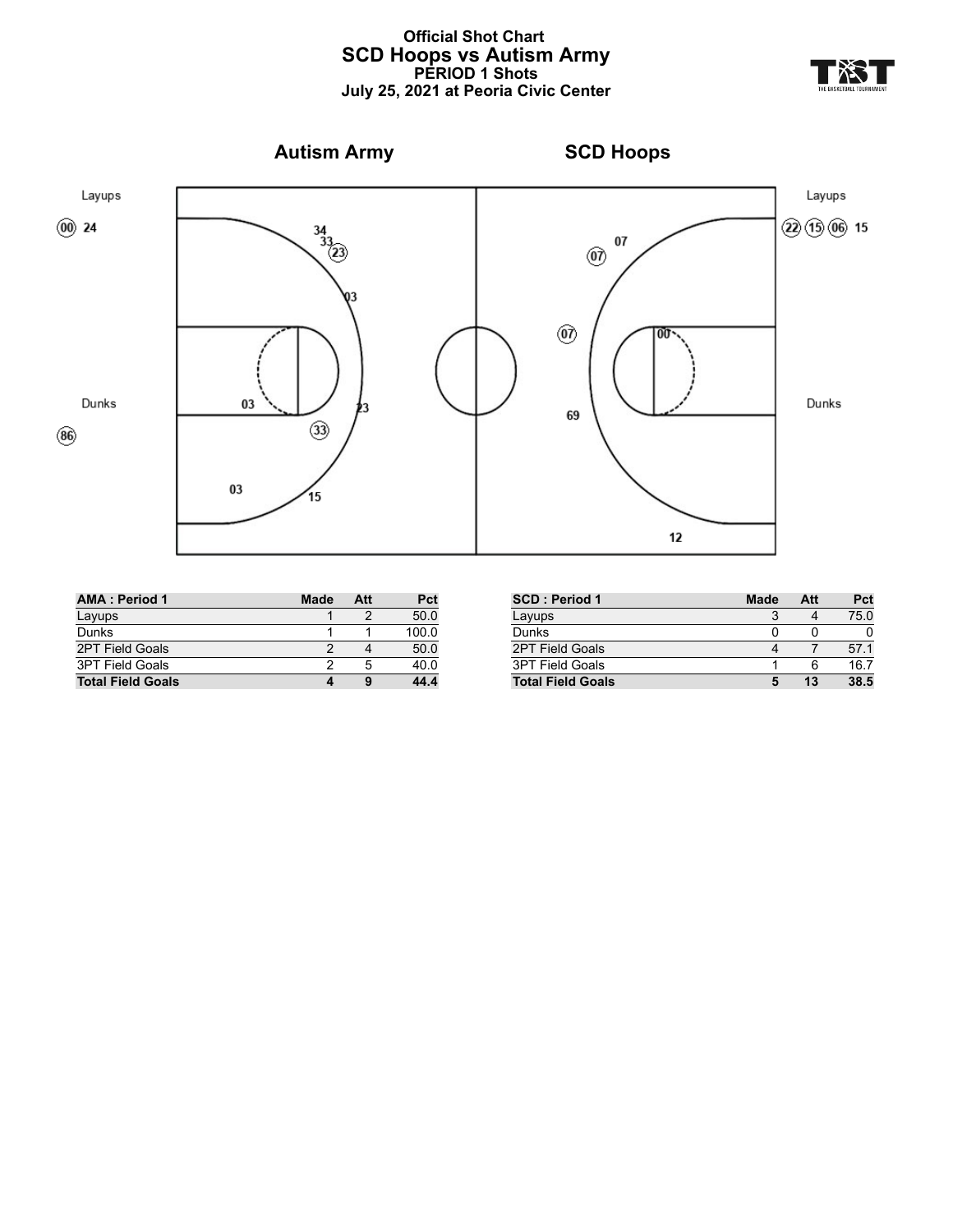#### **Official Shot Chart SCD Hoops vs Autism Army PERIOD 2 Shots July 25, 2021 at Peoria Civic Center**



| <b>AMA: Period 2</b>     | <b>Made</b> | Att | Pct  |
|--------------------------|-------------|-----|------|
| Layups                   |             |     | 66.7 |
| Dunks                    |             |     |      |
| <b>2PT Field Goals</b>   |             |     | 50.0 |
| 3PT Field Goals          |             |     | 33.3 |
| <b>Total Field Goals</b> |             | 12  | 41.7 |

| <b>SCD: Period 2</b>     | <b>Made</b> | Att | Pct  |
|--------------------------|-------------|-----|------|
| Layups                   |             |     | 66.7 |
| Dunks                    |             |     |      |
| 2PT Field Goals          | 3           | 10  | 30.0 |
| 3PT Field Goals          |             |     | 00.0 |
| <b>Total Field Goals</b> | 3           | 13  | 23.1 |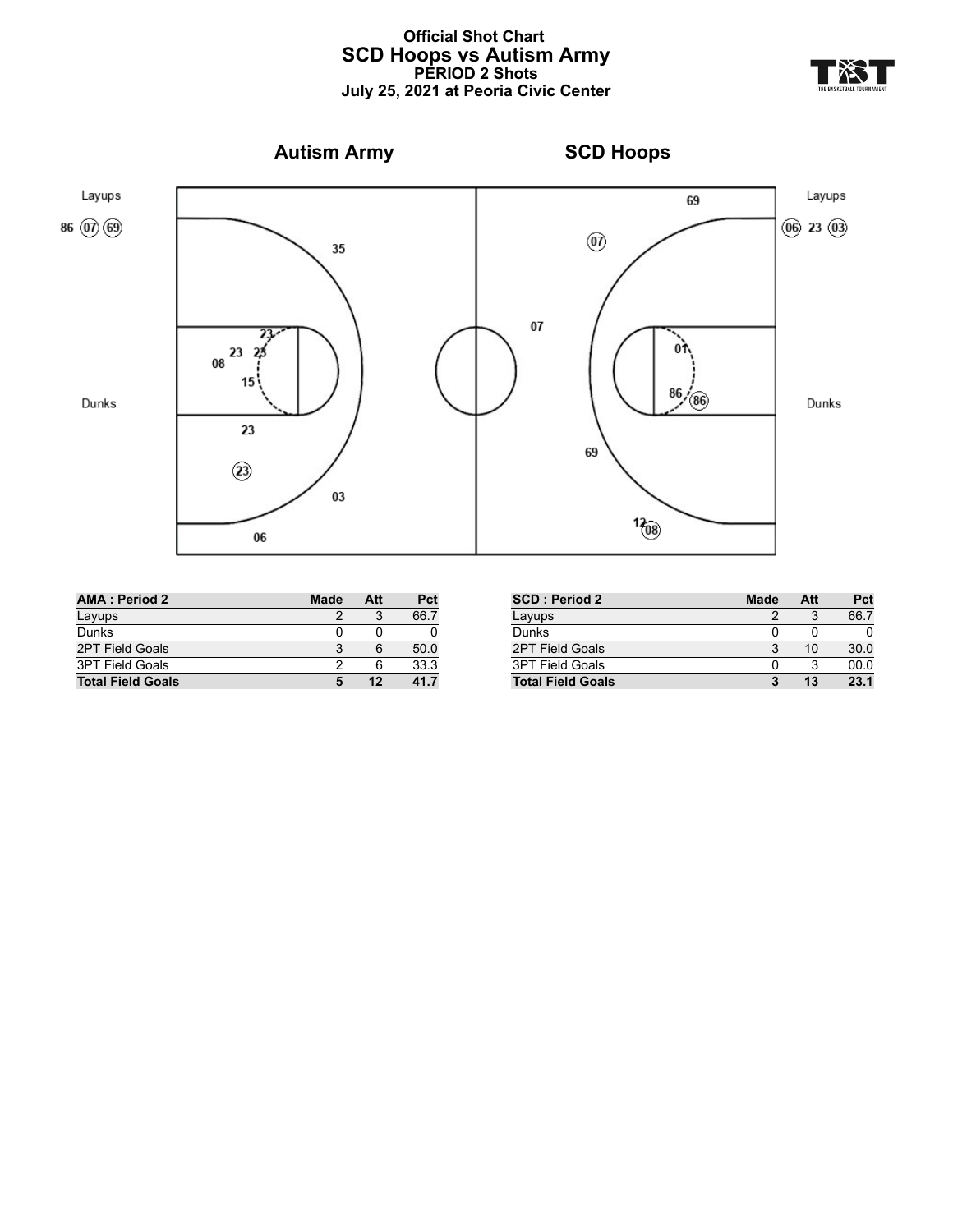#### **Official Shot Chart SCD Hoops vs Autism Army PERIOD 3 Shots July 25, 2021 at Peoria Civic Center**



| <b>AMA: Period 3</b>     | <b>Made</b> | Att | Pct  |
|--------------------------|-------------|-----|------|
| Layups                   | 5           |     | 71.4 |
| Dunks                    |             | U   |      |
| <b>2PT Field Goals</b>   | 9           | 12  | 75.0 |
| <b>3PT Field Goals</b>   |             | 5   | 40.0 |
| <b>Total Field Goals</b> | 11          | 17  | 64.7 |

| <b>SCD: Period 3</b>     | Made | Att | Pct   |
|--------------------------|------|-----|-------|
| Layups                   |      | 3   | 66.7  |
| Dunks                    |      |     | 100.0 |
| 2PT Field Goals          |      | 6   | 50.0  |
| <b>3PT Field Goals</b>   | າ    | 6   | 33.3  |
| <b>Total Field Goals</b> |      | 12  | 417   |

**YR**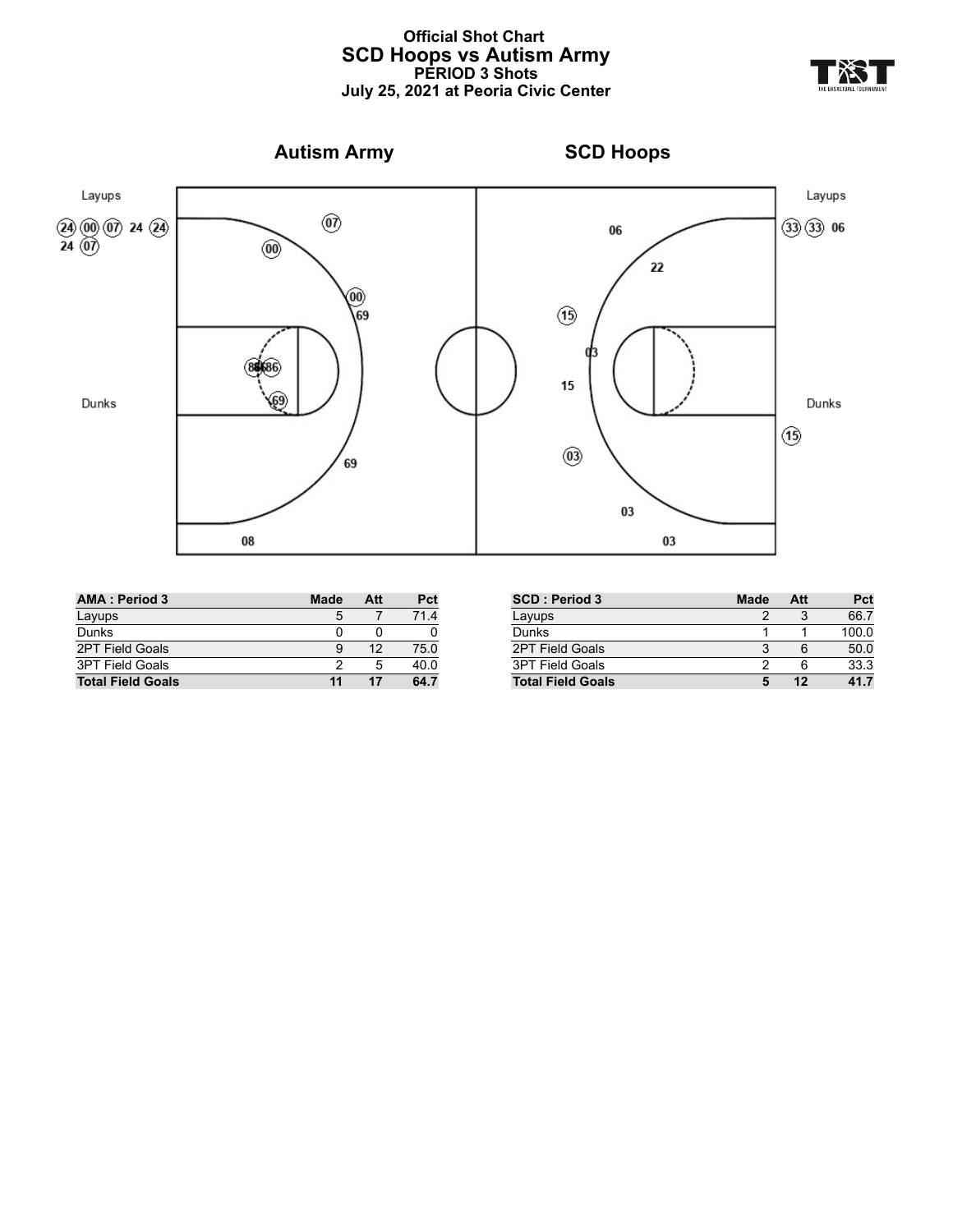#### **Official Shot Chart SCD Hoops vs Autism Army PERIOD 4 Shots July 25, 2021 at Peoria Civic Center**





| <b>AMA: Period 4</b>     | <b>Made</b> | Att | Pct   |
|--------------------------|-------------|-----|-------|
| Layups                   | 5           | 5   | 100.0 |
| Dunks                    |             |     |       |
| <b>2PT Field Goals</b>   |             | 11  | 72.7  |
| <b>3PT Field Goals</b>   |             |     | 25.0  |
| <b>Total Field Goals</b> | 9           | 15  | 60.0  |

| <b>SCD: Period 4</b>     | <b>Made</b> | Att | Pct  |
|--------------------------|-------------|-----|------|
| Layups                   |             | 5   | 80.0 |
| Dunks                    |             |     |      |
| 2PT Field Goals          | 5           |     | 71.4 |
| <b>3PT Field Goals</b>   |             | 9   | 11 1 |
| <b>Total Field Goals</b> | 6           | 16  | 37.5 |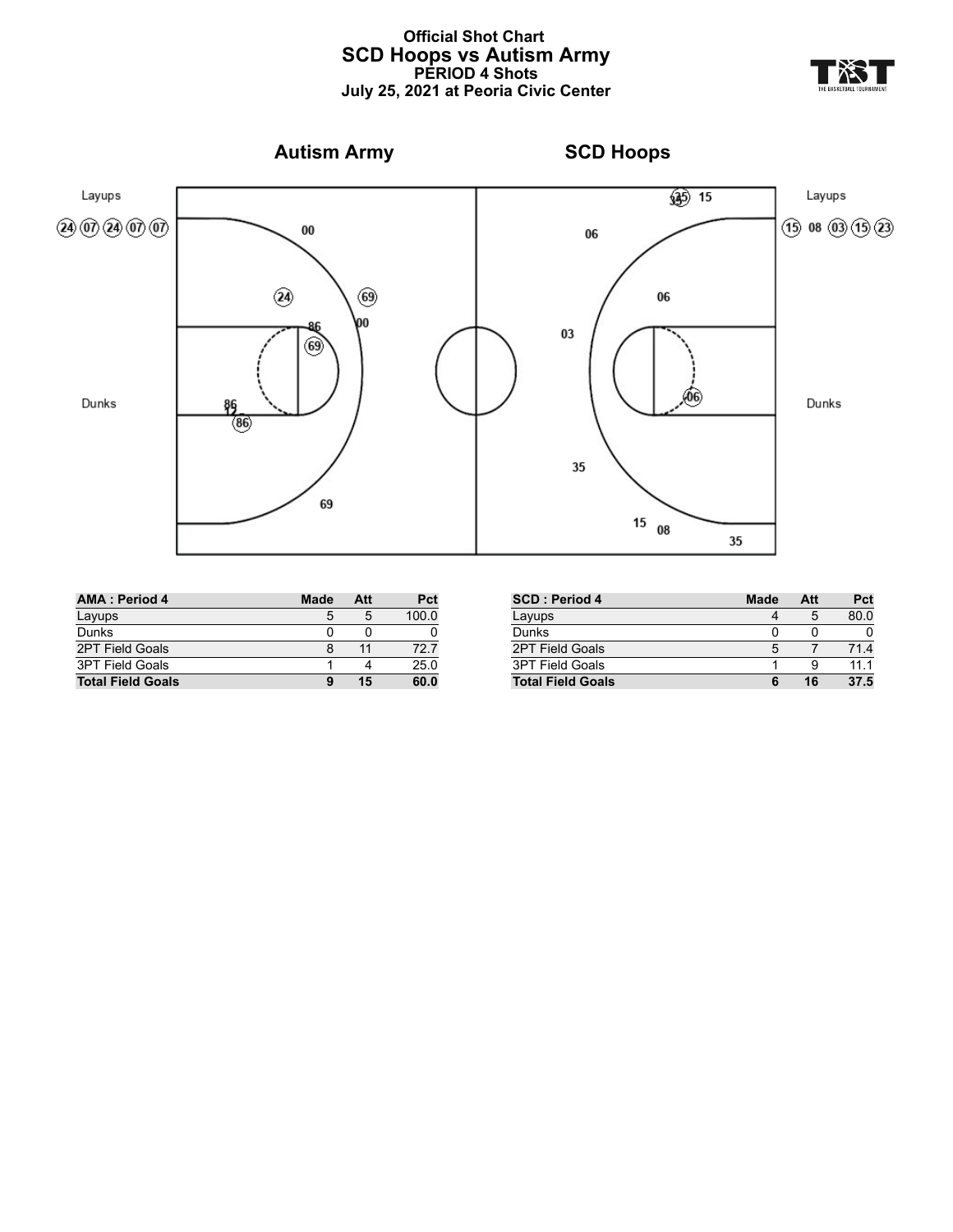### **Official Shot Chart SCD Hoops vs Autism Army SCD Hoops Team Shots July 25, 2021 at Peoria Civic Center**





**SCD : Period 1 Made Att Pct** Layups 3 4 75.0 Dunks 0 0 0 0 2PT Field Goals 4 7 57.1 3PT Field Goals 1 6 16.7 **Total Field Goals 5 13 38.5 SCD : Period 3 Made Att Pct** Layups 2 3 66.7 Dunks 1 1 1 100.0 2PT Field Goals 3 6 50.0 3PT Field Goals 2 6 33.3 **Total Field Goals 5 12 41.7**

| <b>SCD: Period 2</b>     | <b>Made</b> | Att | Pct  |
|--------------------------|-------------|-----|------|
| Layups                   | 2           | 3   | 66.7 |
| Dunks                    | 0           | 0   | 0    |
| 2PT Field Goals          | 3           | 10  | 30.0 |
| <b>3PT Field Goals</b>   | 0           | 3   | 00.0 |
| <b>Total Field Goals</b> | 3           | 13  | 23.1 |
|                          |             |     |      |
| <b>SCD: Period 4</b>     | <b>Made</b> | Att | Pct  |
| Layups                   | 4           | 5   | 80.0 |
| Dunks                    | 0           | 0   | 0    |
| 2PT Field Goals          | 5           | 7   | 71.4 |
| 3PT Field Goals          | 1           | 9   | 11.1 |
| <b>Total Field Goals</b> | 6           | 16  | 37.5 |